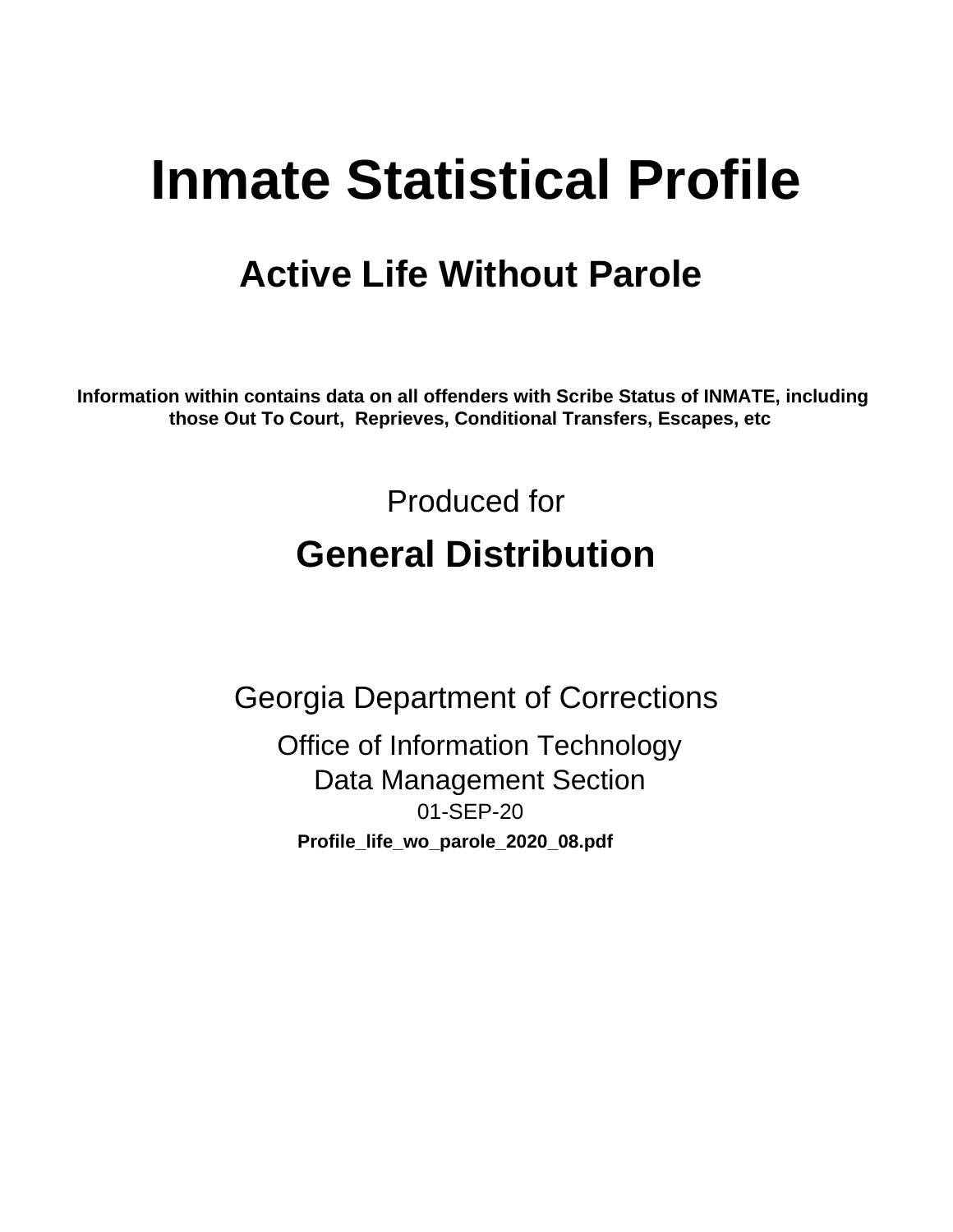# Inmate Statistical Profile 01-SEP-20

Contents

**Active Life Without Parole** 

Produced for General Distribution

# **Table of Contents**

|    | <b>Demographic information</b>                                        |
|----|-----------------------------------------------------------------------|
|    | 4 Current age, broken out in ten year age groups                      |
|    | 5 Race group                                                          |
|    | 6 Marital status, self-reported at entry to prison                    |
|    | 7 Number of Inmates with Dependents, self-reported at entry to prison |
|    | 8 Religious affiliation, self-reported at entry to prison             |
|    | 9 Home county - self-reported at entry to prison                      |
|    | 13 Employment status before prison, self-reported at entry to prison  |
|    | 14 Age at admission                                                   |
|    | 16 Height, measured at entry to prison                                |
|    | 17 Weight, measured at entry to prison                                |
|    | 18 Military service                                                   |
|    | <b>Correctional information</b>                                       |
|    | 19 Type of admission to prison                                        |
|    | 20 Current / last supervision level                                   |
|    | 21 Current / last institution type                                    |
|    | 22 Institution type - transitional centers                            |
|    | 23 Institution type - county prisons                                  |
|    | 24 Institution type - state prisons                                   |
|    | 25 Institution type - private prisons                                 |
|    | 26 Institution type - inmate boot camp                                |
|    | 27 Number of disciplinary reports                                     |
|    | 28 Number of transfers                                                |
|    | 29 Number of escapes                                                  |
|    | 30 Time served in current (or last) institution                       |
|    | Educational, psychological and physical information                   |
| 31 | Highest grade level attained                                          |
|    | 32 Culture fair IQ scores                                             |
|    | 33 Wide Range Achievement Test (WRAT) reading score                   |
|    | 34 Wide Range Achievement Test (WRAT) math score                      |
|    | 35 Wide Range Achievement Test (WRAT) spelling score                  |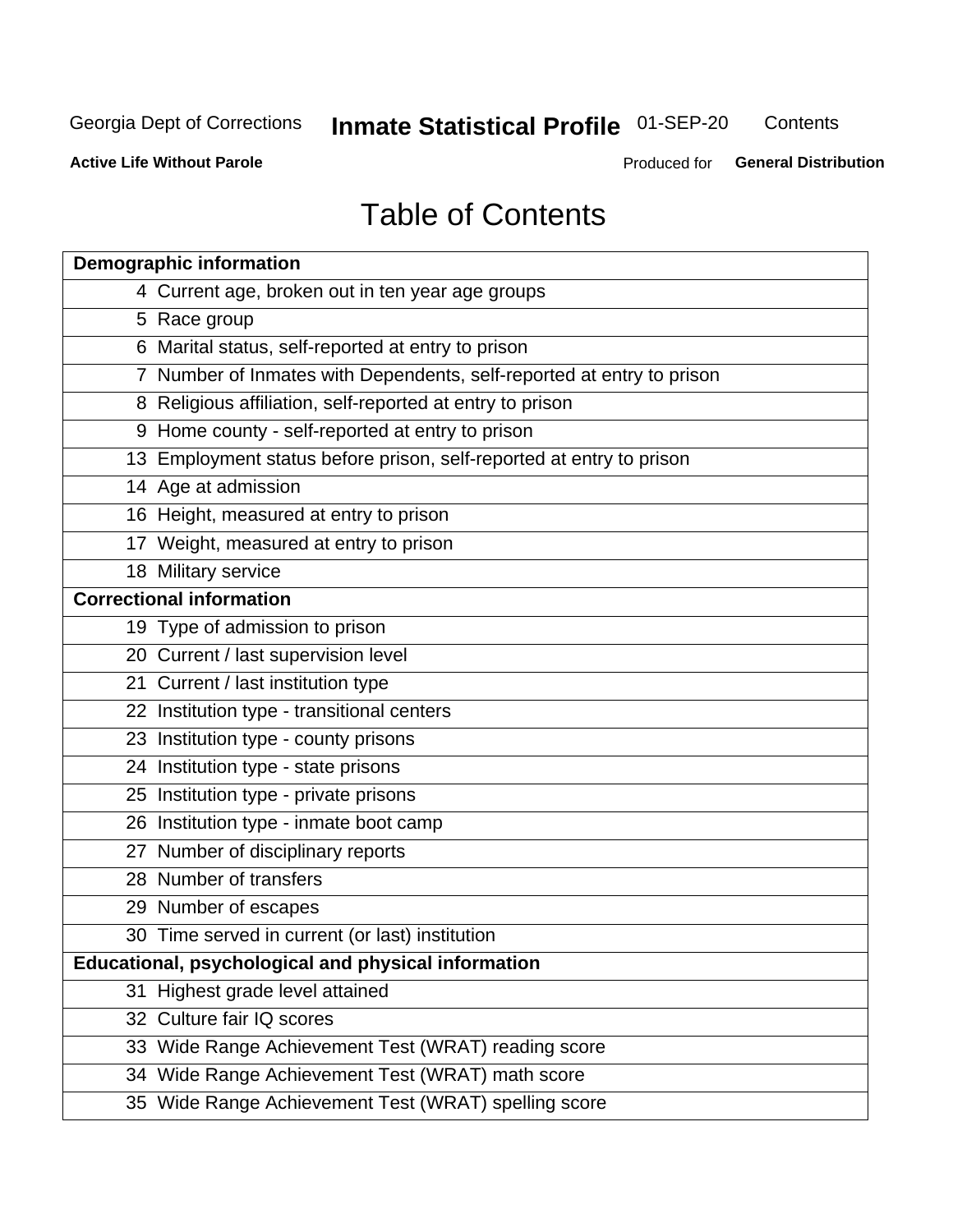# Inmate Statistical Profile 01-SEP-20

Contents

**Active Life Without Parole** 

Produced for General Distribution

# **Table of Contents**

| Educational, psychological and physical information              |
|------------------------------------------------------------------|
| 36 Current / last mental health treatment level                  |
| 37 PULHESDWIT medical scale - 'P' overall condition ('P'hysical) |
| 38 PULHESDWIT medical scale - 'U' upper body                     |
| 39 PULHESDWIT medical scale - 'L' lower body                     |
| 40 PULHESDWIT medical scale - 'H' hearing                        |
| 41 PULHESDWIT medical scale - 'E' vision                         |
| 42 PULHESDWIT medical scale -'S' psychiatric                     |
| 43 PULHESDWIT medical scale - 'D' dental                         |
| 44 PULHESDWIT medical scale - 'W' work ability                   |
| 45 PULHESDWIT medical scale - 'I' impairment                     |
| 46 PULHESDWIT medical scale - 'T' transportability               |
| <b>Crimes and criminal history information</b>                   |
| 47 Number of prior Georgia incarcerations                        |
| 48 Prison sentence in years                                      |
| 49 Primary offense, broken out into felonies vs misdemeanors     |
| 50 Primary offense, broken out into six broad crime categories   |
| 51 Primary offense, detailed offense code                        |
| 52 County of conviction of primary offense                       |
| 56 Circuit of conviction of primary offense                      |
| 58 Years served (jail + prison) in this incarceration            |
| <b>Medical information</b>                                       |
| 59 Results of most recent HIV test                               |
| 60 Results of most recent tuberculosis test                      |
| 61 Results of most recent syphilis test                          |
| 62 Results of most recent Hepatitis-C test                       |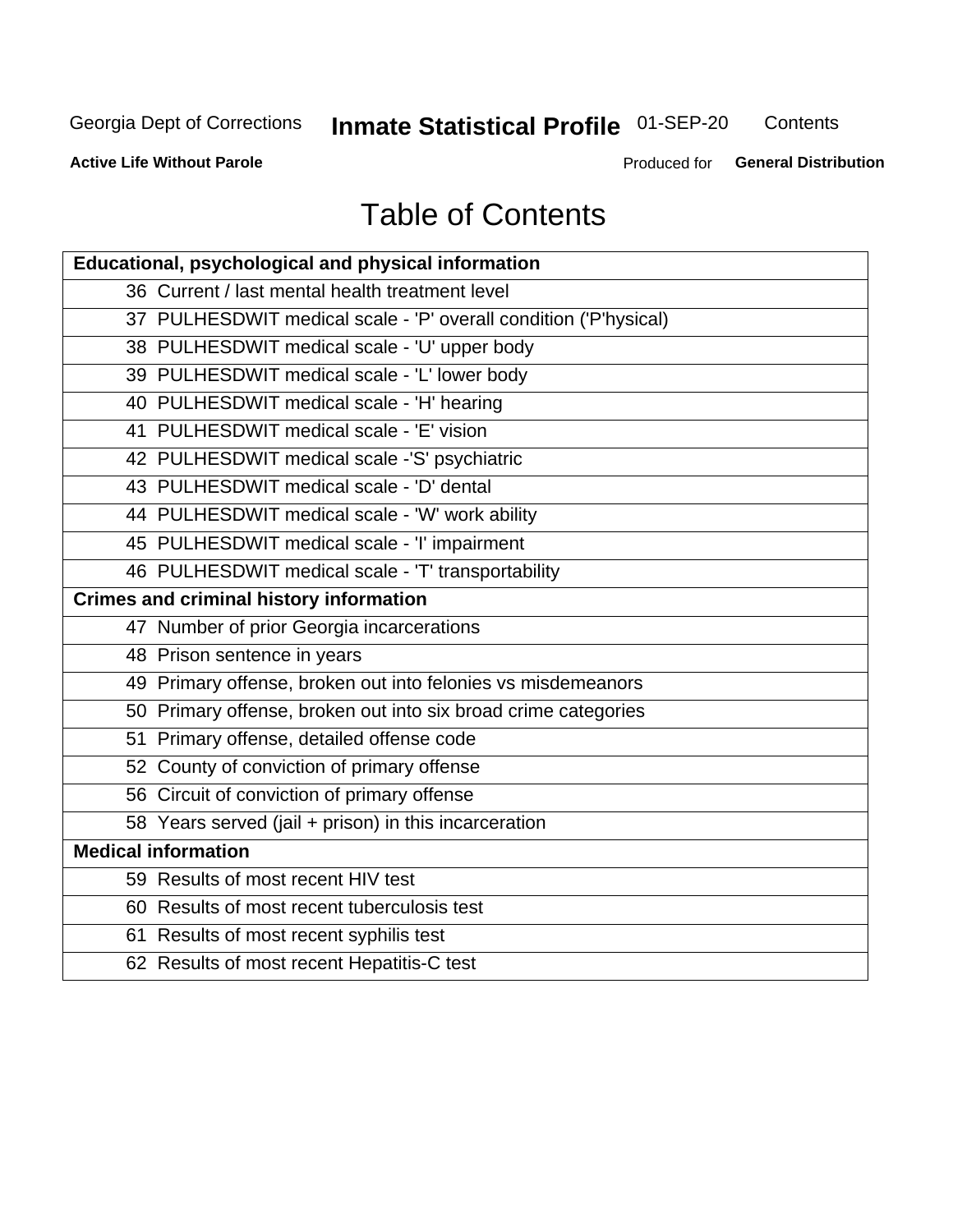#### **Active Life Without Parole**

#### Produced for General Distribution

### Current age, broken out in ten-year age groups

COL % - percent each COUNT is of its particular column

|                          |              | <b>Male</b> |         | <b>Female</b> |          |          | <b>Total</b> |        |
|--------------------------|--------------|-------------|---------|---------------|----------|----------|--------------|--------|
| <b>Current Age</b>       | <b>Count</b> | Col %       | Row %   | <b>Count</b>  | Col %    | Row %    | <b>Total</b> | Col %  |
| <b>Teens (1-19)</b>      |              | 0.13%       | 100.00% |               |          |          |              | 0.12%  |
| <b>Twenties (20-29)</b>  | 232          | 14.56%      | 96.67%  | 8             | 13.79%   | $3.33\%$ | 240          | 14.54% |
| Thirties (30-39)         | 449          | 28.19%      | 95.53%  | 21            | 36.21%   | 4.47%    | 470          | 28.47% |
| <b>Forties (40-49)</b>   | 405          | 25.42%      | 95.74%  | 18            | 31.03%   | 4.26%    | 423          | 25.62% |
| <b>Fifties (50-59)</b>   | 318          | 19.96%      | 97.85%  |               | 12.07%   | 2.15%    | 325          | 19.69% |
| <b>Sixties (60-69)</b>   | 157          | $9.86\%$    | 97.52%  | 4             | $6.90\%$ | 2.48%    | 161          | 9.75%  |
| Seventy + (70 and above) | 30           | 1.88%       | 100.00% |               |          |          | 30           | 1.82%  |
| <b>Total Reported</b>    | 1,593        | 100%        | 96.49%  | 58            | 100%     | $3.51\%$ | 1,651        | 100.0% |

| <b><i>College Hotel</i></b> |      |          |      |
|-----------------------------|------|----------|------|
| $f \wedge f \wedge f$       | ,593 | co<br>วด | ,651 |

| Mean<br>(average)    | 43.44 | 40.86 | 43.35 |
|----------------------|-------|-------|-------|
| Median (middle)      |       | 39.5  |       |
| Mode (most frequent) | 39    | JJ    | 39    |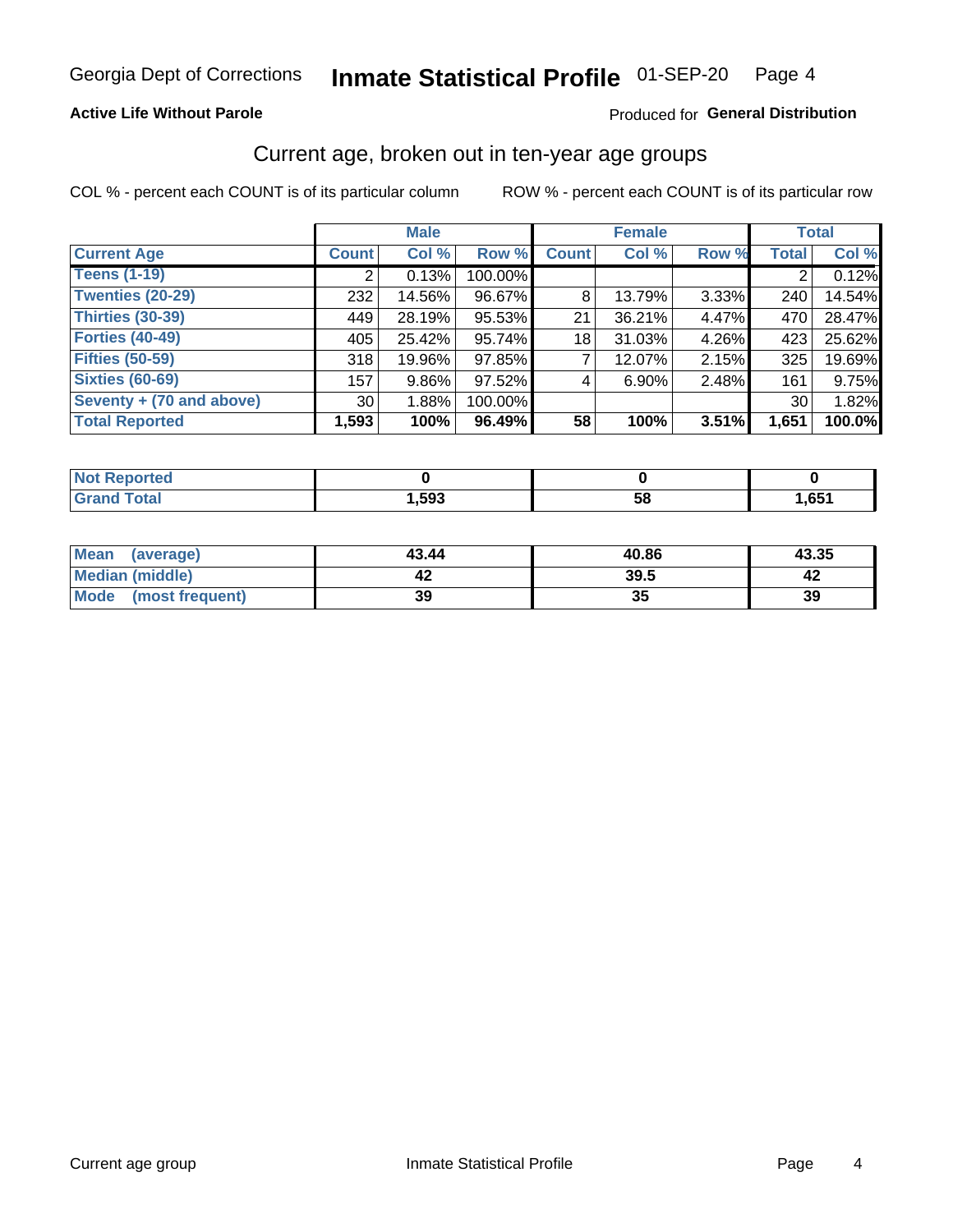#### Inmate Statistical Profile 01-SEP-20 Page 5

#### **Active Life Without Parole**

**Produced for General Distribution** 

### Race group

COL % - percent each COUNT is of its particular column

|                       |                        |              | <b>Male</b> |           |                    | <b>Female</b> |       |              | <b>Total</b> |  |
|-----------------------|------------------------|--------------|-------------|-----------|--------------------|---------------|-------|--------------|--------------|--|
|                       | <b>Race Group</b>      | <b>Count</b> | Col %       |           | <b>Row % Count</b> | Col %         | Row % | <b>Total</b> | Col %        |  |
|                       | <b>White</b>           | 335          | 21.03%      | 94.10%    | 21                 | 36.21%        | 5.90% | 356          | 21.56%       |  |
| $\mathbf{2}$          | <b>Black</b>           | 1.219        | 76.52%      | $97.21\%$ | 35                 | 60.34%        | 2.79% | 1,254        | 75.95%       |  |
| 6                     | <b>Asian</b>           | 6            | .38%        | 100.00%   |                    |               |       | 6            | .36%         |  |
| 10                    | <b>Hispanic</b>        | 32           | 2.01%       | 94.12%    | ◠                  | 3.45%         | 5.88% | 34           | 2.06%        |  |
| $12 \,$               | <b>Native American</b> |              | .06%        | 100.00%   |                    |               |       |              | .06%         |  |
| <b>Total Reported</b> |                        | 1,593        | 100%        | 96.49%    | 58                 | 100%          | 3.51% | 1,651        | 100%         |  |

| <b>orted</b> |      |    |      |
|--------------|------|----|------|
| <b>Total</b> | ,593 | 58 | .651 |

| M | - - - |  |
|---|-------|--|
|   |       |  |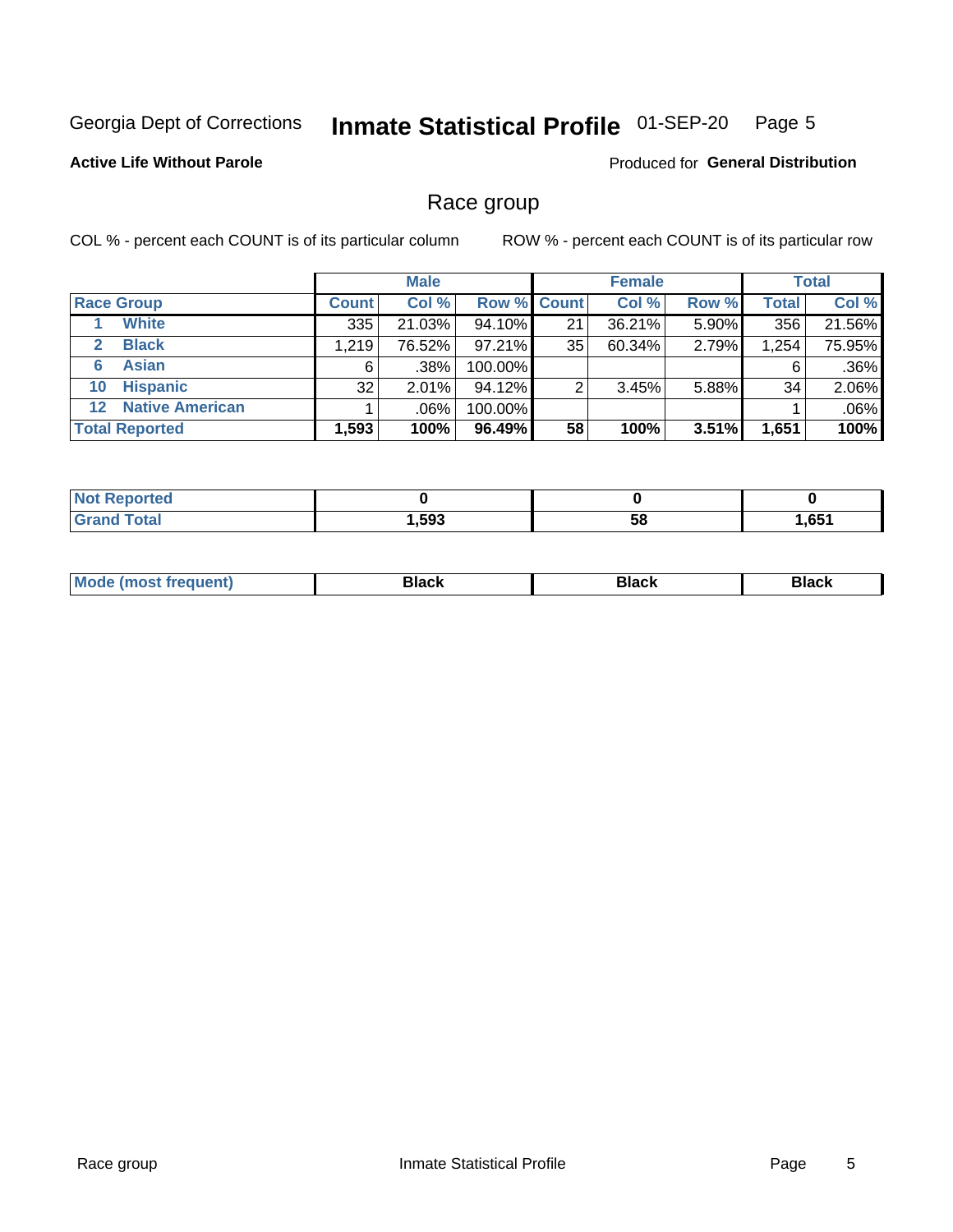#### Inmate Statistical Profile 01-SEP-20 Page 6

Produced for General Distribution

#### **Active Life Without Parole**

### Marital status, self-reported at entry to prison

COL % - percent each COUNT is of its particular column

|                            | <b>Male</b>  |        |        |                 | <b>Female</b> | <b>Total</b> |              |        |
|----------------------------|--------------|--------|--------|-----------------|---------------|--------------|--------------|--------|
| <b>Marital Status</b>      | <b>Count</b> | Col %  | Row %  | <b>Count</b>    | Col %         | Row %        | <b>Total</b> | Col %  |
| <b>Unknown</b><br>$\bf{0}$ | 14           | .88%   | 93.33% |                 | 1.72%         | 6.67%        | 15           | .91%   |
| <b>Divorced</b><br>D       | 121          | 7.60%  | 96.80% | 4               | $6.90\%$      | 3.20%        | 125          | 7.57%  |
| <b>Married</b><br>М        | 210          | 13.18% | 95.02% | 11              | 18.97%        | 4.98%        | 221          | 13.39% |
| <b>Separated</b><br>S      | 48           | 3.01%  | 88.89% | 6               | 10.34%        | 11.11%       | 54           | 3.27%  |
| <b>Unmarried</b><br>U      | 1,161        | 72.88% | 97.48% | 30 <sup>1</sup> | 51.72%        | 2.52%        | 1,191        | 72.14% |
| <b>Widow</b><br>W          | 39           | 2.45%  | 86.67% | 6               | 10.34%        | 13.33%       | 45           | 2.73%  |
| <b>Total Reported</b>      | 1,593        | 100%   | 96.49% | 58              | 100%          | 3.51%        | 1,651        | 100%   |

| <b>Not Reported</b><br>. <b>.</b> |      |    |       |
|-----------------------------------|------|----|-------|
| <b>Total</b>                      | ,593 | ວດ | 1,651 |

|--|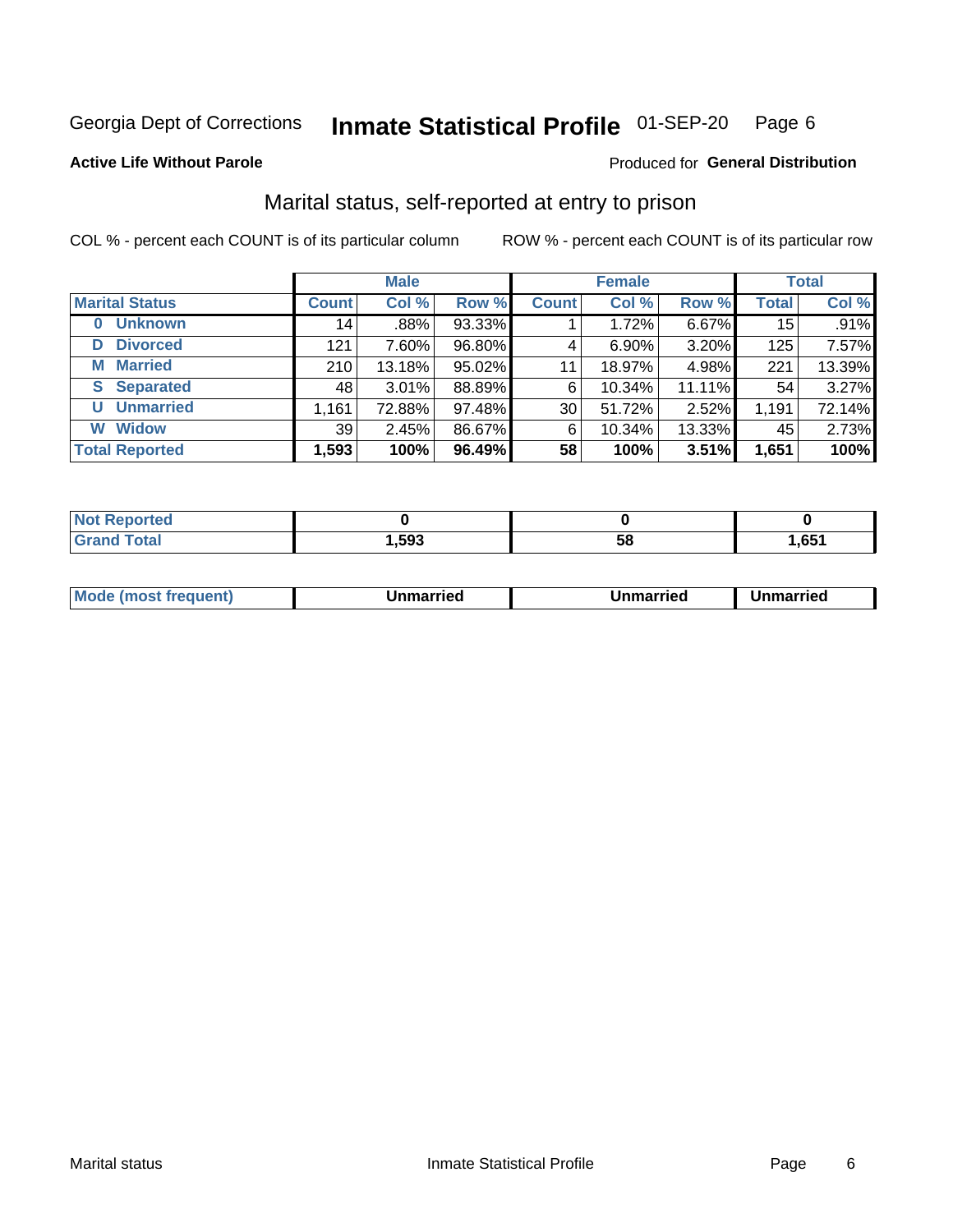#### Inmate Statistical Profile 01-SEP-20 Page 7

#### **Active Life Without Parole**

#### Produced for General Distribution

### Number of Inmates with Dependents, Self-Reported at Entry to Prison

COL % - percent each COUNT is of its particular column

|                             |              | <b>Male</b> |         |              | <b>Female</b> |       |              | <b>Total</b> |
|-----------------------------|--------------|-------------|---------|--------------|---------------|-------|--------------|--------------|
| <b>Number of dependents</b> | <b>Count</b> | Col %       | Row %   | <b>Count</b> | Col %         | Row % | <b>Total</b> | Col %        |
| $\bf{0}$                    | 389          | 31.91%      | 95.11%  | 20           | 38.46%        | 4.89% | 409          | 32.18%       |
|                             | 287          | 23.54%      | 96.96%  | 9            | 17.31%        | 3.04% | 296          | 23.29%       |
| $\overline{2}$              | 215          | 17.64%      | 96.85%  |              | 13.46%        | 3.15% | 222          | 17.47%       |
| 3                           | 143          | 11.73%      | 94.08%  | 9            | 17.31%        | 5.92% | 152          | 11.96%       |
| 4                           | 92           | 7.55%       | 96.84%  | 3            | 5.77%         | 3.16% | 95           | 7.47%        |
| 5                           | 39           | 3.20%       | 92.86%  | 3            | 5.77%         | 7.14% | 42           | 3.30%        |
| 6                           | 24           | 1.97%       | 96.00%  |              | 1.92%         | 4.00% | 25           | 1.97%        |
| 7                           | 13           | 1.07%       | 100.00% |              |               |       | 13           | 1.02%        |
| 8                           | 7            | 0.57%       | 100.00% |              |               |       | 7            | 0.55%        |
| 9                           | 3            | 0.25%       | 100.00% |              |               |       | 3            | 0.24%        |
| Over <sub>10</sub>          | 7            | 0.57%       | 100.00% |              |               |       | 7            | 0.55%        |
| <b>Total Reported</b>       | 1,219        | 100%        | 95.91%  | 52           | 100%          | 4.09% | 1,271        | 100%         |

|      | $\sim$ |         | 380  |
|------|--------|---------|------|
| ____ | .593   | .<br>uu | .651 |

| <b>Mean</b><br>(average) | 1.60 | - 72<br>I. I J |
|--------------------------|------|----------------|
| Median (middle)          |      |                |
| Mode<br>(most frequent)  |      |                |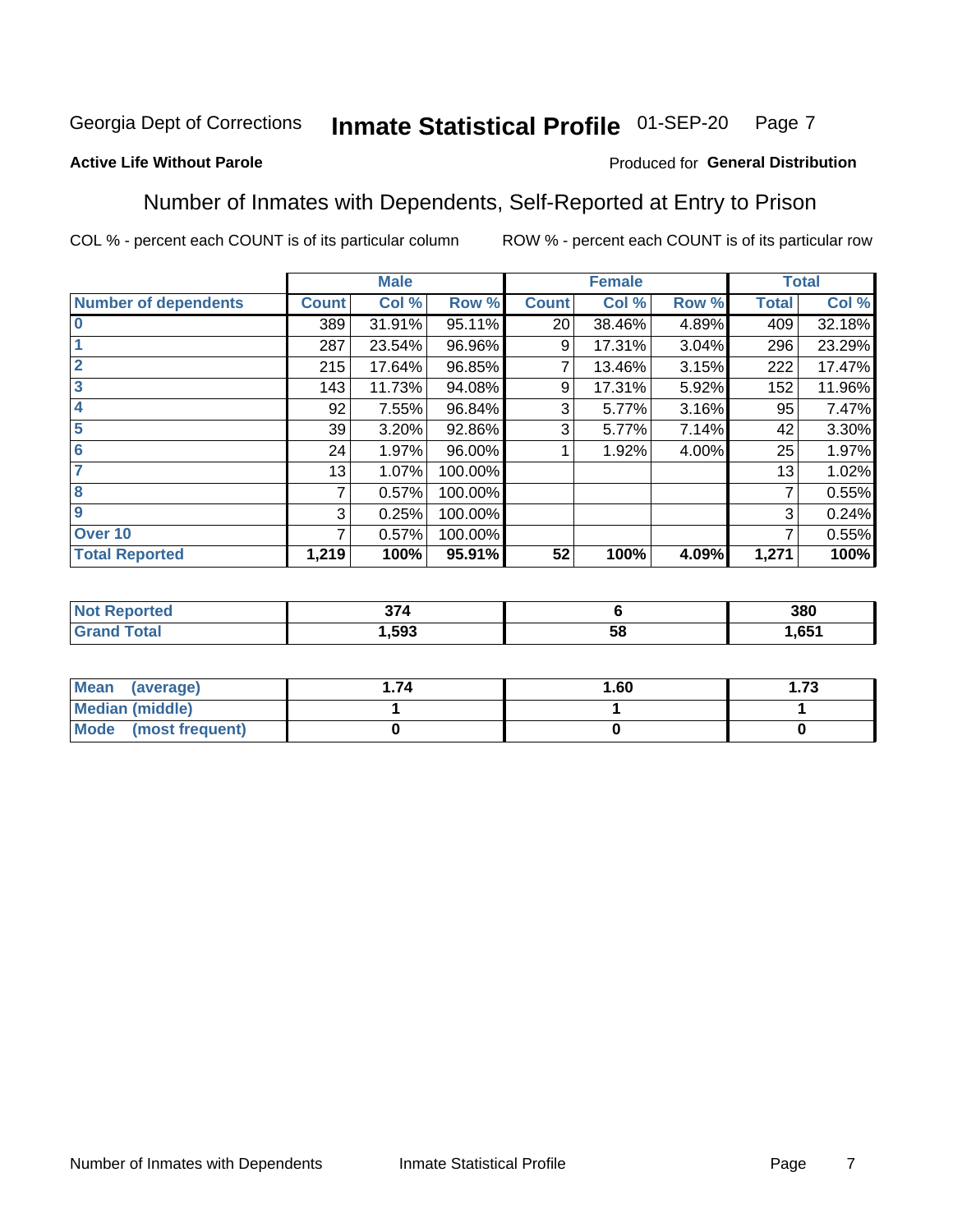#### Inmate Statistical Profile 01-SEP-20 Page 8

#### **Active Life Without Parole**

#### Produced for General Distribution

### Religious affiliation, self-reported at entry to prison

COL % - percent each COUNT is of its particular column

|                         |                              |                | <b>Male</b> |         |                | <b>Female</b>             |         |                | <b>Total</b> |
|-------------------------|------------------------------|----------------|-------------|---------|----------------|---------------------------|---------|----------------|--------------|
|                         | <b>Religious Affiliation</b> | <b>Count</b>   | Col %       | Row %   | <b>Count</b>   | $\overline{\text{Col}}$ % | Row %   | <b>Total</b>   | Col %        |
| 1                       | <b>Islam</b>                 | 92             | 11.03%      | 96.84%  | $\overline{3}$ | 6.67%                     | 3.16%   | 95             | 10.81%       |
| $\overline{2}$          | <b>Catholic</b>              | 23             | 2.76%       | 88.46%  | 3              | 6.67%                     | 11.54%  | 26             | 2.96%        |
| $\overline{\mathbf{3}}$ | <b>Baptist</b>               | 398            | 47.72%      | 94.31%  | 24             | 53.33%                    | 5.69%   | 422            | 48.01%       |
| $\overline{\mathbf{4}}$ | <b>Methodist</b>             | 12             | 1.44%       | 92.31%  | 1              | 2.22%                     | 7.69%   | 13             | 1.48%        |
| 7                       | <b>Church Of God</b>         | 3              | .36%        | 100.00% |                |                           |         | 3              | .34%         |
| 8                       | <b>Holiness</b>              | 15             | 1.80%       | 88.24%  | $\overline{2}$ | 4.44%                     | 11.76%  | 17             | 1.93%        |
| $\overline{9}$          | <b>Jewish</b>                | 3              | .36%        | 100.00% |                |                           |         | 3              | .34%         |
| 10                      | <b>Anglican</b>              | 1              | .12%        | 100.00% |                |                           |         |                | .11%         |
| 11                      | <b>Greek Orthodox</b>        |                |             |         | 1              | 2.22%                     | 100.00% |                | .11%         |
| 12                      | <b>Hindu</b>                 | $\overline{2}$ | .24%        | 100.00% |                |                           |         | $\overline{2}$ | .23%         |
| 13                      | <b>Buddhist</b>              | 3              | .36%        | 100.00% |                |                           |         | 3              | .34%         |
| 16                      | <b>Seventh Day Adventist</b> | 6              | .72%        | 100.00% |                |                           |         | 6              | .68%         |
| 17                      | <b>Jehovah Witness</b>       | 12             | 1.44%       | 92.31%  | 1              | 2.22%                     | 7.69%   | 13             | 1.48%        |
| 18                      | <b>Latter Day Saints</b>     | 1              | .12%        | 100.00% |                |                           |         |                | .11%         |
| 20                      | <b>Other Prot</b>            | 72             | 8.63%       | 98.63%  | 1              | 2.22%                     | 1.37%   | 73             | 8.30%        |
| $\overline{21}$         | <b>Messianic Judaism</b>     |                |             |         | 5              | 11.11%                    | 100.00% | 5              | .57%         |
| 23                      | <b>Hebrew Israelite</b>      | 1              | .12%        | 100.00% |                |                           |         |                | .11%         |
| 25                      | <b>Native American</b>       | 1              | .12%        | 100.00% |                |                           |         |                | .11%         |
| 28                      | <b>Rastafari</b>             | 1              | .12%        | 100.00% |                |                           |         |                | .11%         |
| 30                      | <b>No Religion</b>           | 29             | 3.48%       | 96.67%  | 1              | 2.22%                     | 3.33%   | 30             | 3.41%        |
| 31                      | Christian -                  | 60             | 7.19%       | 95.24%  | 3              | 6.67%                     | 4.76%   | 63             | 7.17%        |
|                         | <b>Unspecified</b>           |                |             |         |                |                           |         |                |              |
| 96                      | <b>None</b>                  | 99             | 11.87%      | 100.00% |                |                           |         | 99             | 11.26%       |
|                         | <b>Total Reported</b>        | 834            | 100%        | 94.88%  | 45             | 100%                      | 5.12%   | 879            | 100%         |

| τeα | フロハ<br>/ ୦ଏ | ''      | 770<br>. . |
|-----|-------------|---------|------------|
|     | .593        | 58<br>◡ | ,651       |

| Mode (most frequent)<br>3aptist<br>3aptist<br>ˈaɒtist |
|-------------------------------------------------------|
|-------------------------------------------------------|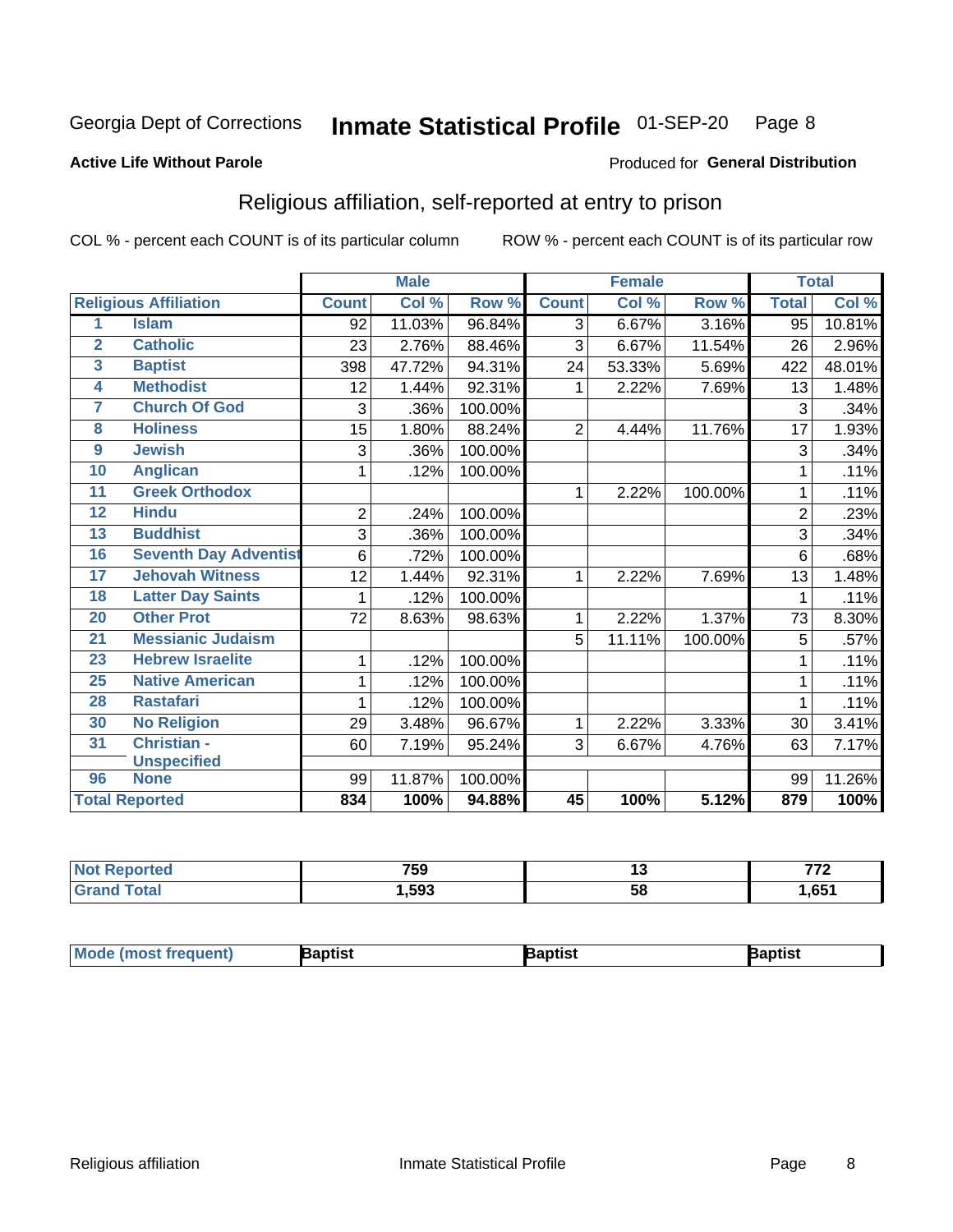#### Inmate Statistical Profile 01-SEP-20 Page 9

Produced for General Distribution

#### **Active Life Without Parole**

### Home county, self-reported at entry to prison

COL % - percent each COUNT is of its particular column

|     |                             |                | <b>Male</b> |         |                | <b>Female</b> |        | <b>Total</b>     |        |
|-----|-----------------------------|----------------|-------------|---------|----------------|---------------|--------|------------------|--------|
|     | <b>Home County</b>          | <b>Count</b>   | Col %       | Row %   | <b>Count</b>   | Col %         | Row %  | <b>Total</b>     | Col %  |
| 000 | <b>Unknown</b>              | 308            | 19.33%      | 94.77%  | 17             | 29.31%        | 5.23%  | 325              | 19.69% |
| 001 | <b>Appling County</b>       | 6              | .38%        | 100.00% |                |               |        | 6                | .36%   |
| 002 | <b>Atkinson County</b>      | $\overline{2}$ | .13%        | 100.00% |                |               |        | $\overline{2}$   | .12%   |
| 003 | <b>Bacon County</b>         | 1              | .06%        | 100.00% |                |               |        | 1                | .06%   |
| 004 | <b>Baker County</b>         | $\overline{2}$ | .13%        | 100.00% |                |               |        | $\overline{2}$   | .12%   |
| 005 | <b>Baldwin County</b>       | 3              | .19%        | 100.00% |                |               |        | 3                | .18%   |
| 006 | <b>Banks County</b>         | 1              | .06%        | 100.00% |                |               |        | 1                | .06%   |
| 007 | <b>Barrow County</b>        | 9              | .56%        | 100.00% |                |               |        | 9                | .55%   |
| 008 | <b>Bartow County</b>        | 12             | .75%        | 100.00% |                |               |        | 12               | .73%   |
| 009 | <b>Ben Hill County</b>      | 7              | .44%        | 100.00% |                |               |        | 7                | .42%   |
| 010 | <b>Berrien County</b>       | 4              | .25%        | 100.00% |                |               |        | 4                | .24%   |
| 011 | <b>Bibb County</b>          | 41             | 2.57%       | 97.62%  | 1              | 1.72%         | 2.38%  | 42               | 2.54%  |
| 012 | <b>Bleckley County</b>      | 1              | .06%        | 100.00% |                |               |        | 1                | .06%   |
| 013 | <b>Brantley County</b>      | 1              | .06%        | 100.00% |                |               |        | 1                | .06%   |
| 014 | <b>Brooks County</b>        | 3              | .19%        | 100.00% |                |               |        | 3                | .18%   |
| 015 | <b>Bryan County</b>         | 1              | .06%        | 100.00% |                |               |        | 1                | .06%   |
| 016 | <b>Bulloch County</b>       | 4              | .25%        | 100.00% |                |               |        | 4                | .24%   |
| 017 | <b>Burke County</b>         | 11             | .69%        | 100.00% |                |               |        | 11               | .67%   |
| 018 | <b>Butts County</b>         | 4              | .25%        | 100.00% |                |               |        | 4                | .24%   |
| 019 | <b>Calhoun County</b>       | 1              | .06%        | 100.00% |                |               |        | 1                | .06%   |
| 020 | <b>Camden County</b>        | 5              | .31%        | 100.00% |                |               |        | 5                | .30%   |
| 021 | <b>Candler County</b>       | 5              | .31%        | 100.00% |                |               |        | 5                | .30%   |
| 022 | <b>Carroll County</b>       | $\overline{7}$ | .44%        | 87.50%  | 1              | 1.72%         | 12.50% | 8                | .48%   |
| 023 | <b>Catoosa County</b>       | 5              | .31%        | 100.00% |                |               |        | 5                | .30%   |
| 025 | <b>Chatham County</b>       | 57             | 3.58%       | 100.00% |                |               |        | 57               | 3.45%  |
| 026 | <b>Chattahoochee County</b> | 1              | .06%        | 100.00% |                |               |        | 1                | .06%   |
| 027 | <b>Chattooga County</b>     | 1              | .06%        | 100.00% |                |               |        | 1                | .06%   |
| 028 | <b>Cherokee County</b>      | 8              | .50%        | 100.00% |                |               |        | 8                | .48%   |
| 029 | <b>Clarke County</b>        | 25             | 1.57%       | 96.15%  | 1              | 1.72%         | 3.85%  | 26               | 1.57%  |
| 030 | <b>Clay County</b>          | $\overline{2}$ | .13%        | 100.00% |                |               |        | $\overline{2}$   | .12%   |
| 031 | <b>Clayton County</b>       | 59             | 3.70%       | 95.16%  | $\sqrt{3}$     | 5.17%         | 4.84%  | 62               | 3.76%  |
| 033 | <b>Cobb County</b>          | 52             | 3.26%       | 98.11%  | 1              | 1.72%         | 1.89%  | 53               | 3.21%  |
| 034 | <b>Coffee County</b>        | 7              | .44%        | 77.78%  | $\overline{2}$ | 3.45%         | 22.22% | $\boldsymbol{9}$ | .55%   |
| 035 | <b>Colquitt County</b>      | $\overline{2}$ | .13%        | 100.00% |                |               |        | $\overline{2}$   | .12%   |
| 036 | <b>Columbia County</b>      | 9              | .56%        | 100.00% |                |               |        | 9                | .55%   |
| 037 | <b>Cook County</b>          | 4              | .25%        | 100.00% |                |               |        | 4                | .24%   |
| 038 | <b>Coweta County</b>        | 6              | .38%        | 100.00% |                |               |        | 6                | .36%   |
| 040 | <b>Crisp County</b>         | 6              | .38%        | 100.00% |                |               |        | 6                | .36%   |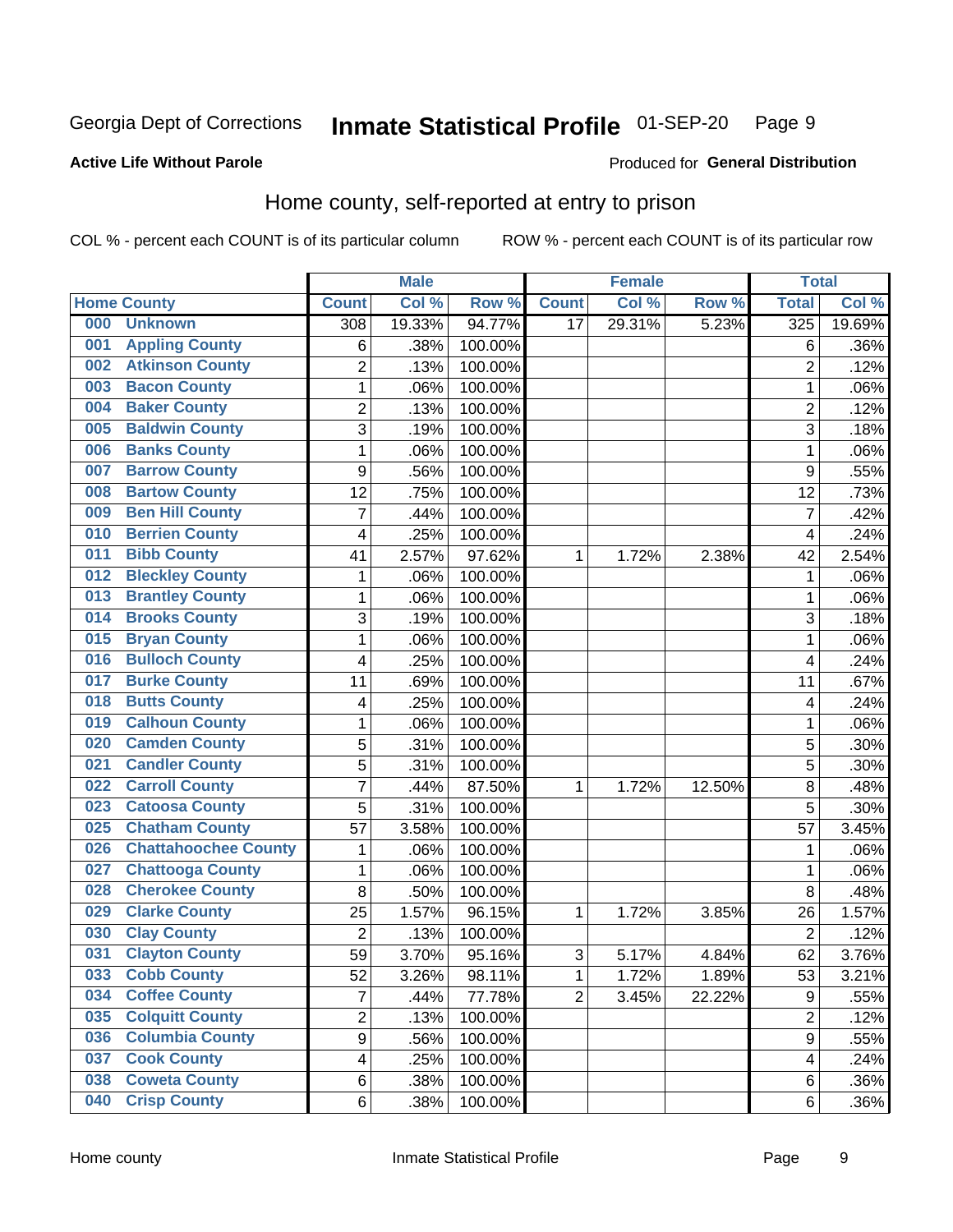#### Inmate Statistical Profile 01-SEP-20 Page 10

Produced for General Distribution

#### **Active Life Without Parole**

### Home county, self-reported at entry to prison

COL % - percent each COUNT is of its particular column

|     |                          |                           | <b>Male</b> |         |                  | <b>Female</b> |         | <b>Total</b>            |        |
|-----|--------------------------|---------------------------|-------------|---------|------------------|---------------|---------|-------------------------|--------|
|     | <b>Home County</b>       | <b>Count</b>              | Col %       | Row %   | <b>Count</b>     | Col %         | Row %   | <b>Total</b>            | Col %  |
| 043 | <b>Decatur County</b>    | 6                         | .38%        | 100.00% |                  |               |         | 6                       | .36%   |
| 044 | <b>Dekalb County</b>     | 116                       | 7.28%       | 99.15%  | 1                | 1.72%         | .85%    | 117                     | 7.09%  |
| 045 | <b>Dodge County</b>      | $\mathbf 1$               | .06%        | 100.00% |                  |               |         | 1                       | .06%   |
| 046 | <b>Dooly County</b>      | 1                         | .06%        | 100.00% |                  |               |         | 1                       | .06%   |
| 047 | <b>Dougherty County</b>  | 25                        | 1.57%       | 92.59%  | $\overline{2}$   | 3.45%         | 7.41%   | 27                      | 1.64%  |
| 048 | <b>Douglas County</b>    | 17                        | 1.07%       | 100.00% |                  |               |         | 17                      | 1.03%  |
| 049 | <b>Early County</b>      | $\ensuremath{\mathsf{3}}$ | .19%        | 100.00% |                  |               |         | 3                       | .18%   |
| 051 | <b>Effingham County</b>  | 5                         | .31%        | 100.00% |                  |               |         | 5                       | .30%   |
| 052 | <b>Elbert County</b>     | $\overline{2}$            | .13%        | 100.00% |                  |               |         | $\overline{2}$          | .12%   |
| 053 | <b>Emanuel County</b>    | 5                         | .31%        | 100.00% |                  |               |         | 5                       | .30%   |
| 054 | <b>Evans County</b>      |                           |             |         | 1                | 1.72%         | 100.00% | 1                       | .06%   |
| 056 | <b>Fayette County</b>    | 7                         | .44%        | 100.00% |                  |               |         | $\overline{7}$          | .42%   |
| 057 | <b>Floyd County</b>      | 21                        | 1.32%       | 91.30%  | $\boldsymbol{2}$ | 3.45%         | 8.70%   | 23                      | 1.39%  |
| 058 | <b>Forsyth County</b>    | $\ensuremath{\mathsf{3}}$ | .19%        | 60.00%  | $\overline{2}$   | 3.45%         | 40.00%  | 5                       | .30%   |
| 059 | <b>Franklin County</b>   | 3                         | .19%        | 100.00% |                  |               |         | 3                       | .18%   |
| 060 | <b>Fulton County</b>     | 183                       | 11.49%      | 97.86%  | 4                | 6.90%         | 2.14%   | 187                     | 11.33% |
| 061 | <b>Gilmer County</b>     | 2                         | .13%        | 100.00% |                  |               |         | $\overline{2}$          | .12%   |
| 063 | <b>Glynn County</b>      | 14                        | .88%        | 100.00% |                  |               |         | 14                      | .85%   |
| 064 | <b>Gordon County</b>     | 8                         | .50%        | 100.00% |                  |               |         | 8                       | .48%   |
| 066 | <b>Greene County</b>     | 3                         | .19%        | 100.00% |                  |               |         | 3                       | .18%   |
| 067 | <b>Gwinnett County</b>   | 48                        | 3.01%       | 94.12%  | 3                | 5.17%         | 5.88%   | 51                      | 3.09%  |
| 068 | <b>Habersham County</b>  | $\overline{2}$            | .13%        | 100.00% |                  |               |         | $\overline{2}$          | .12%   |
| 069 | <b>Hall County</b>       | 14                        | .88%        | 93.33%  | 1                | 1.72%         | 6.67%   | 15                      | .91%   |
| 070 | <b>Hancock County</b>    | $\mathbf 2$               | .13%        | 100.00% |                  |               |         | $\overline{2}$          | .12%   |
| 071 | <b>Haralson County</b>   | 3                         | .19%        | 100.00% |                  |               |         | 3                       | .18%   |
| 072 | <b>Harris County</b>     | 4                         | .25%        | 100.00% |                  |               |         | 4                       | .24%   |
| 073 | <b>Hart County</b>       | $\mathfrak{B}$            | .19%        | 100.00% |                  |               |         | 3                       | .18%   |
| 074 | <b>Heard County</b>      | $\mathbf 1$               | .06%        | 100.00% |                  |               |         | 1                       | .06%   |
| 075 | <b>Henry County</b>      | 14                        | .88%        | 93.33%  | 1                | 1.72%         | 6.67%   | 15                      | .91%   |
| 076 | <b>Houston County</b>    | 21                        | 1.32%       | 95.45%  | 1                | 1.72%         | 4.55%   | 22                      | 1.33%  |
| 078 | <b>Jackson County</b>    | 11                        | .69%        | 100.00% |                  |               |         | 11                      | .67%   |
| 079 | <b>Jasper County</b>     | 1                         | .06%        | 100.00% |                  |               |         | 1                       | .06%   |
| 080 | <b>Jeff Davis County</b> | $\mathbf{1}$              | .06%        | 100.00% |                  |               |         | 1                       | .06%   |
| 081 | <b>Jefferson County</b>  | 6                         | .38%        | 85.71%  | 1                | 1.72%         | 14.29%  | $\overline{7}$          | .42%   |
| 082 | <b>Jenkins County</b>    | $\overline{c}$            | .13%        | 100.00% |                  |               |         | $\overline{2}$          | .12%   |
| 083 | <b>Johnson County</b>    | $\mathbf 1$               | .06%        | 100.00% |                  |               |         | 1                       | .06%   |
| 084 | <b>Jones County</b>      | $\mathbf{1}$              | .06%        | 50.00%  | 1                | 1.72%         | 50.00%  | $\boldsymbol{2}$        | .12%   |
| 087 | <b>Laurens County</b>    | $\overline{\mathbf{4}}$   | .25%        | 100.00% |                  |               |         | $\overline{\mathbf{4}}$ | .24%   |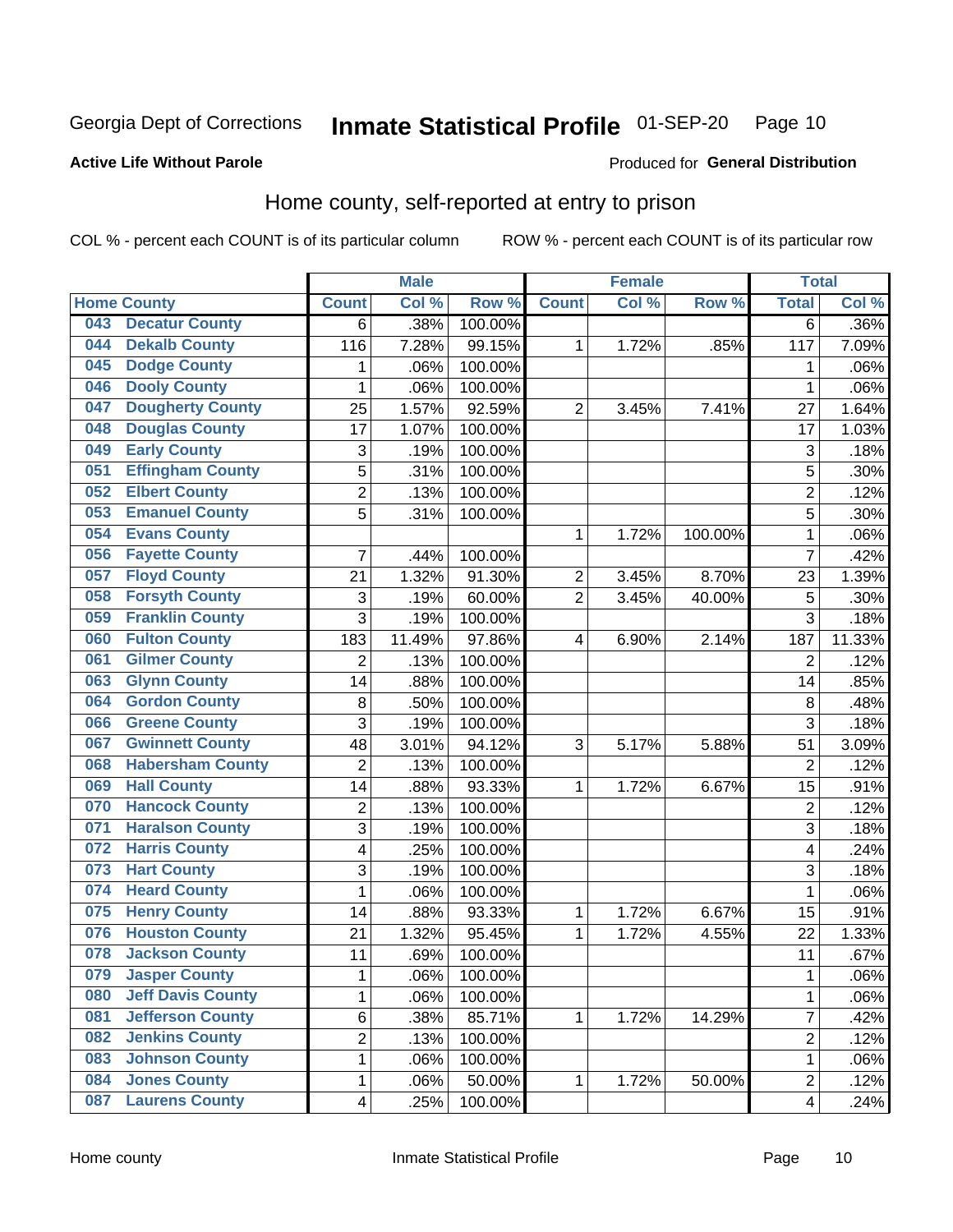#### Inmate Statistical Profile 01-SEP-20 Page 11

#### **Active Life Without Parole**

#### Produced for General Distribution

### Home county, self-reported at entry to prison

COL % - percent each COUNT is of its particular column

|                  |                          |                | <b>Male</b> |         |                | <b>Female</b> |         | <b>Total</b>   |       |
|------------------|--------------------------|----------------|-------------|---------|----------------|---------------|---------|----------------|-------|
|                  | <b>Home County</b>       | <b>Count</b>   | Col %       | Row %   | <b>Count</b>   | Col %         | Row %   | <b>Total</b>   | Col % |
| 088              | <b>Lee County</b>        | 3              | .19%        | 100.00% |                |               |         | $\overline{3}$ | .18%  |
| 089              | <b>Liberty County</b>    | 11             | .69%        | 91.67%  | 1              | 1.72%         | 8.33%   | 12             | .73%  |
| 090              | <b>Lincoln County</b>    | $\overline{c}$ | .13%        | 100.00% |                |               |         | $\overline{2}$ | .12%  |
| 091              | <b>Long County</b>       | 1              | .06%        | 100.00% |                |               |         | 1              | .06%  |
| 092              | <b>Lowndes County</b>    | 10             | .63%        | 100.00% |                |               |         | 10             | .61%  |
| 093              | <b>Lumpkin County</b>    | $\overline{2}$ | .13%        | 100.00% |                |               |         | $\overline{2}$ | .12%  |
| 094              | <b>Macon County</b>      | $\mathbf{1}$   | .06%        | 100.00% |                |               |         | 1              | .06%  |
| 095              | <b>Madison County</b>    | 1              | .06%        | 100.00% |                |               |         | 1              | .06%  |
| 096              | <b>Marion County</b>     | $\mathbf 1$    | .06%        | 100.00% |                |               |         | 1              | .06%  |
| 097              | <b>Mcduffie County</b>   | 3              | .19%        | 100.00% |                |               |         | 3              | .18%  |
| 098              | <b>Mcintosh County</b>   | $\mathbf 1$    | .06%        | 100.00% |                |               |         | 1              | .06%  |
| 099              | <b>Meriwether County</b> | 3              | .19%        | 100.00% |                |               |         | 3              | .18%  |
| 100              | <b>Miller County</b>     | $\overline{2}$ | .13%        | 100.00% |                |               |         | $\overline{2}$ | .12%  |
| 101              | <b>Mitchell County</b>   | $\overline{c}$ | .13%        | 100.00% |                |               |         | $\overline{2}$ | .12%  |
| 102              | <b>Monroe County</b>     | 6              | .38%        | 100.00% |                |               |         | 6              | .36%  |
| 103              | <b>Montgomery County</b> | 1              | .06%        | 100.00% |                |               |         | 1              | .06%  |
| 104              | <b>Morgan County</b>     | $\overline{2}$ | .13%        | 100.00% |                |               |         | $\overline{2}$ | .12%  |
| 106              | <b>Muscogee County</b>   | 32             | 2.01%       | 100.00% |                |               |         | 32             | 1.94% |
| 107              | <b>Newton County</b>     | 8              | .50%        | 80.00%  | $\overline{c}$ | 3.45%         | 20.00%  | 10             | .61%  |
| 108              | <b>Oconee County</b>     |                |             |         | 1              | 1.72%         | 100.00% | 1              | .06%  |
| 109              | <b>Oglethorpe County</b> | 4              | .25%        | 100.00% |                |               |         | 4              | .24%  |
| 110              | <b>Paulding County</b>   | 10             | .63%        | 100.00% |                |               |         | 10             | .61%  |
| 111              | <b>Peach County</b>      | 1              | .06%        | 100.00% |                |               |         | 1              | .06%  |
| 112              | <b>Pickens County</b>    | 1              | .06%        | 100.00% |                |               |         | 1              | .06%  |
| 113              | <b>Pierce County</b>     | 6              | .38%        | 100.00% |                |               |         | 6              | .36%  |
| 114              | <b>Pike County</b>       | 3              | .19%        | 100.00% |                |               |         | 3              | .18%  |
| $\overline{115}$ | <b>Polk County</b>       | 5              | .31%        | 100.00% |                |               |         | 5              | .30%  |
| 117              | <b>Putnam County</b>     | 5              | .31%        | 83.33%  | 1              | 1.72%         | 16.67%  | 6              | .36%  |
| 119              | <b>Rabun County</b>      | $\overline{2}$ | .13%        | 100.00% |                |               |         | $\overline{2}$ | .12%  |
| 120              | <b>Randolph County</b>   | $\overline{2}$ | .13%        | 100.00% |                |               |         | $\overline{2}$ | .12%  |
| 121              | <b>Richmond County</b>   | 56             | 3.52%       | 94.92%  | 3              | 5.17%         | 5.08%   | 59             | 3.57% |
| 122              | <b>Rockdale County</b>   | 8              | .50%        | 100.00% |                |               |         | 8              | .48%  |
| 124              | <b>Screven County</b>    | $\mathbf{1}$   | .06%        | 100.00% |                |               |         | 1              | .06%  |
| 125              | <b>Seminole County</b>   | $\overline{2}$ | .13%        | 100.00% |                |               |         | $\overline{2}$ | .12%  |
| 126              | <b>Spalding County</b>   | 14             | .88%        | 100.00% |                |               |         | 14             | .85%  |
| 127              | <b>Stephens County</b>   | $\overline{2}$ | .13%        | 66.67%  | 1              | 1.72%         | 33.33%  | 3              | .18%  |
| 128              | <b>Stewart County</b>    | $\mathbf{1}$   | .06%        | 100.00% |                |               |         | 1              | .06%  |
| 129              | <b>Sumter County</b>     | 5              | .31%        | 100.00% |                |               |         | 5              | .30%  |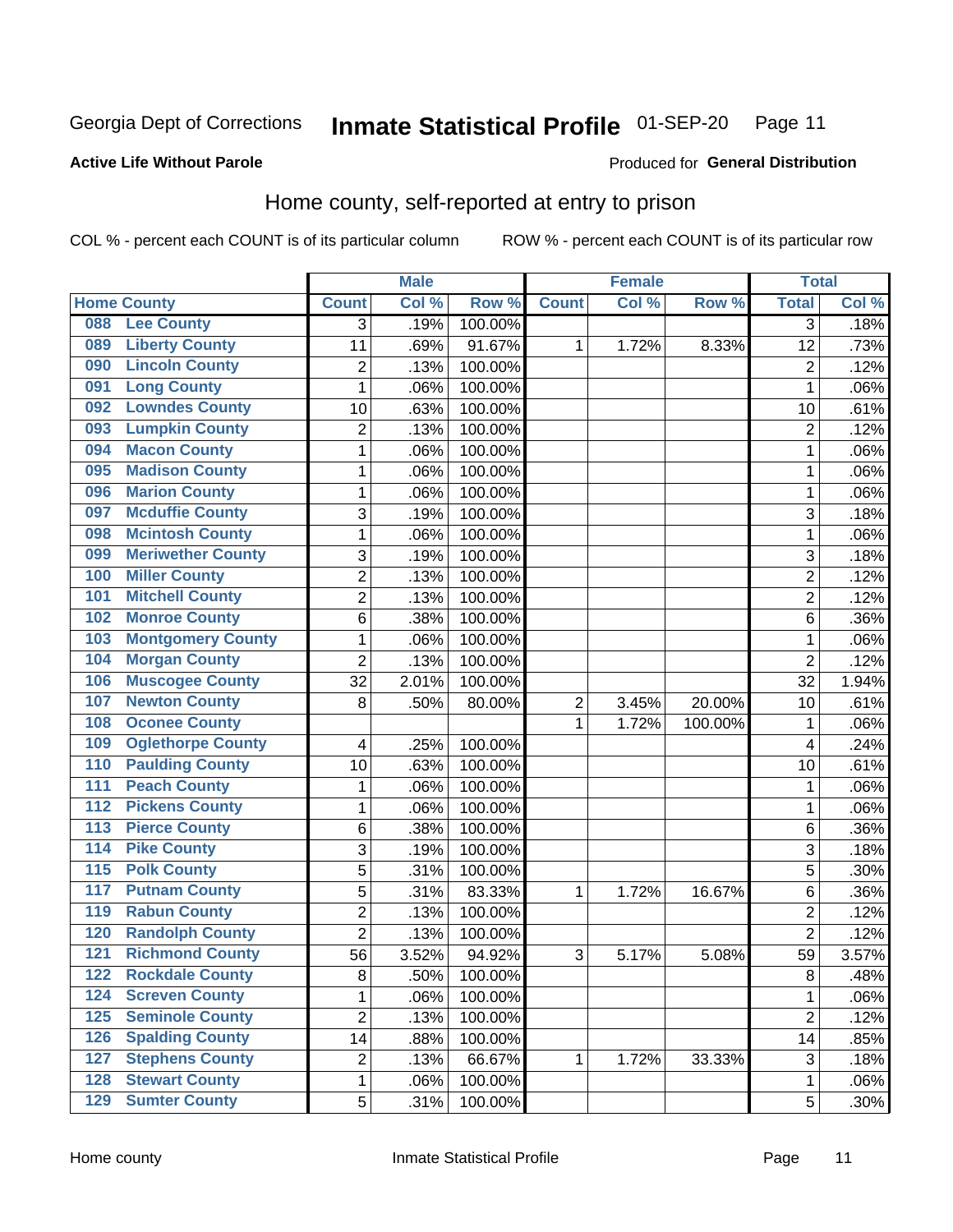#### Inmate Statistical Profile 01-SEP-20 Page 12

#### **Active Life Without Parole**

#### Produced for General Distribution

### Home county, self-reported at entry to prison

COL % - percent each COUNT is of its particular column

|                                    |                | <b>Male</b> |         |                 | <b>Female</b> |        | <b>Total</b>   |       |
|------------------------------------|----------------|-------------|---------|-----------------|---------------|--------|----------------|-------|
| <b>Home County</b>                 | <b>Count</b>   | Col %       | Row %   | <b>Count</b>    | Col %         | Row %  | <b>Total</b>   | Col % |
| <b>Tattnall County</b><br>132      | 7              | .44%        | 100.00% |                 |               |        | 7              | .42%  |
| <b>Taylor County</b><br>133        | 1              | .06%        | 100.00% |                 |               |        | 1              | .06%  |
| <b>Telfair County</b><br>134       | $\overline{2}$ | .13%        | 100.00% |                 |               |        | $\overline{2}$ | .12%  |
| <b>Thomas County</b><br>136        | 5              | .31%        | 100.00% |                 |               |        | 5              | .30%  |
| <b>Tift County</b><br>137          | 10             | .63%        | 100.00% |                 |               |        | 10             | .61%  |
| <b>Toombs County</b><br>138        | 10             | .63%        | 100.00% |                 |               |        | 10             | .61%  |
| <b>Treutlen County</b><br>140      | 4              | .25%        | 100.00% |                 |               |        | 4              | .24%  |
| <b>Troup County</b><br>141         | 6              | .38%        | 100.00% |                 |               |        | 6              | .36%  |
| <b>Twiggs County</b><br>143        | $\overline{2}$ | .13%        | 100.00% |                 |               |        | $\overline{2}$ | .12%  |
| <b>Union County</b><br>144         | 1              | .06%        | 100.00% |                 |               |        | 1              | .06%  |
| <b>Upson County</b><br>145         | 5              | .31%        | 100.00% |                 |               |        | 5              | .30%  |
| <b>Walker County</b><br>146        | 3              | .19%        | 75.00%  | 1               | 1.72%         | 25.00% | 4              | .24%  |
| <b>Walton County</b><br>147        | 15             | .94%        | 100.00% |                 |               |        | 15             | .91%  |
| <b>Ware County</b><br>148          | 12             | .75%        | 100.00% |                 |               |        | 12             | .73%  |
| <b>Warren County</b><br>149        | $\overline{2}$ | .13%        | 66.67%  | 1               | 1.72%         | 33.33% | 3              | .18%  |
| <b>Washington County</b><br>150    | $\overline{7}$ | .44%        | 100.00% |                 |               |        | 7              | .42%  |
| <b>Wayne County</b><br>151         | 9              | .56%        | 100.00% |                 |               |        | 9              | .55%  |
| <b>Wheeler County</b><br>153       | 1              | .06%        | 100.00% |                 |               |        | 1              | .06%  |
| <b>White County</b><br>154         | 1              | .06%        | 50.00%  | 1               | 1.72%         | 50.00% | $\overline{2}$ | .12%  |
| <b>Whitfield County</b><br>155     | 12             | .75%        | 100.00% |                 |               |        | 12             | .73%  |
| <b>Wilcox County</b><br>156        | 1              | .06%        | 100.00% |                 |               |        | 1              | .06%  |
| <b>Wilkes County</b><br>157        | 4              | .25%        | 100.00% |                 |               |        | 4              | .24%  |
| <b>Wilkinson County</b><br>158     | $\overline{2}$ | .13%        | 100.00% |                 |               |        | $\overline{2}$ | .12%  |
| <b>Worth County</b><br>159         | 1              | .06%        | 100.00% |                 |               |        | 1              | .06%  |
| <b>Other Custody/Out Of</b><br>999 | 3              | .19%        | 100.00% |                 |               |        | 3              | .18%  |
| <b>State</b>                       |                |             |         |                 |               |        |                |       |
| <b>Total Rported</b>               | 1,593          | 100%        | 96.49%  | $\overline{58}$ | 100%          | 3.51%  | 1,651          | 100%  |

| nteo             |       |    |      |
|------------------|-------|----|------|
| $A = 1$<br>_____ | 1,593 | uu | ,651 |

| Mode (most frequent) | <b>Fulton County</b> | <b>Fulton County</b> | <b>Fulton County</b> |
|----------------------|----------------------|----------------------|----------------------|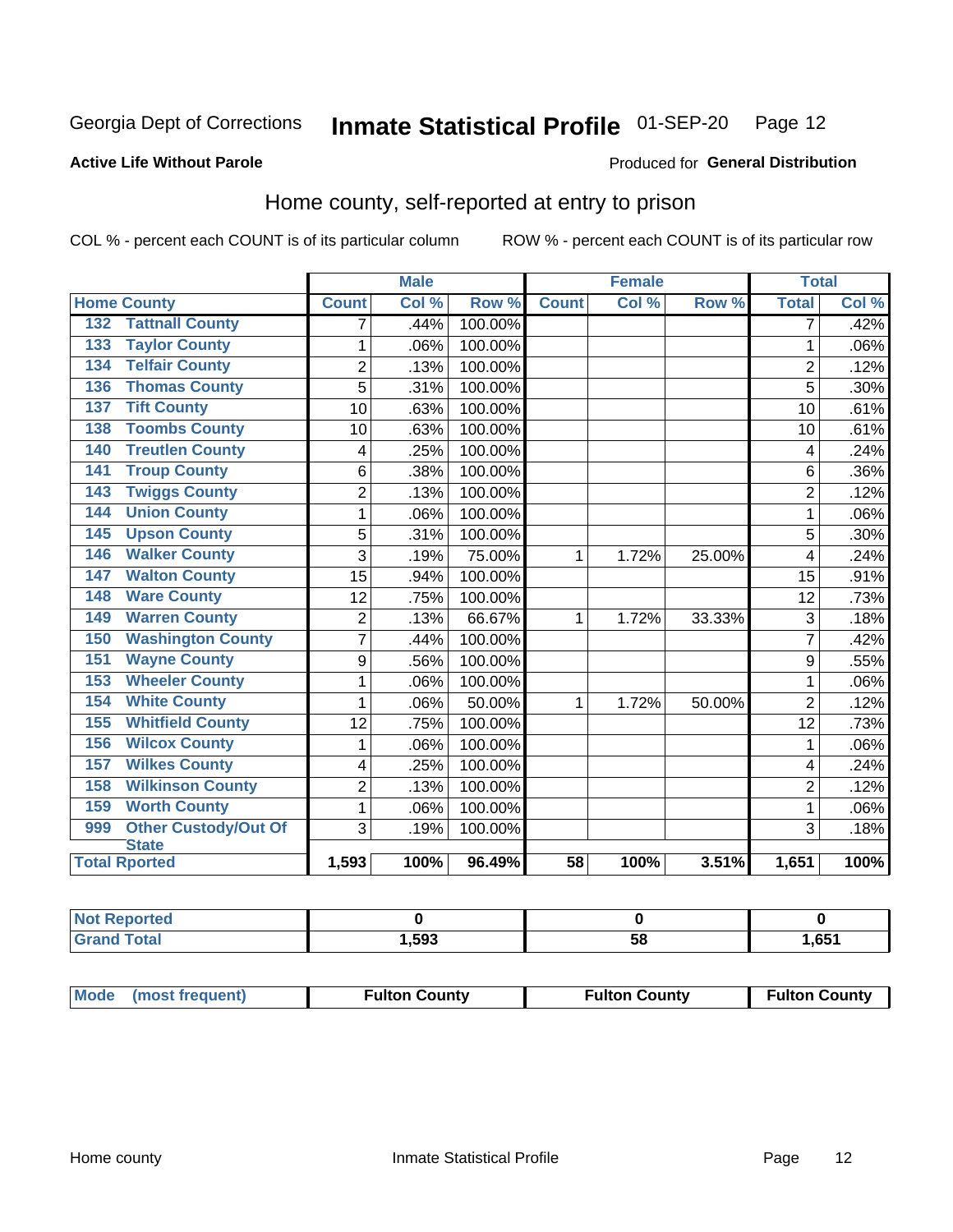#### Inmate Statistical Profile 01-SEP-20 Page 13

#### **Active Life Without Parole**

#### Produced for General Distribution

### Employment status before prison, self-reported at entry to prison

COL % - percent each COUNT is of its particular column

|                           |              | <b>Male</b> |           |              | <b>Female</b> |        |       | <b>Total</b> |
|---------------------------|--------------|-------------|-----------|--------------|---------------|--------|-------|--------------|
| <b>Employment Status</b>  | <b>Count</b> | Col %       | Row %     | <b>Count</b> | Col %         | Row %  | Total | Col %        |
| <b>Full Time</b><br>01    | 521          | 45.38%      | 96.13%    | 21           | 47.73%        | 3.87%  | 542   | 45.47%       |
| <b>Part Time</b><br>02    | 75           | 6.53%       | 100.00%   |              |               |        | 75    | 6.29%        |
| Unempl $<$ 6M<br>03       | 70           | 6.10%       | 98.59%    |              | 2.27%         | 1.41%  | 71    | 5.96%        |
| Unempl > 6M<br>04         | 289          | 25.17%      | 94.75%    | 16           | 36.36%        | 5.25%  | 305   | 25.59%       |
| <b>Never Worked</b><br>05 | 105          | 9.15%       | 100.00%   |              |               |        | 105   | 8.81%        |
| <b>Student</b><br>06      | 34           | 2.96%       | 100.00%   |              |               |        | 34    | 2.85%        |
| <b>Incapable</b><br>07    | 54           | 4.70%       | $90.00\%$ | 6            | 13.64%        | 10.00% | 60    | 5.03%        |
| <b>Total Reported</b>     | 1,148        | 100%        | 96.31%    | 44           | 100%          | 3.69%  | 1,192 | 100%         |

| AAF   | "  | $\overline{ }$ |
|-------|----|----------------|
| __    |    | 459            |
| 1,593 | ວເ |                |

| Mc | ∴ull | ----<br>ıme<br>w |
|----|------|------------------|
|    |      |                  |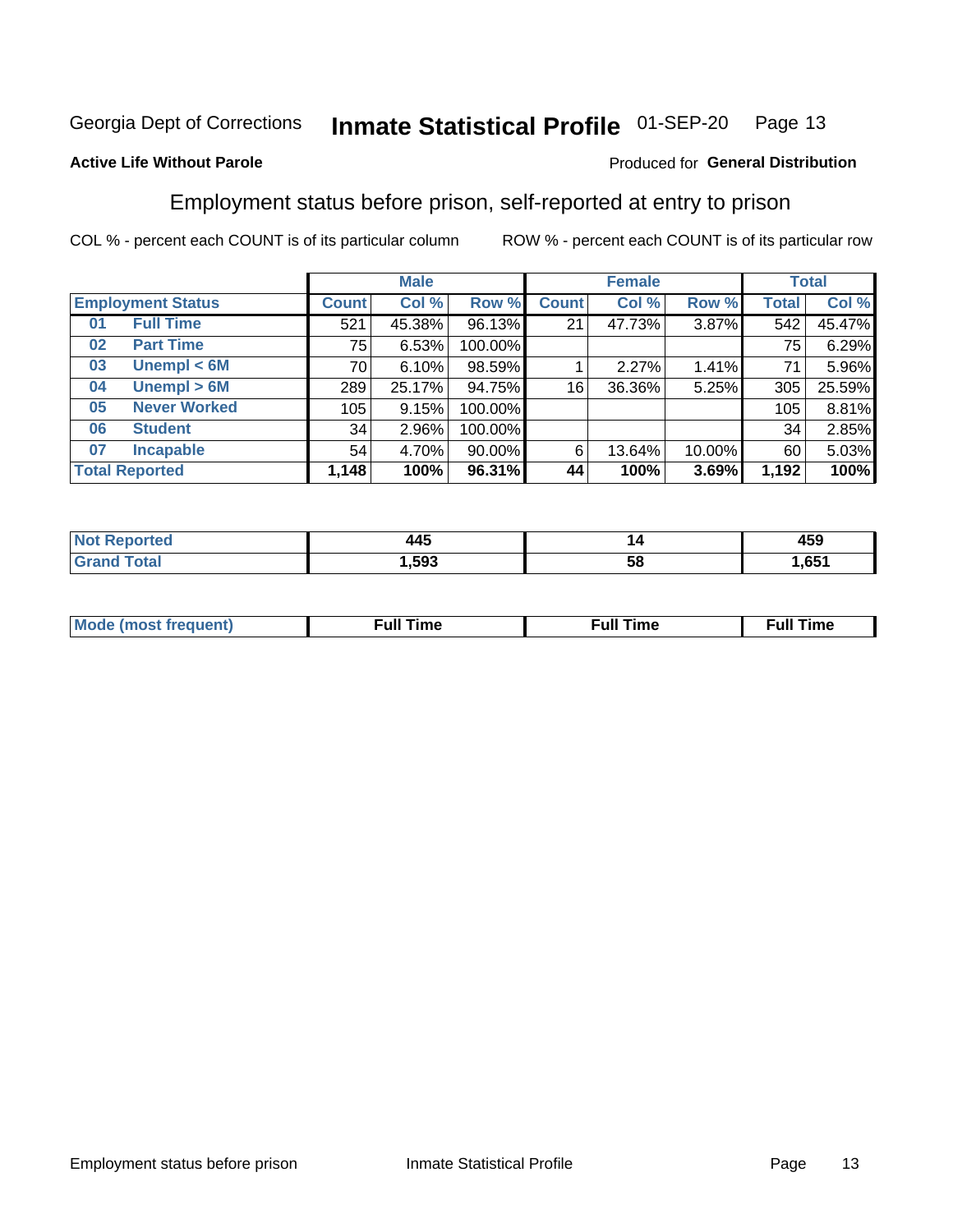#### **Active Life Without Parole**

Produced for General Distribution

### Age at admission

COL % - percent each COUNT is of its particular column

|                         |              | <b>Male</b> |         |                | <b>Female</b> |        |              | <b>Total</b> |
|-------------------------|--------------|-------------|---------|----------------|---------------|--------|--------------|--------------|
| <b>Age At Admission</b> | <b>Count</b> | Col %       | Row %   | <b>Count</b>   | Col %         | Row %  | <b>Total</b> | Col %        |
| 15                      | 2            | 0.13%       | 100.00% |                |               |        | 2            | 0.12%        |
| 16                      | 1            | 0.06%       | 100.00% |                |               |        | 1            | 0.06%        |
| $\overline{17}$         | 8            | 0.50%       | 100.00% |                |               |        | 8            | 0.48%        |
| 18                      | 9            | 0.56%       | 100.00% |                |               |        | 9            | 0.55%        |
| 19                      | 22           | 1.38%       | 100.00% |                |               |        | 22           | 1.33%        |
| $\overline{20}$         | 43           | 2.70%       | 97.73%  | 1              | 1.72%         | 2.27%  | 44           | 2.67%        |
| 21                      | 36           | 2.26%       | 94.74%  | $\overline{2}$ | 3.45%         | 5.26%  | 38           | 2.30%        |
| 22                      | 64           | 4.02%       | 96.97%  | $\overline{2}$ | 3.45%         | 3.03%  | 66           | 4.00%        |
| 23                      | 56           | 3.52%       | 98.25%  | 1              | 1.72%         | 1.75%  | 57           | 3.45%        |
| 24                      | 57           | 3.58%       | 95.00%  | 3              | 5.17%         | 5.00%  | 60           | 3.63%        |
| $\overline{25}$         | 70           | 4.39%       | 94.59%  | 4              | 6.90%         | 5.41%  | 74           | 4.48%        |
| 26                      | 74           | 4.65%       | 97.37%  | $\overline{2}$ | 3.45%         | 2.63%  | 76           | 4.60%        |
| $\overline{27}$         | 63           | 3.95%       | 94.03%  | 4              | 6.90%         | 5.97%  | 67           | 4.06%        |
| 28                      | 70           | 4.39%       | 97.22%  | $\overline{2}$ | 3.45%         | 2.78%  | 72           | 4.36%        |
| 29                      | 69           | 4.33%       | 98.57%  | 1              | 1.72%         | 1.43%  | 70           | 4.24%        |
| 30                      | 54           | 3.39%       | 100.00% |                |               |        | 54           | 3.27%        |
| $\overline{31}$         | 70           | 4.39%       | 98.59%  | 1              | 1.72%         | 1.41%  | 71           | 4.30%        |
| 32                      | 65           | 4.08%       | 95.59%  | 3              | 5.17%         | 4.41%  | 68           | 4.12%        |
| 33                      | 53           | 3.33%       | 96.36%  | $\overline{2}$ | 3.45%         | 3.64%  | 55           | 3.33%        |
| 34                      | 35           | 2.20%       | 92.11%  | 3              | 5.17%         | 7.89%  | 38           | 2.30%        |
| 35                      | 43           | 2.70%       | 95.56%  | $\overline{2}$ | 3.45%         | 4.44%  | 45           | 2.73%        |
| 36                      | 54           | 3.39%       | 96.43%  | $\overline{2}$ | 3.45%         | 3.57%  | 56           | 3.39%        |
| $\overline{37}$         | 45           | 2.82%       | 97.83%  | 1              | 1.72%         | 2.17%  | 46           | 2.79%        |
| 38                      | 52           | 3.26%       | 100.00% |                |               |        | 52           | 3.15%        |
| 39                      | 39           | 2.45%       | 86.67%  | 6              | 10.34%        | 13.33% | 45           | 2.73%        |
| 40                      | 35           | 2.20%       | 94.59%  | $\overline{2}$ | 3.45%         | 5.41%  | 37           | 2.24%        |
| 41                      | 42           | 2.64%       | 95.45%  | $\overline{2}$ | 3.45%         | 4.55%  | 44           | 2.67%        |
| 42                      | 35           | 2.20%       | 100.00% |                |               |        | 35           | 2.12%        |
| 43                      | 30           | 1.88%       | 93.75%  | $\overline{2}$ | 3.45%         | 6.25%  | 32           | 1.94%        |
| 44                      | 24           | 1.51%       | 92.31%  | $\overline{2}$ | 3.45%         | 7.69%  | 26           | 1.57%        |
| 45                      | 33           | 2.07%       | 97.06%  | 1              | 1.72%         | 2.94%  | 34           | 2.06%        |
| 46                      | 25           | 1.57%       | 89.29%  | 3              | 5.17%         | 10.71% | 28           | 1.70%        |
| 47                      | 29           | 1.82%       | 100.00% |                |               |        | 29           | 1.76%        |
| 48                      | 25           | 1.57%       | 89.29%  | 3              | 5.17%         | 10.71% | 28           | 1.70%        |
| 49                      | 25           | 1.57%       | 100.00% |                |               |        | 25           | 1.51%        |
| 50                      | 26           | 1.63%       | 100.00% |                |               |        | 26           | 1.57%        |
| $\overline{51}$         | 11           | 0.69%       | 100.00% |                |               |        | 11           | 0.67%        |
| 52                      | 14           | 0.88%       | 100.00% |                |               |        | 14           | 0.85%        |
| 53                      | 16           | 1.00%       | 100.00% |                |               |        | 16           | 0.97%        |
| 54                      | 11           | 0.69%       | 100.00% |                |               |        | 11           | 0.67%        |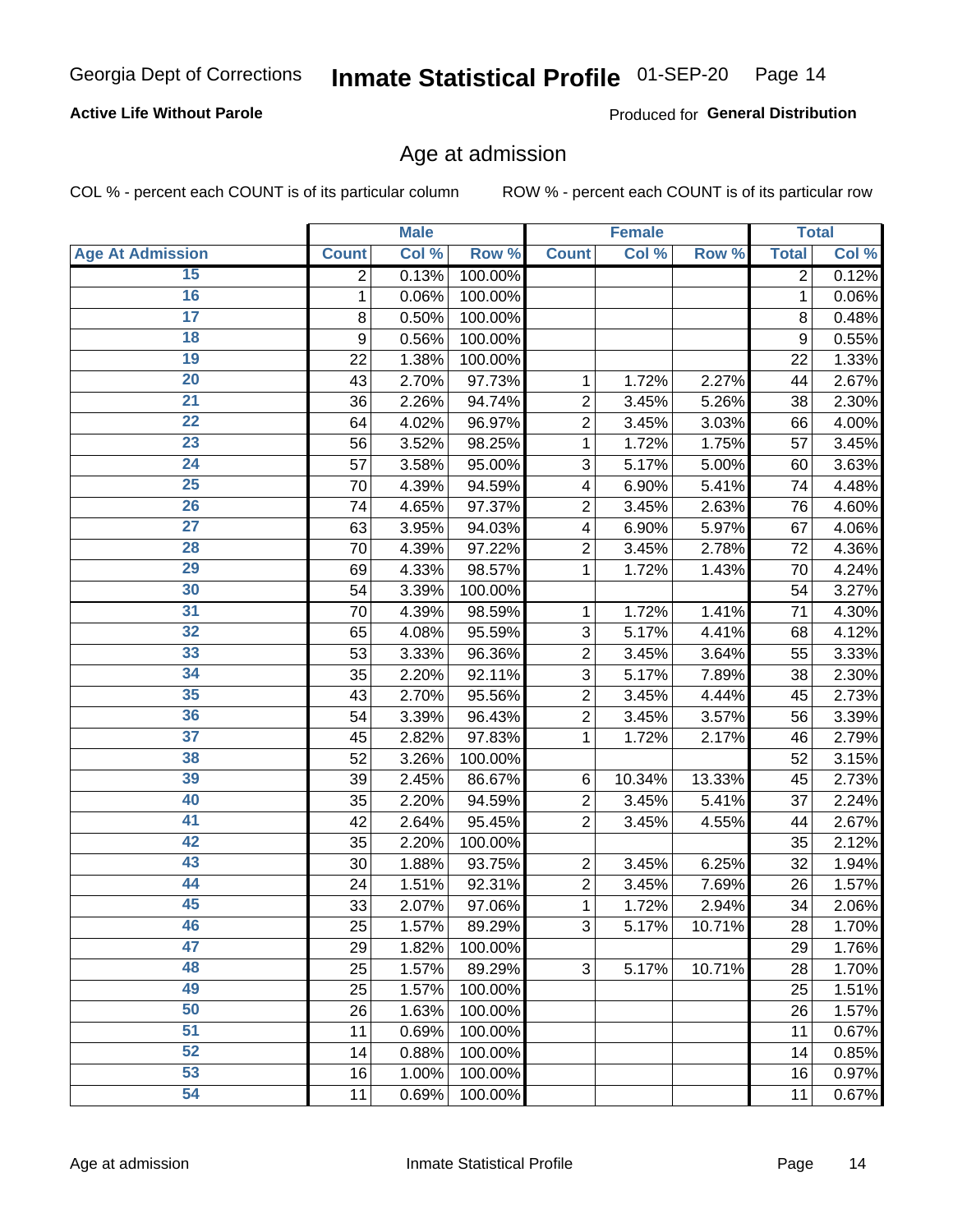#### Inmate Statistical Profile 01-SEP-20 Page 15

#### **Active Life Without Parole**

Produced for General Distribution

### Age at admission

COL % - percent each COUNT is of its particular column

|                         |              | <b>Male</b> |         |              | <b>Female</b> |       |                | <b>Total</b> |
|-------------------------|--------------|-------------|---------|--------------|---------------|-------|----------------|--------------|
| <b>Age At Admission</b> | <b>Count</b> | Col %       | Row %   | <b>Count</b> | Col %         | Row % | <b>Total</b>   | Col %        |
| 55                      | 12           | 0.75%       | 92.31%  |              | 1.72%         | 7.69% | 13             | 0.79%        |
| 56                      | 7            | 0.44%       | 100.00% |              |               |       |                | 0.42%        |
| 57                      | 9            | 0.56%       | 100.00% |              |               |       | 9              | 0.55%        |
| 58                      | 6            | 0.38%       | 100.00% |              |               |       | 6              | 0.36%        |
| 59                      | 5            | 0.31%       | 100.00% |              |               |       | 5              | $0.30\%$     |
| 60                      | 3            | 0.19%       | 100.00% |              |               |       | 3              | 0.18%        |
| 61                      | 2            | 0.13%       | 100.00% |              |               |       | 2              | 0.12%        |
| 62                      | 2            | 0.13%       | 100.00% |              |               |       | 2              | 0.12%        |
| 63                      |              | 0.06%       | 100.00% |              |               |       |                | 0.06%        |
| 64                      | 3            | 0.19%       | 100.00% |              |               |       | 3              | 0.18%        |
| 65                      |              | 0.06%       | 100.00% |              |               |       |                | 0.06%        |
| 66                      | 2            | 0.13%       | 100.00% |              |               |       | 2              | 0.12%        |
| 67                      | 2            | 0.13%       | 100.00% |              |               |       | 2              | 0.12%        |
| 69                      | 2            | 0.13%       | 100.00% |              |               |       | $\overline{2}$ | 0.12%        |
| 73                      |              | 0.06%       | 100.00% |              |               |       |                | 0.06%        |
| <b>Total Reported</b>   | 1,593        | 100%        | 96.49%  | 58           | 100%          | 3.51% | 1,651          | 100%         |

| <b>Not Reported</b> |      |    |      |
|---------------------|------|----|------|
| <b>Total</b>        | ,593 | 58 | .651 |

| <b>Mean</b><br>(average)       | 33.91 | 34 | 33.91   |
|--------------------------------|-------|----|---------|
| <b>Median (middle)</b>         | JZ    |    | …<br>34 |
| <b>Mode</b><br>(most frequent) | 26    | 39 | 26      |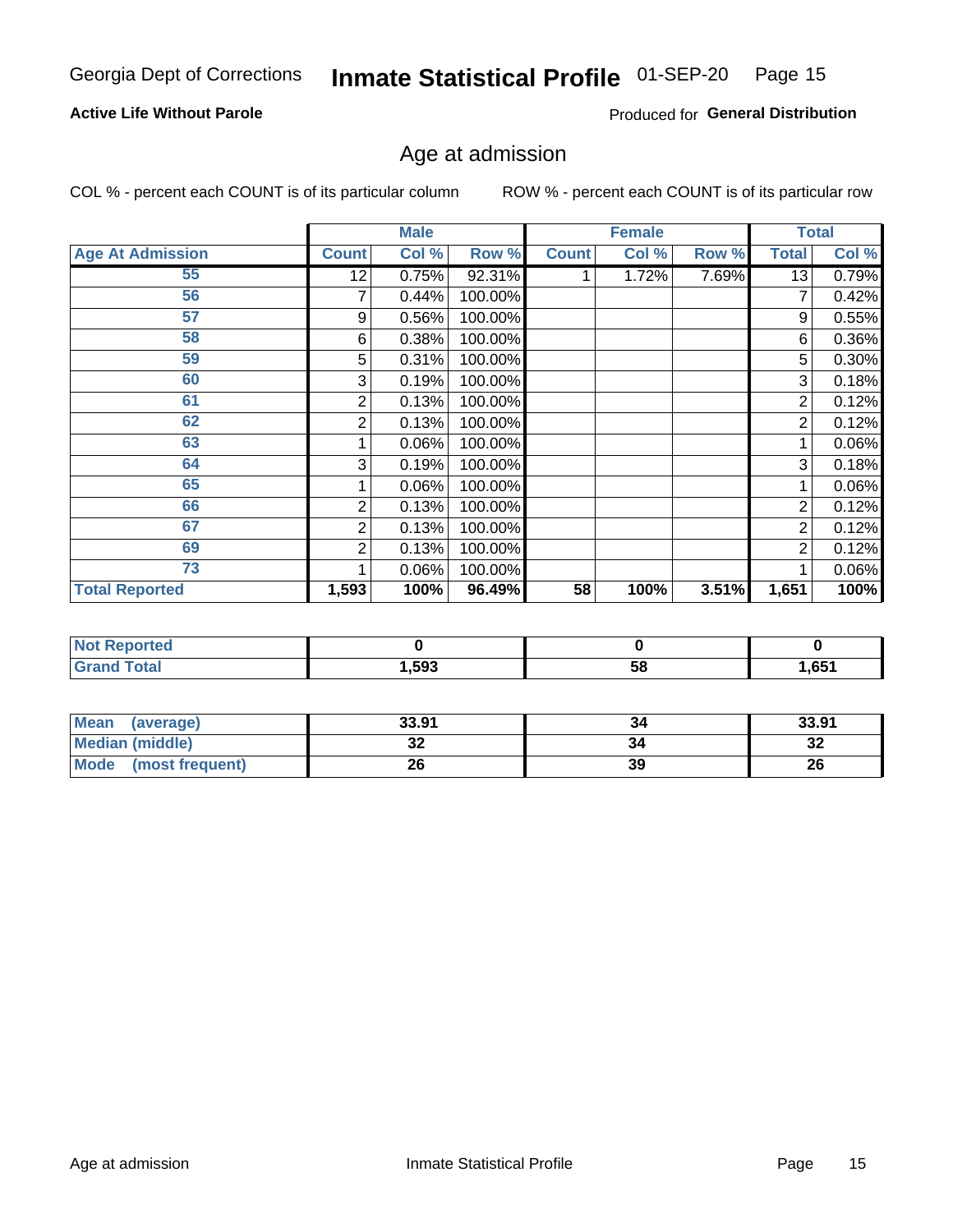#### **Active Life Without Parole**

#### Produced for General Distribution

### Height, measured at entry to prison

COL % - percent each COUNT is of its particular column

|                       |                | <b>Male</b> |         |                 | <b>Female</b> |         |                | <b>Total</b> |
|-----------------------|----------------|-------------|---------|-----------------|---------------|---------|----------------|--------------|
| <b>Height</b>         | <b>Count</b>   | Col %       | Row %   | <b>Count</b>    | Col %         | Row %   | <b>Total</b>   | Col %        |
| $\bf{0}$              | 6              | 0.38%       | 100.00% |                 |               |         | 6              | 0.36%        |
| 4'10"                 |                |             |         | $\mathbf{1}$    | 1.72%         | 100.00% | 1              | 0.06%        |
| 5'00''                | 4              | 0.25%       | 100.00% |                 |               |         | 4              | 0.24%        |
| 5'01"                 | 4              | 0.25%       | 80.00%  | 1               | 1.72%         | 20.00%  | 5              | 0.30%        |
| 5'02"                 | 8              | 0.50%       | 72.73%  | 3               | 5.17%         | 27.27%  | 11             | 0.67%        |
| 5'03''                | 13             | 0.82%       | 50.00%  | 13              | 22.41%        | 50.00%  | 26             | 1.57%        |
| 5'04"                 | 19             | 1.19%       | 63.33%  | 11              | 18.97%        | 36.67%  | 30             | 1.82%        |
| 5'05"                 | 43             | 2.70%       | 82.69%  | 9               | 15.52%        | 17.31%  | 52             | 3.15%        |
| 5'06''                | 106            | 6.65%       | 95.50%  | 5               | 8.62%         | 4.50%   | 111            | 6.72%        |
| 5'07"                 | 111            | 6.97%       | 93.28%  | 8               | 13.79%        | 6.72%   | 119            | 7.21%        |
| 5'08''                | 163            | 10.23%      | 99.39%  | 1               | 1.72%         | 0.61%   | 164            | 9.93%        |
| 5'09''                | 208            | 13.06%      | 99.05%  | $\overline{2}$  | 3.45%         | 0.95%   | 210            | 12.72%       |
| 5'10''                | 188            | 11.80%      | 98.95%  | $\overline{2}$  | 3.45%         | 1.05%   | 190            | 11.51%       |
| 5'11''                | 199            | 12.49%      | 100.00% |                 |               |         | 199            | 12.05%       |
| 6'00''                | 172            | 10.80%      | 99.42%  | 1               | 1.72%         | 0.58%   | 173            | 10.48%       |
| 6'01''                | 133            | 8.35%       | 99.25%  | 1.              | 1.72%         | 0.75%   | 134            | 8.12%        |
| 6'02"                 | 104            | 6.53%       | 100.00% |                 |               |         | 104            | 6.30%        |
| 6'03''                | 54             | 3.39%       | 100.00% |                 |               |         | 54             | 3.27%        |
| 6'04"                 | 35             | 2.20%       | 100.00% |                 |               |         | 35             | 2.12%        |
| 6'05"                 | 11             | 0.69%       | 100.00% |                 |               |         | 11             | 0.67%        |
| 6'06''                | $\overline{7}$ | 0.44%       | 100.00% |                 |               |         | $\overline{7}$ | 0.42%        |
| 6'07''                | $\overline{2}$ | 0.13%       | 100.00% |                 |               |         | $\overline{2}$ | 0.12%        |
| 6'08''                | 1              | 0.06%       | 100.00% |                 |               |         | 1              | $0.06\%$     |
| 6'11''                | $\overline{2}$ | 0.13%       | 100.00% |                 |               |         | $\overline{2}$ | 0.12%        |
| <b>Total Reported</b> | 1,593          | 100%        | 96.49%  | $\overline{58}$ | 100%          | 3.51%   | 1,651          | 100%         |

| <b>orted</b><br><b>NOT</b> |        |    |       |
|----------------------------|--------|----|-------|
| <b>Total</b>               | 593, ا | 58 | 1,651 |

| <b>Mean</b> | (average)      | 5'10" | 5'05"           | 5'10"<br>ັ |
|-------------|----------------|-------|-----------------|------------|
|             |                |       |                 |            |
| <b>Mode</b> | iost frequent) | 5'09" | EINS !!<br>ა სა | 5'09"      |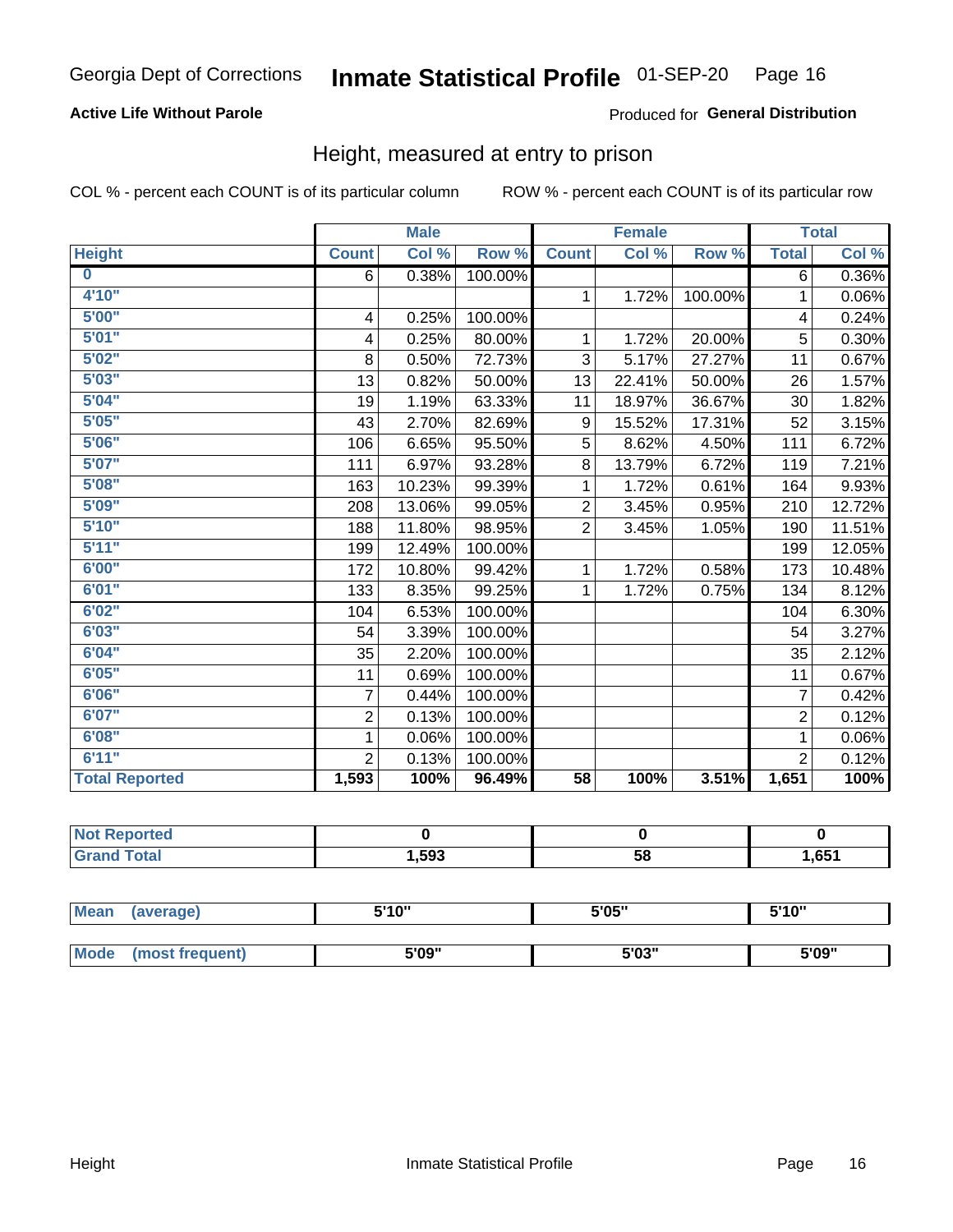**Active Life Without Parole** 

Produced for General Distribution

### Weight, measured at entry to prison

COL % - percent each COUNT is of its particular column

|                                |                          | <b>Male</b>    |         |                         | <b>Female</b>    |         |                | <b>Total</b>   |  |
|--------------------------------|--------------------------|----------------|---------|-------------------------|------------------|---------|----------------|----------------|--|
| <b>Weight</b>                  | <b>Count</b>             | Col %          | Row %   | <b>Count</b>            | Col %            | Row %   | <b>Total</b>   | Col %          |  |
| 100 - 109 pounds               | 1                        | 0.06%          | 50.00%  | 1                       | 1.72%            | 50.00%  | $\overline{2}$ | 0.12%          |  |
| 110 - 119 pounds               | $\overline{4}$           | 0.25%          | 66.67%  | $\overline{2}$          | 3.45%            | 33.33%  | $\overline{6}$ | 0.36%          |  |
| 120 - 129 pounds               | $\overline{7}$           | 0.44%          | 70.00%  | 3                       | 5.17%            | 30.00%  | 10             | 0.61%          |  |
| 130 - 139 pounds               | 47                       | 2.95%          | 95.92%  | $\overline{2}$          | 3.45%            | 4.08%   | 49             | 2.97%          |  |
| 140 - 149 pounds               | 101                      | 6.35%          | 96.19%  | $\overline{\mathbf{4}}$ | 6.90%            | 3.81%   | 105            | 6.37%          |  |
| 150 - 159 pounds               | 149                      | 9.37%          | 93.71%  | 10                      | 17.24%           | 6.29%   | 159            | 9.64%          |  |
| 160 - 169 pounds               | 199                      | 12.51%         | 97.55%  | $\overline{5}$          | 8.62%            | 2.45%   | 204            | 12.37%         |  |
| 170 - 179 pounds               | 206                      | 12.95%         | 98.56%  | 3                       | 5.17%            | 1.44%   | 209            | 12.67%         |  |
| 180 - 189 pounds               | 206                      | 12.95%         | 98.56%  | 3                       | 5.17%            | 1.44%   | 209            | 12.67%         |  |
| 190 - 199 pounds               | 134                      | 8.42%          | 95.04%  | $\overline{7}$          | 12.07%           | 4.96%   | 141            | 8.55%          |  |
| 200 - 209 pounds               | 141                      | 8.86%          | 95.27%  | $\overline{7}$          | 12.07%           | 4.73%   | 148            | 8.98%          |  |
| 210 - 219 pounds               | 93                       | 5.85%          | 95.88%  | $\overline{4}$          | 6.90%            | 4.12%   | 97             | 5.88%          |  |
| 220 - 229 pounds               | 97                       | 6.10%          | 100.00% |                         |                  |         | 97             | 5.88%          |  |
| 230 - 239 pounds               | $\overline{55}$          | 3.46%          | 98.21%  | 1                       | 1.72%            | 1.79%   | 56             | 3.40%          |  |
| 240 - 249 pounds               | 47                       | 2.95%          | 100.00% |                         |                  |         | 47             | 2.85%          |  |
| 250 - 259 pounds               | $\overline{32}$          | 2.01%          | 96.97%  | $\mathbf{1}$            | 1.72%            | 3.03%   | 33             | 2.00%          |  |
| 260 - 269 pounds               | 18                       | 1.13%          | 100.00% |                         |                  |         | 18             | 1.09%          |  |
| 270 - 279 pounds               | 17                       | 1.07%          | 94.44%  | 1                       | 1.72%            | 5.56%   | 18             | 1.09%          |  |
| 280 - 289 pounds               | 14                       | 0.88%          | 93.33%  | $\mathbf{1}$            | 1.72%            | 6.67%   | 15             | 0.91%          |  |
| 290 - 299 pounds               | 5                        | 0.31%          | 71.43%  | $\overline{2}$          | 3.45%            | 28.57%  | $\overline{7}$ | 0.42%          |  |
| 300 - 309 pounds               | 5                        | 0.31%          | 100.00% |                         |                  |         | 5              | 0.30%          |  |
| 320 - 329 pounds               | 3                        | 0.19%          | 100.00% |                         |                  |         | 3              | 0.18%          |  |
| 330 - 339 pounds               | 5                        | 0.31%          | 100.00% |                         |                  |         | 5              | 0.30%          |  |
| 350 - 359 pounds               | 1                        | 0.06%          | 100.00% |                         |                  |         | $\mathbf{1}$   | 0.06%          |  |
| 360 - 369 pounds               | 1                        | 0.06%          | 100.00% |                         |                  |         | $\mathbf{1}$   | 0.06%          |  |
| 370 - 379 pounds               | 1                        | 0.06%          | 100.00% |                         |                  |         | $\mathbf 1$    | 0.06%          |  |
| 390 - 399 pounds               |                          |                |         | 1                       | 1.72%            | 100.00% | $\mathbf 1$    | 0.06%          |  |
| 400 pounds and over            | $\overline{2}$           | 0.13%          | 100.00% |                         |                  |         | $\overline{2}$ | 0.12%          |  |
| <b>Total Reported</b>          | 1,591                    | 100%           | 96.48%  | $\overline{58}$         | 100%             | 3.52%   | 1,649          | 100%           |  |
| <b>Not Reported</b>            |                          | $\overline{2}$ |         |                         | $\pmb{0}$        |         |                | $\overline{2}$ |  |
| <b>Grand Total</b>             | 1,593<br>$\overline{58}$ |                |         |                         | 1,651            |         |                |                |  |
|                                |                          |                |         |                         |                  |         |                |                |  |
| <b>Mean</b><br>(average)       |                          | 188            |         |                         | $\overline{183}$ |         |                | 188            |  |
| <b>Median (middle)</b>         |                          | 180            |         |                         | 176              |         |                | 180            |  |
| <b>Mode</b><br>(most frequent) |                          | 180            |         | 200                     |                  |         | 180            |                |  |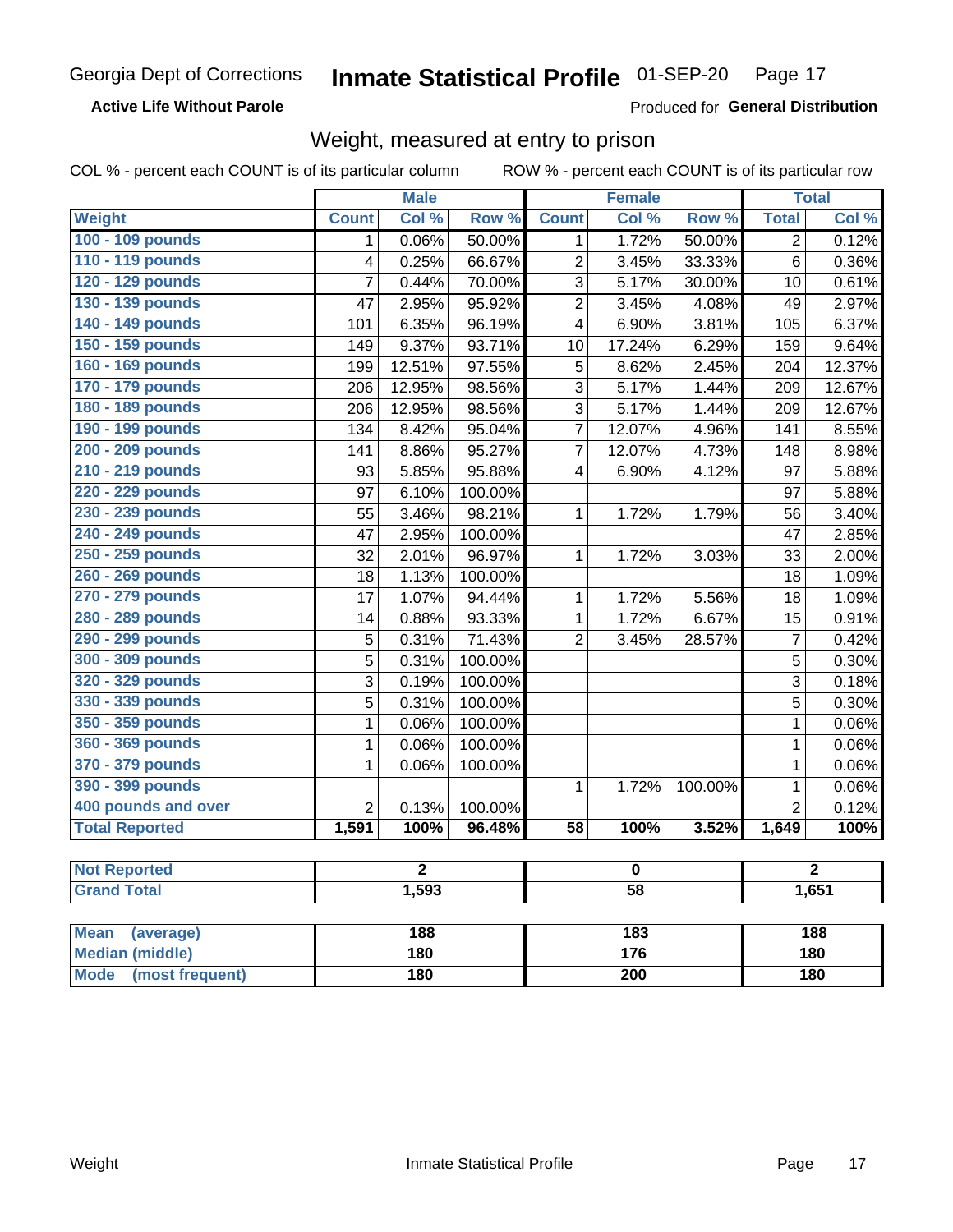#### Inmate Statistical Profile 01-SEP-20 Page 18

Produced for General Distribution

#### **Active Life Without Parole**

### Veterans validated by Veteran's Administration

COL % - percent each COUNT is of its particular column

|                         |                 | <b>Male</b> |             | <b>Female</b> |       |              | <b>Total</b> |
|-------------------------|-----------------|-------------|-------------|---------------|-------|--------------|--------------|
| <b>Military service</b> | <b>Count</b>    | Col %       | Row % Count | Col %         | Row % | <b>Total</b> | Col %        |
| <b>Others</b><br>0      | 52              | 40.63%      | 100.00%     |               |       | 52           | 40.31%       |
| <b>Air Force</b>        | 49              | 38.28%      | 98.00%      | 100.00%       | 2.00% | 50           | 38.76%       |
| Army                    | 6               | 4.69%       | 100.00%     |               |       | 6            | 4.65%        |
| <b>Navy</b><br>3        |                 | 6.25%       | 100.00%     |               |       | 8            | 6.20%        |
| <b>Coast Guard</b><br>5 | 13 <sub>1</sub> | 10.16%      | 100.00%     |               |       | 13           | 10.08%       |
| <b>Total Reported</b>   | 128             | 100%        | 99.22%      | 100%          | .78%  | 129          | 100%         |

| neo     | .465 | --<br>v, | .522 |
|---------|------|----------|------|
| $f = f$ | ,593 | 58       | .651 |

| <b>Moo.</b> |
|-------------|
|-------------|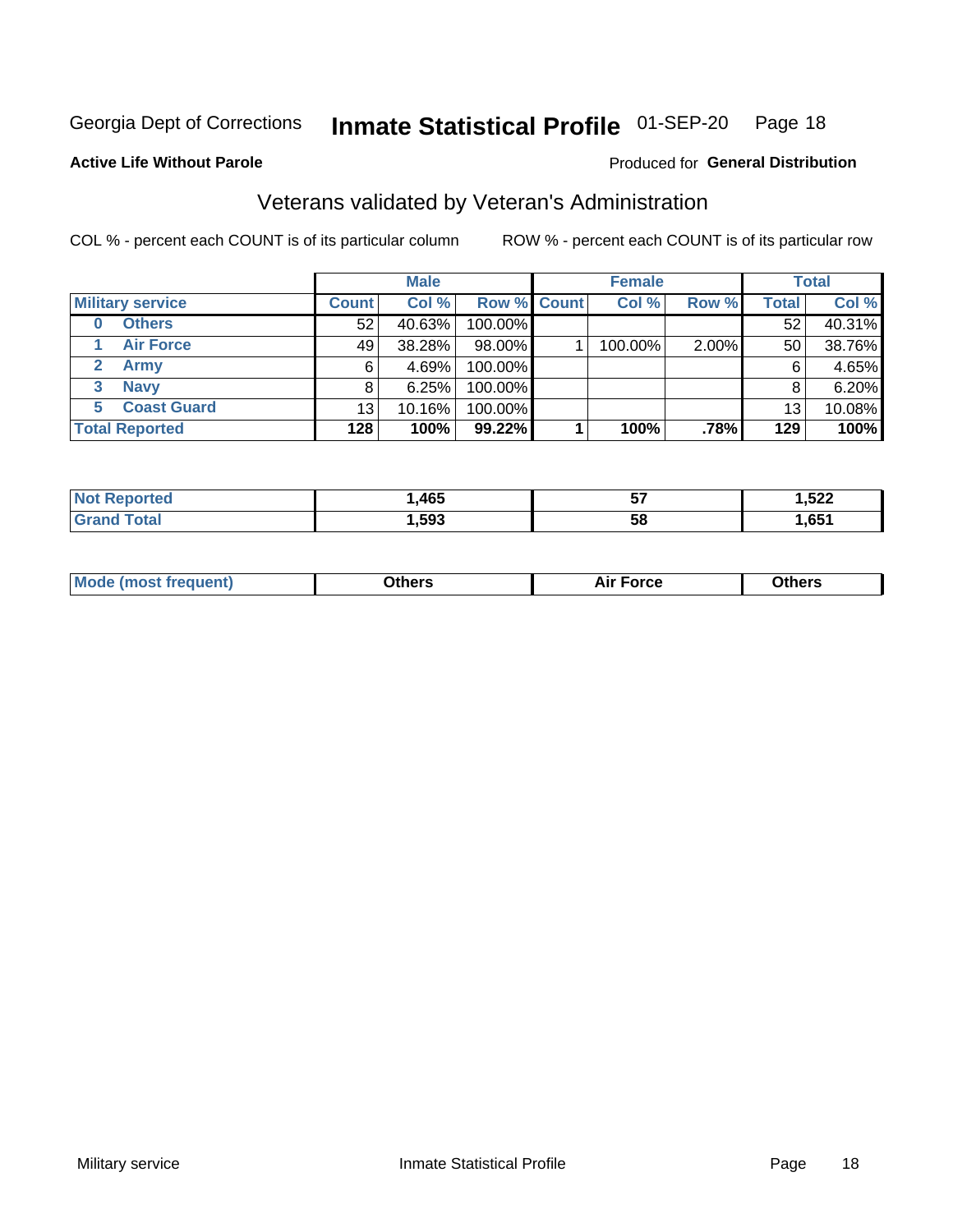#### Inmate Statistical Profile 01-SEP-20 Page 19

**Active Life Without Parole** 

Produced for General Distribution

### Type of admission to prison

COL % - percent each COUNT is of its particular column

|                                      |                 | <b>Male</b> |                    |    | <b>Female</b> |       |              | <b>Total</b> |
|--------------------------------------|-----------------|-------------|--------------------|----|---------------|-------|--------------|--------------|
| <b>Type of Admission</b>             | <b>Count</b>    | Col %       | <b>Row % Count</b> |    | Col %         | Row % | <b>Total</b> | Col %        |
| <b>New Sentence</b><br>52            | 1,505           | 94.48%      | 96.29%             | 58 | 100.00%       | 3.71% | 1,563        | 94.67%       |
| <b>Probation Rev Partial</b><br>53   | 9               | .56%        | 100.00%            |    |               |       | 9            | .55%         |
| <b>Probation Rev Remainder</b><br>54 | 24              | 1.51%       | 100.00%            |    |               |       | 24           | 1.45%        |
| <b>Parole Rev New Sentence</b><br>55 | 22              | 1.38%       | 100.00%            |    |               |       | 22           | 1.33%        |
| 56 Parole Rev No New                 | 19              | 1.19%       | 100.00%            |    |               |       | 19           | 1.15%        |
| <b>Sentence</b>                      |                 |             |                    |    |               |       |              |              |
| <b>Life W/O Parole</b><br>70         | 13 <sub>1</sub> | .82%        | 100.00%            |    |               |       | 13           | .79%         |
| <b>Unknown</b><br>82                 |                 | .06%        | 100.00%            |    |               |       |              | .06%         |
| <b>Total Reported</b>                | 1,593           | 100%        | 96.49%             | 58 | 100%          | 3.51% | 1,651        | 100%         |

| <b>Not Reported</b> |      |           |       |
|---------------------|------|-----------|-------|
| Гоtal               | ,593 | - -<br>ວດ | 1,651 |

| Mode (most frequent) | <b>New Sentence</b> | <b>New Sentence</b> | <b>New Sentence</b> |
|----------------------|---------------------|---------------------|---------------------|
|                      |                     |                     |                     |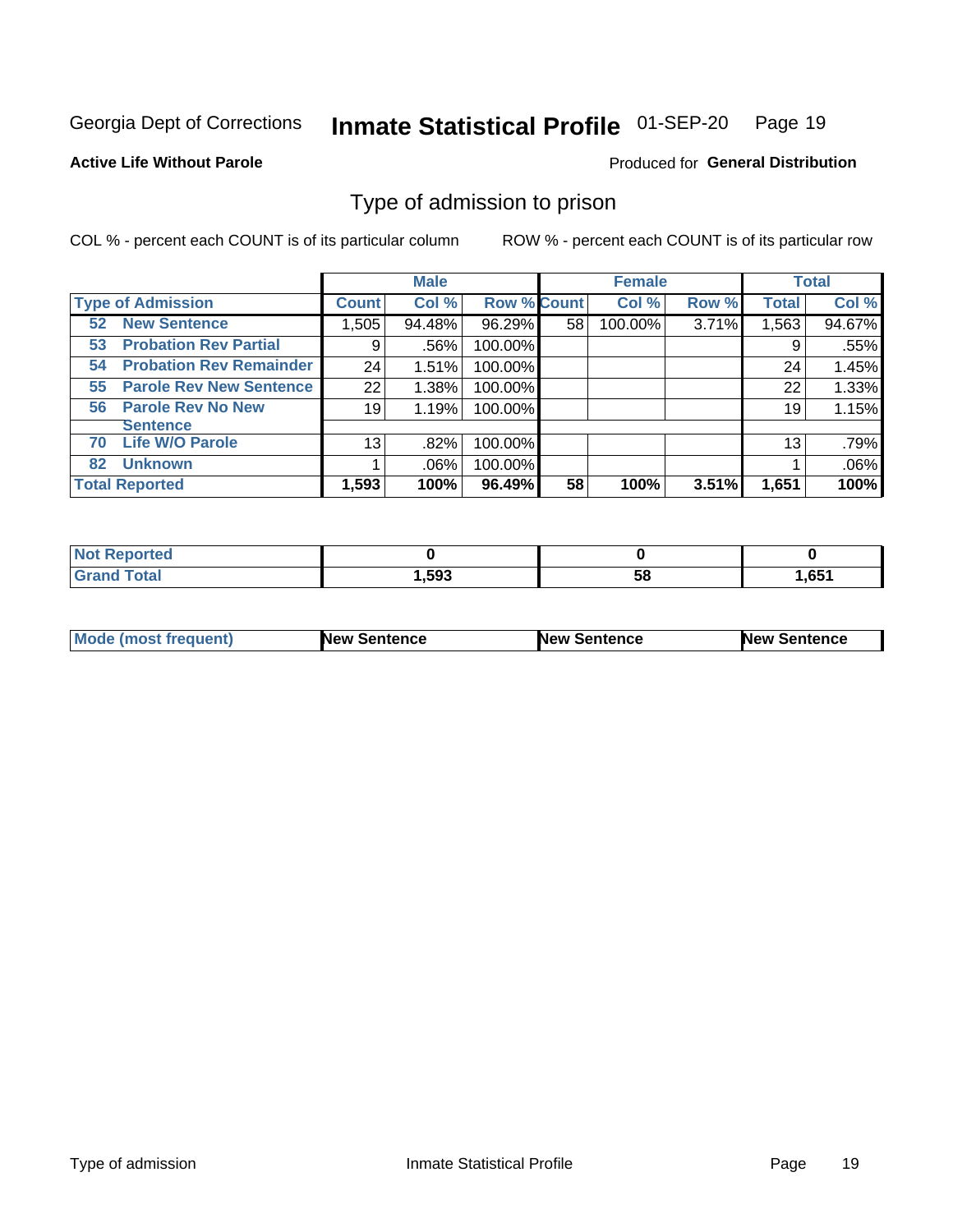## Inmate Statistical Profile 01-SEP-20 Page 20

**Active Life Without Parole** 

### Produced for General Distribution

### Current / last supervision level

COL % - percent each COUNT is of its particular column

|                        |                   | <b>Male</b> |                    |    | <b>Female</b> |          |       | <b>Total</b> |
|------------------------|-------------------|-------------|--------------------|----|---------------|----------|-------|--------------|
| <b>Security Status</b> | <b>Count</b>      | Col%        | <b>Row % Count</b> |    | Col %         | Row %    | Total | Col %        |
| 4 Medium               |                   | 13%         | 100.00%            |    | .00%          |          |       | .12%         |
| 5 Close                | .591              | 99.87%      | 96.48%             | 58 | 100.00%       | $3.52\%$ | 1,649 | $99.88\%$    |
| <b>Total Reported</b>  | $.593$ $^{\circ}$ | 100%        | 96.49%             | 58 | $100\%$       | 3.51%    | 1,651 | 100%         |

| <b>Still being diagnosed</b> |       |    |       |
|------------------------------|-------|----|-------|
| <b>Not Reported</b>          |       |    |       |
| <b>Grand Total</b>           | 1,593 | 58 | 1,651 |

| <b>AhoM</b><br>rreauent) | <b>Close</b> | Close | Close |
|--------------------------|--------------|-------|-------|
|                          |              |       |       |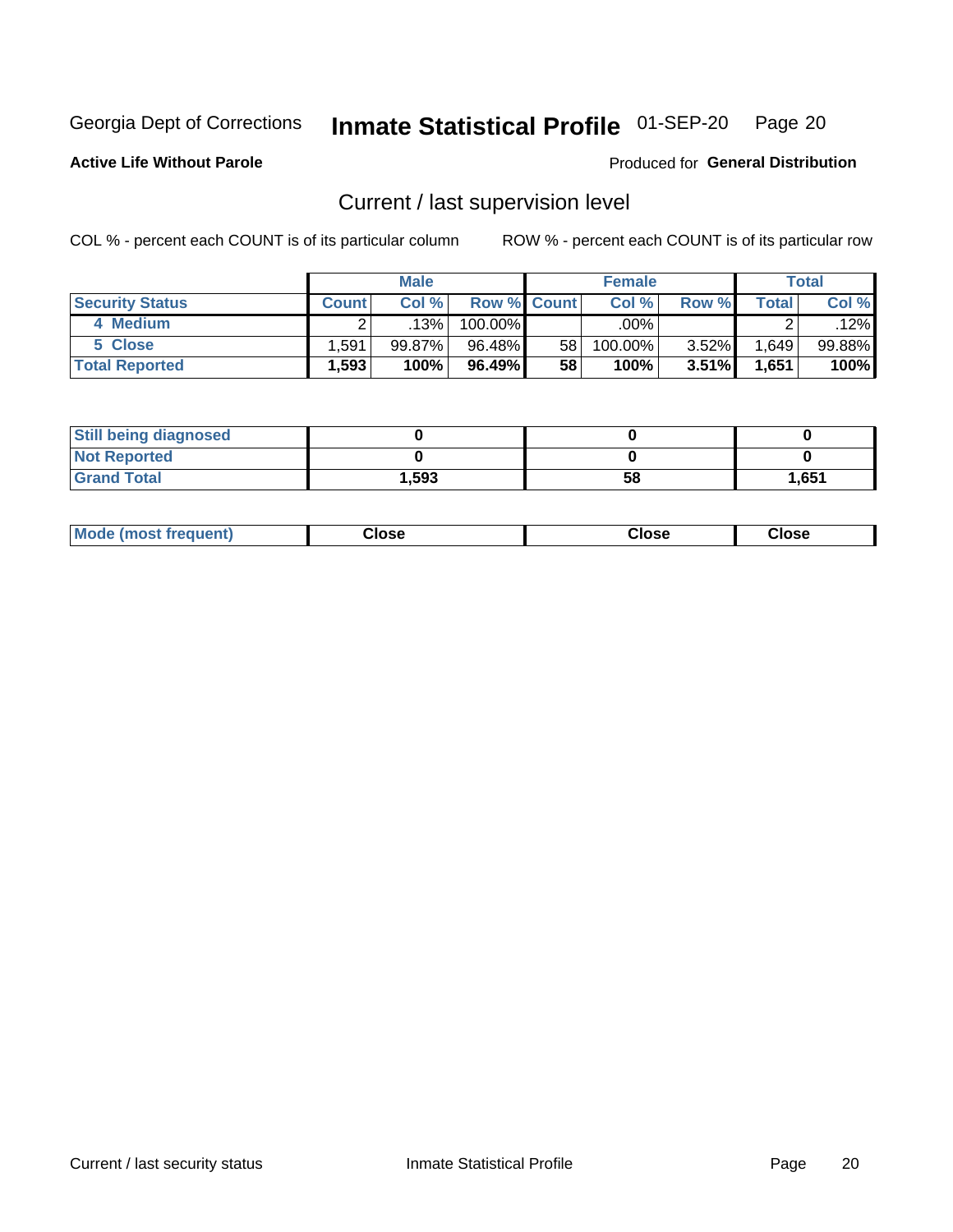#### Inmate Statistical Profile 01-SEP-20 Page 21

**Active Life Without Parole** 

Produced for General Distribution

### Current / last type of institution

COL % - percent each COUNT is of its particular column

|                            |              | <b>Male</b> |                    |    | <b>Female</b> |          |              | Total   |
|----------------------------|--------------|-------------|--------------------|----|---------------|----------|--------------|---------|
| <b>Type of Institution</b> | <b>Count</b> | Col %       | <b>Row % Count</b> |    | Col %         | Row %    | <b>Total</b> | Col %   |
| <b>State Prison</b>        | .593         | 100.00%     | 96.49%             | 58 | $100.00\%$    | $3.51\%$ | 1,651        | 100.00% |
| <b>Total Reported</b>      | 1,593        | 100%        | 96.49%             | 58 | 100%          | $3.51\%$ | 1,651        | 100%    |

| rted<br>. |      |    |      |
|-----------|------|----|------|
|           | ,593 | ວເ | .651 |

|  | <b>Mode (most frequent)</b> | State Prison | <b>State Prison</b> | <b>State Prison</b> |
|--|-----------------------------|--------------|---------------------|---------------------|
|--|-----------------------------|--------------|---------------------|---------------------|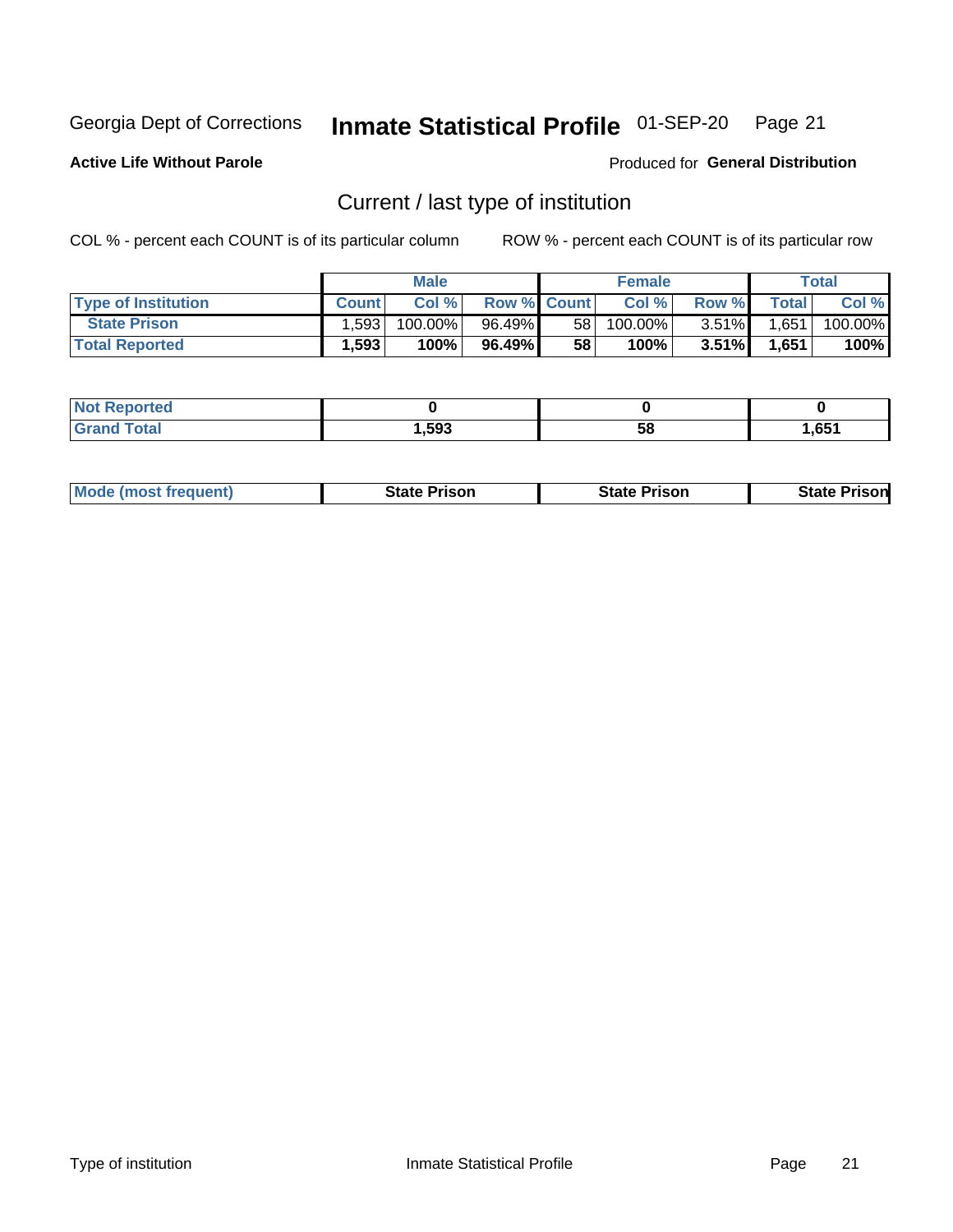#### Inmate Statistical Profile 01-SEP-20 Page 22

**Active Life Without Parole** 

#### Produced for General Distribution

### Institution type - transitional centers

COL % - percent each COUNT is of its particular column

|                                                | Male  |                    | <b>Female</b> |                   | Total |
|------------------------------------------------|-------|--------------------|---------------|-------------------|-------|
| <b>Institution Type - Trans. Centers Count</b> | Col % | <b>Row % Count</b> |               | Col % Row % Total | Col % |
| <b>Total Reported</b>                          |       |                    |               |                   |       |

| <b>Reported</b><br><b>NOT</b><br>$\sim$            |  |  |
|----------------------------------------------------|--|--|
| $f$ $f \circ f \circ f$<br>$C = 1$<br><b>TULAI</b> |  |  |

| Mode (most frequent) | <b>Null</b> | <b>Null</b> | <b>Null</b> |
|----------------------|-------------|-------------|-------------|
|                      |             |             |             |
|                      |             |             |             |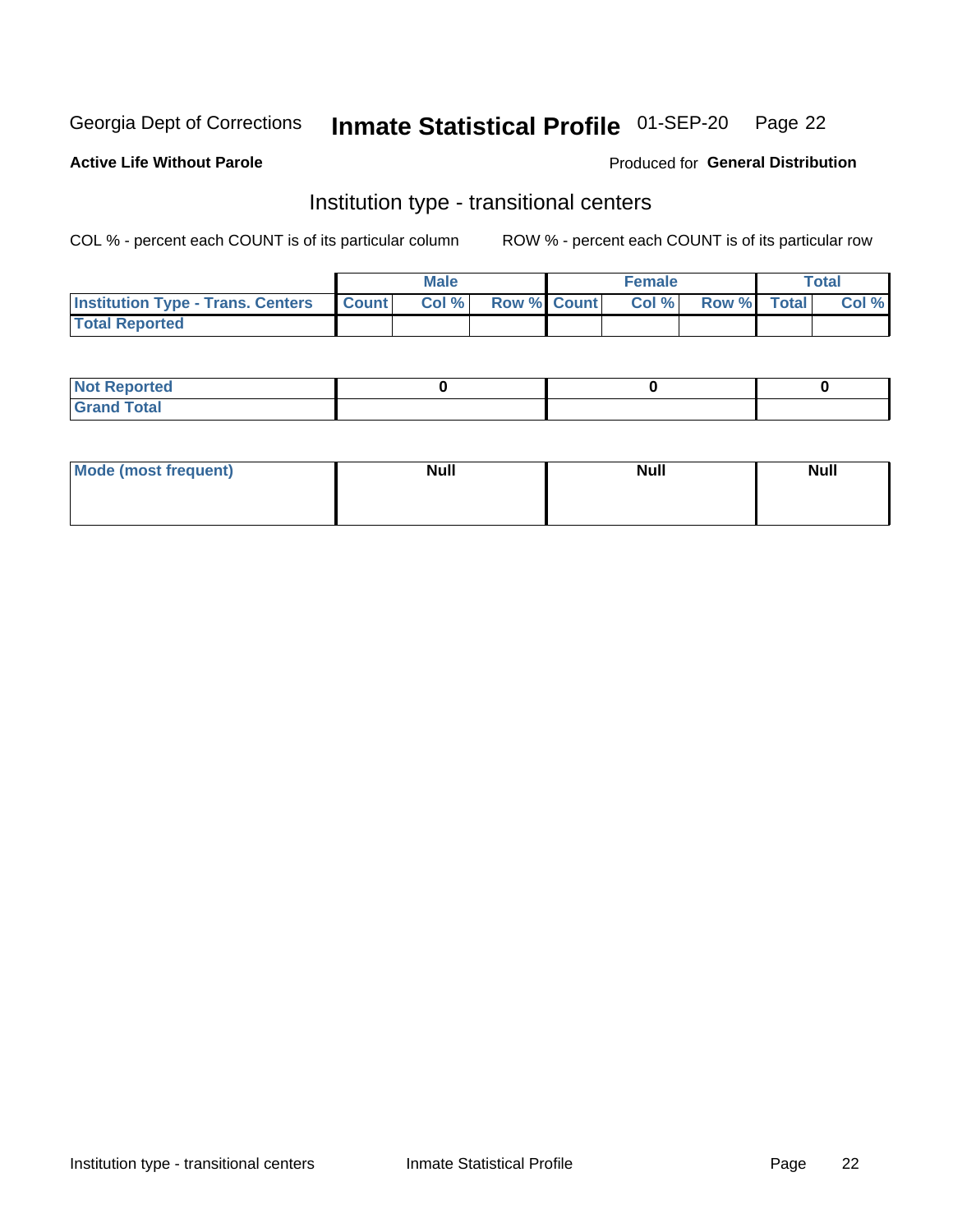## Inmate Statistical Profile 01-SEP-20 Page 23

**Active Life Without Parole** 

Produced for General Distribution

### Institution type - county prisons

COL % - percent each COUNT is of its particular column

|                                                    | <b>Male</b> |       |                          | <b>Female</b> |  |             | <b>Total</b> |       |
|----------------------------------------------------|-------------|-------|--------------------------|---------------|--|-------------|--------------|-------|
| <b>Institution Type - County Prisons   Count  </b> |             | Col % | <b>Row % Count Col %</b> |               |  | Row % Total |              | Col % |
| <b>Total Reported</b>                              |             |       |                          |               |  |             |              |       |

| <b>Not Reported</b>   |  |  |
|-----------------------|--|--|
| <b>Total</b><br>Granc |  |  |

| Mode (most frequent) | <b>Null</b> | <b>Null</b><br><b>Null</b> |
|----------------------|-------------|----------------------------|
|                      |             |                            |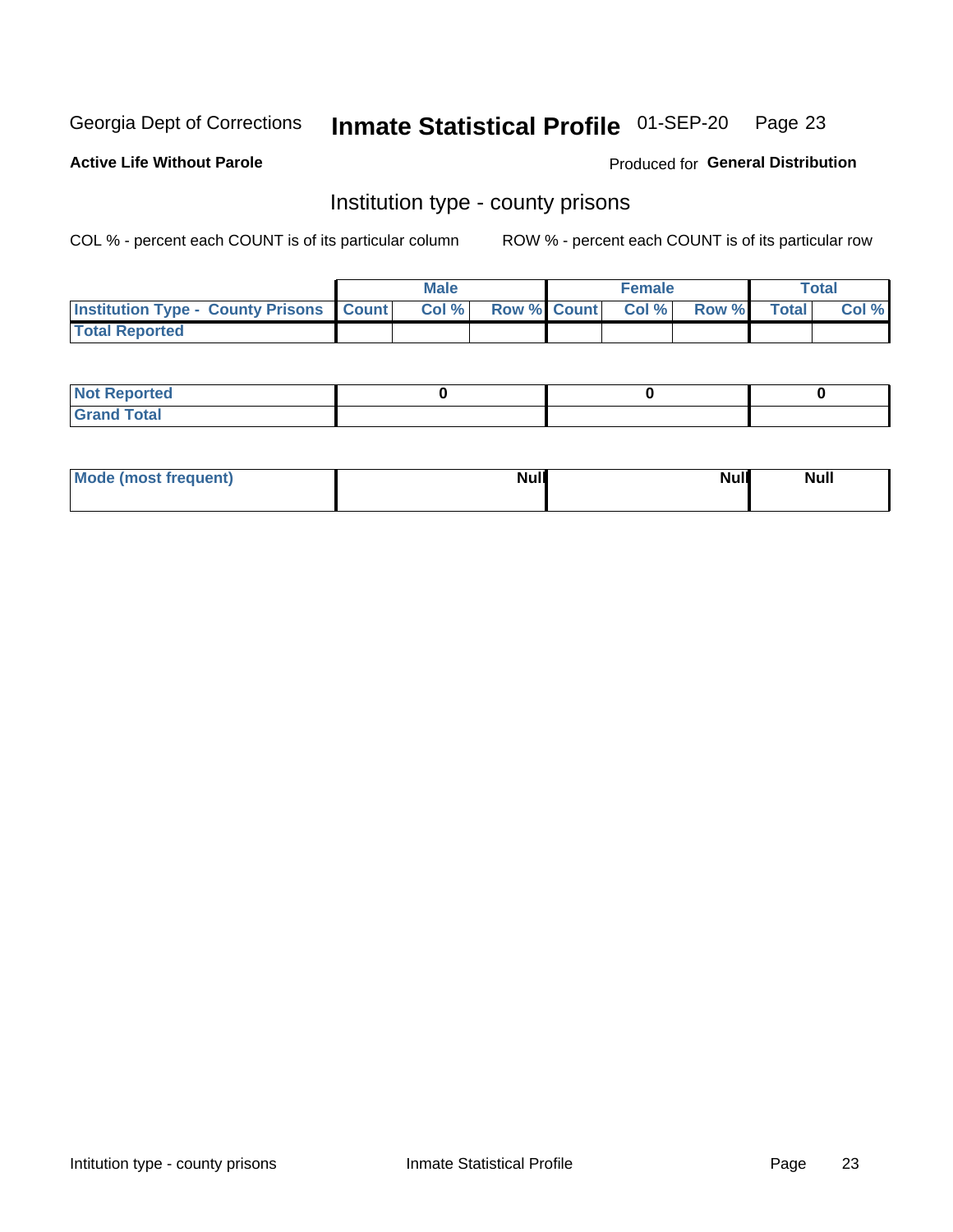#### Inmate Statistical Profile 01-SEP-20 Page 24

#### **Active Life Without Parole**

#### Produced for General Distribution

### Institution type - state prisons

|                                           |                           | <b>Male</b> | <b>Female</b> |                               |                      | <b>Total</b> |                                     |          |
|-------------------------------------------|---------------------------|-------------|---------------|-------------------------------|----------------------|--------------|-------------------------------------|----------|
| <b>Institution Type - State Prisons</b>   | <b>Count</b>              | Col %       | Row %         | <b>Count</b>                  | Col %                | Row %        | <b>Total</b>                        | Col %    |
| <b>Arrendale State Prison</b>             |                           |             |               | 30                            | 51.72%               | 100.00%      | 30                                  | 1.82%    |
| <b>Augusta State Med. Prison</b>          | 86                        | 5.40%       | 100.00%       |                               |                      |              | 86                                  | 5.21%    |
| <b>Autry State Prison</b>                 | 1                         | .06%        | 100.00%       |                               |                      |              |                                     | $.06\%$  |
| <b>Baldwin State Prison</b>               | 55                        | 3.45%       | 100.00%       |                               |                      |              | 55                                  | 3.33%    |
| <b>Calhoun State Prison</b>               | $\overline{2}$            | .13%        | 100.00%       |                               |                      |              | 2                                   | .12%     |
| <b>Central State Prison</b>               | 4                         | .25%        | 100.00%       |                               |                      |              | 4                                   | .24%     |
| <b>Coastal State Prison</b>               | 3                         | .19%        | 100.00%       |                               |                      |              | 3                                   | .18%     |
| <b>Ga Diag Class Prison</b>               | 24                        | 1.51%       | 100.00%       |                               |                      |              | 24                                  | 1.45%    |
| <b>Ga State Prison</b>                    | 51                        | 3.20%       | 100.00%       |                               |                      |              | 51                                  | 3.09%    |
| <b>Hancock State Prison</b>               | 166                       | 10.42%      | 100.00%       |                               |                      |              | 166                                 | 10.05%   |
| <b>Hays State Prison</b>                  | 133                       | 8.35%       | 100.00%       |                               |                      |              | 133                                 | $8.06\%$ |
| <b>Johnson State Prison</b>               | 1                         | .06%        | 100.00%       |                               |                      |              |                                     | $.06\%$  |
| <b>Macon State Prison</b>                 | 311                       | 19.52%      | 100.00%       |                               |                      |              | 311                                 | 18.84%   |
| <b>Phillips State Prison</b>              | 34                        | 2.13%       | 100.00%       |                               |                      |              | 34                                  | 2.06%    |
| <b>Pulaski State Prison</b>               |                           |             |               | 28                            | 48.28%               | 100.00%      | 28                                  | 1.70%    |
| <b>Smith State Prison</b>                 | 212                       | 13.31%      | 100.00%       |                               |                      |              | 212                                 | 12.84%   |
| <b>Special Management Unit</b>            | 24                        | 1.51%       | 100.00%       |                               |                      |              | 24                                  | 1.45%    |
| <b>Telfair State Prison</b>               | 233                       | 14.63%      | 100.00%       |                               |                      |              | 233                                 | 14.11%   |
| <b>Valdosta State Prison</b>              | 124                       | 7.78%       | 100.00%       |                               |                      |              | 124                                 | 7.51%    |
| <b>Ware State Prison</b>                  | 129                       | 8.10%       | 100.00%       |                               |                      |              | 129                                 | 7.81%    |
| <b>Total Reported</b>                     | 1,593                     | 100%        | 96.49%        | 58                            | 100%                 | 3.51%        | 1,651                               | 100%     |
|                                           |                           | $\mathbf 0$ |               |                               |                      |              |                                     | $\bf{0}$ |
| <b>Not Reported</b><br><b>Grand Total</b> |                           |             |               |                               | 0<br>$\overline{58}$ |              |                                     |          |
|                                           |                           | 1,593       |               |                               |                      |              |                                     | 1,651    |
| <b>Mode (most frequent)</b>               | <b>Macon State Prison</b> |             |               | <b>Arrendale State Prison</b> |                      |              | <b>Macon State</b><br><b>Prison</b> |          |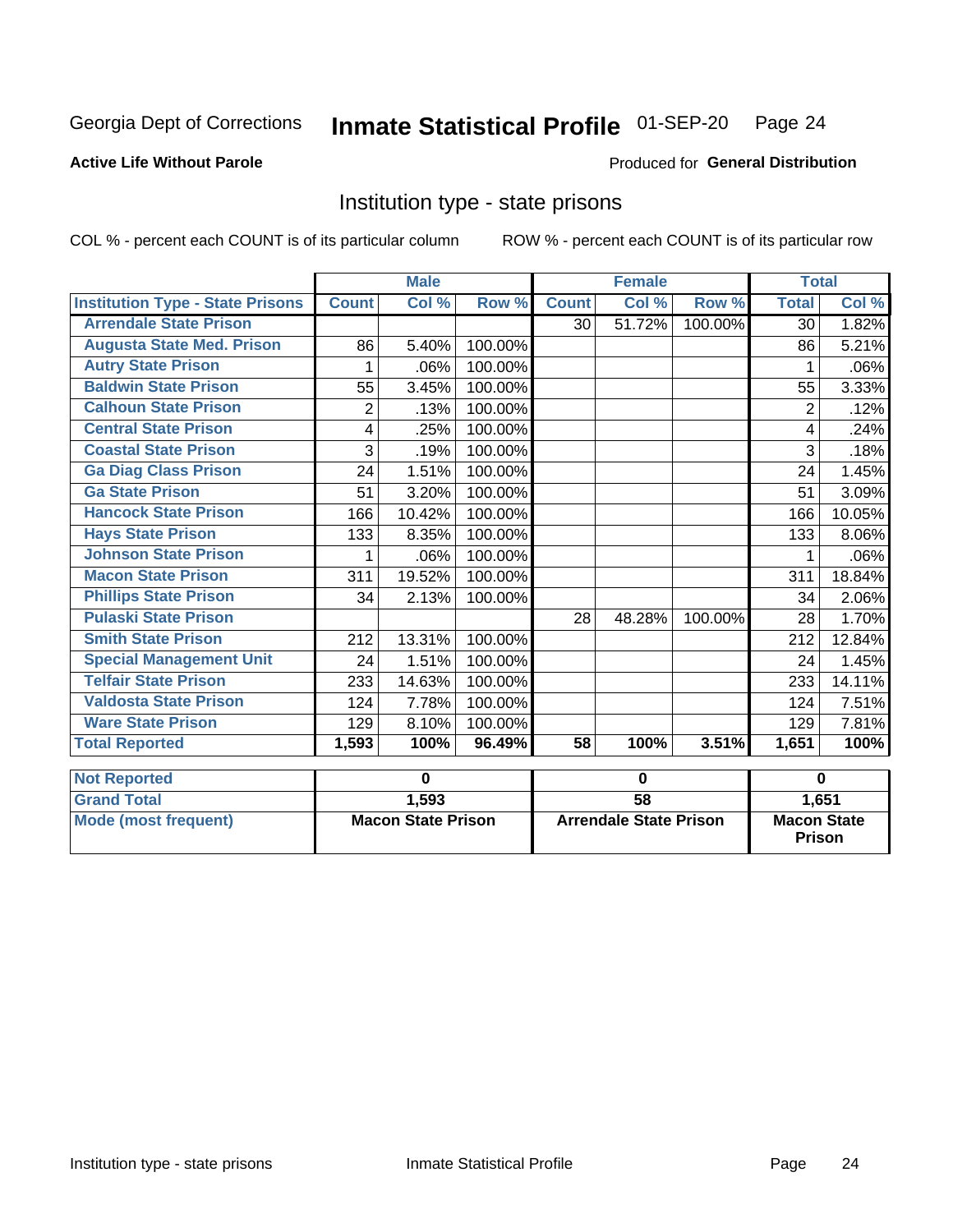## Inmate Statistical Profile 01-SEP-20 Page 25

**Active Life Without Parole** 

Produced for General Distribution

### Institution type - private prisons

COL % - percent each COUNT is of its particular column

|                                                 | <b>Male</b> |      |                    | <b>Female</b> |       |             | Total |       |
|-------------------------------------------------|-------------|------|--------------------|---------------|-------|-------------|-------|-------|
| <b>Institution Type - Private Prisons Count</b> |             | Col% | <b>Row % Count</b> |               | Col % | Row % Total |       | Col % |
| <b>Total Reported</b>                           |             |      |                    |               |       |             |       |       |

| <b>Reported</b><br><b>NOT</b><br>$\sim$            |  |  |
|----------------------------------------------------|--|--|
| $f$ $f \circ f \circ f$<br>$C = 1$<br><b>TULAI</b> |  |  |

| <b>Mo</b><br>frequent) | <b>Null</b> | <b>Null</b> | . . I *<br><b>IVUII</b> |
|------------------------|-------------|-------------|-------------------------|
|                        |             |             |                         |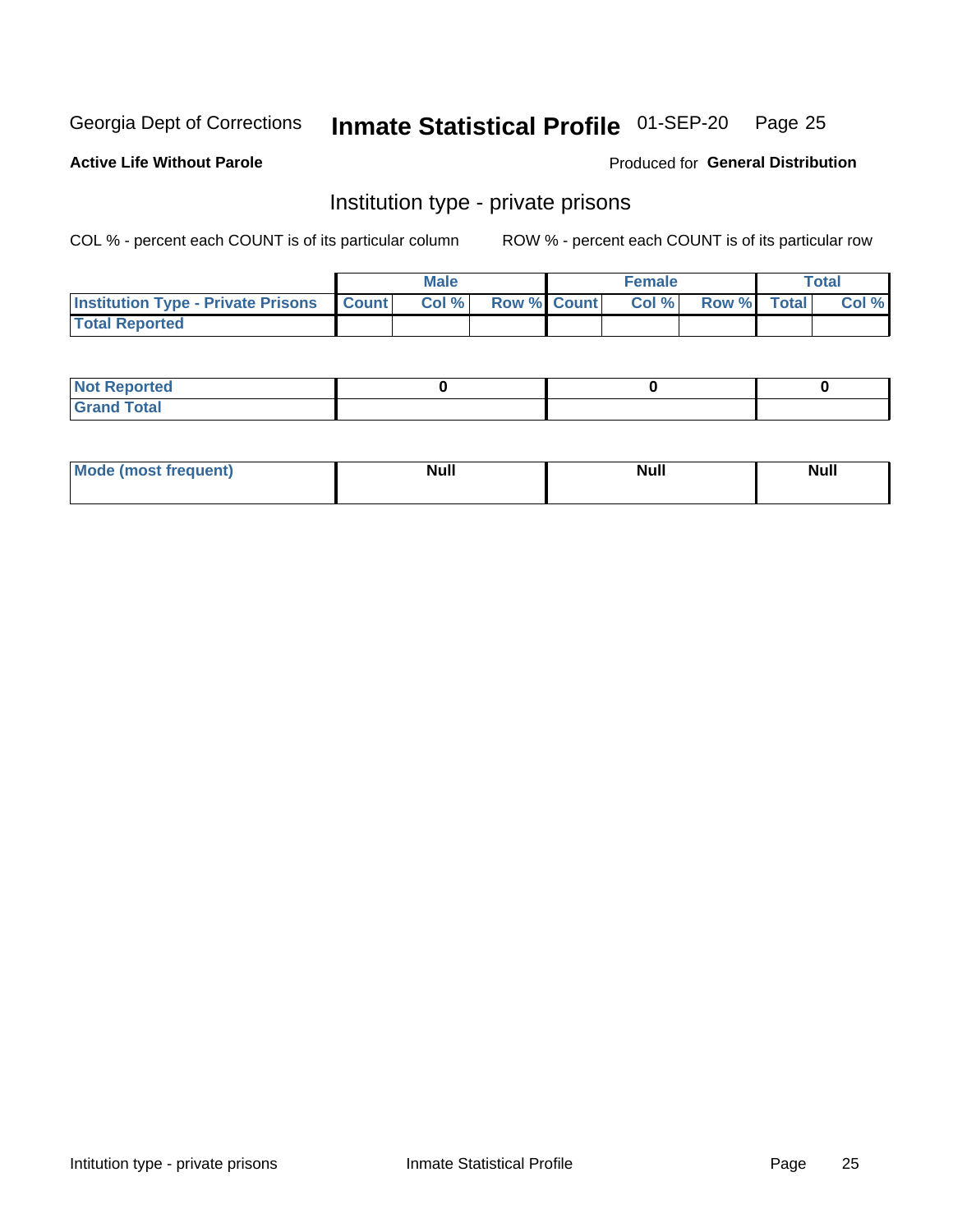#### Inmate Statistical Profile 01-SEP-20 Page 26

#### **Active Life Without Parole**

#### Produced for General Distribution

### Institution type - inmate boot camp

COL % - percent each COUNT is of its particular column

|                                      | <b>Male</b>  |       |               |              | <b>Female</b> | <b>Total</b> |  |       |
|--------------------------------------|--------------|-------|---------------|--------------|---------------|--------------|--|-------|
| <b>Institution Type - Boot Camps</b> | <b>Count</b> | Col % | <b>Row %I</b> | <b>Count</b> | Col %         | Row % Total  |  | Col % |
| <b>Total Rported</b>                 |              |       |               |              |               |              |  |       |

| <b>Not Reported</b>            |  |  |
|--------------------------------|--|--|
| <b>Total</b><br>C <sub>r</sub> |  |  |

| Mod<br>uamo | Nul.<br>$- - - - - -$ | <b>Null</b> | . .<br>uu.<br>------ |
|-------------|-----------------------|-------------|----------------------|
|             |                       |             |                      |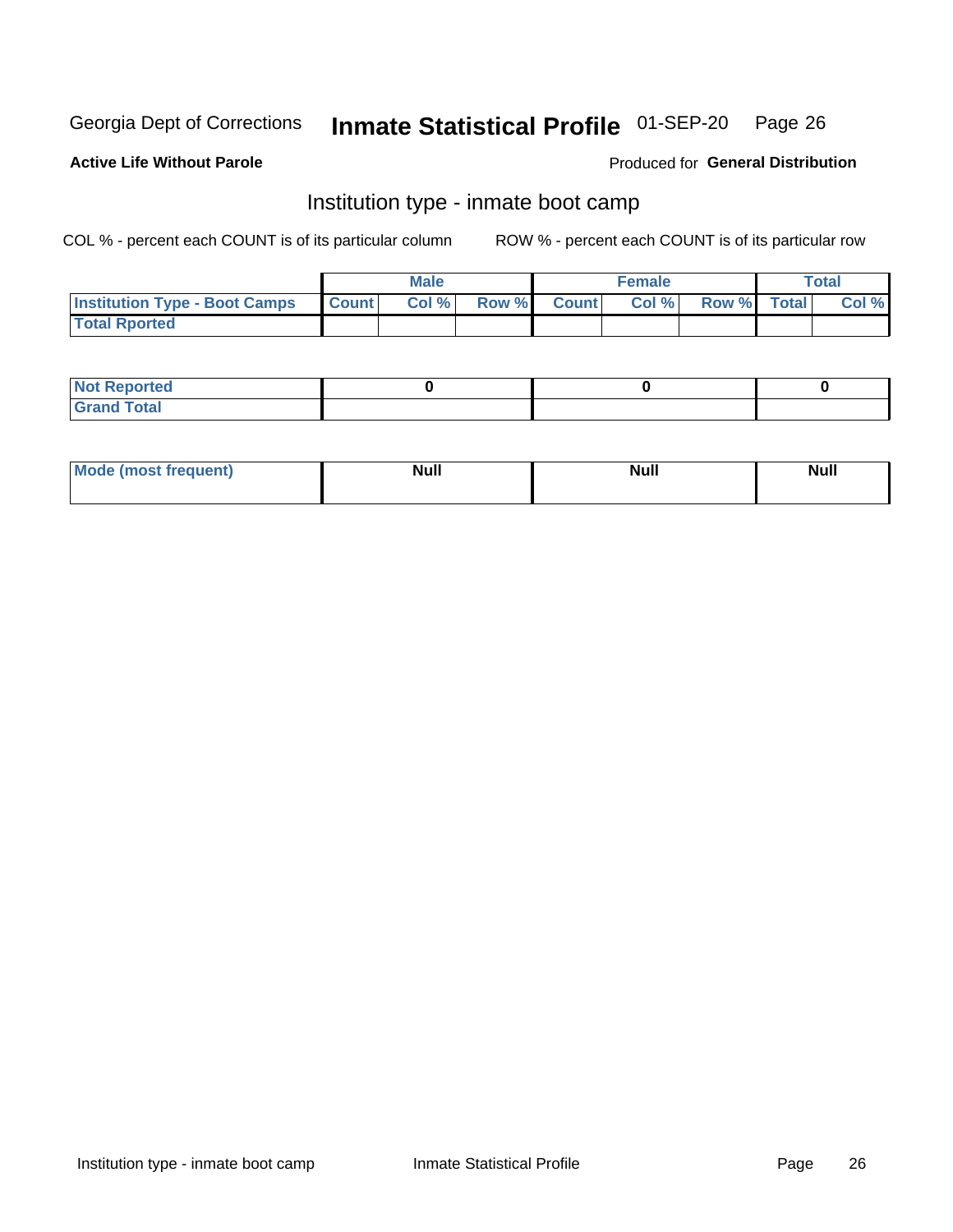#### Inmate Statistical Profile 01-SEP-20 Page 27

**Active Life Without Parole** 

Produced for General Distribution

### Number of disciplinary reports

COL % - percent each COUNT is of its particular column

|                                       | <b>Male</b>  |          |             |    | <b>Female</b> | <b>Total</b> |       |        |
|---------------------------------------|--------------|----------|-------------|----|---------------|--------------|-------|--------|
| <b>Number of Disciplinary Reports</b> | <b>Count</b> | Col %    | Row % Count |    | Col %         | Row %        | Total | Col %  |
|                                       | 462          | 29.00%   | 95.65%      | 21 | 36.21%        | 4.35%        | 483   | 29.25% |
|                                       | 217          | 13.62%   | 96.02%      | 9  | 15.52%        | 3.98%        | 226   | 13.69% |
|                                       | 153          | $9.60\%$ | 95.03%      | 8  | 13.79%        | 4.97%        | 161   | 9.75%  |
| 3                                     | 123          | 7.72%    | 95.35%      | 6  | 10.34%        | 4.65%        | 129   | 7.81%  |
|                                       | 78           | 4.90%    | 96.30%      | 3  | 5.17%         | 3.70%        | 81    | 4.91%  |
| 5                                     | 68           | 4.27%    | 97.14%      | 2  | 3.45%         | 2.86%        | 70    | 4.24%  |
| <b>More Than 5</b>                    | 492          | 30.89%   | 98.20%      | 9  | 15.52%        | 1.80%        | 501   | 30.35% |
| <b>Total Reported</b>                 | 1,593        | 100%     | 96.49%      | 58 | 100%          | 3.51%        | 1,651 | 100%   |

| тео<br>NO |      |    |                |
|-----------|------|----|----------------|
| Гоtal     | ,593 | 58 | CE4<br>ו כס, ו |

| Mean (average)       | 6.54 | 4.03 | 6.45 |
|----------------------|------|------|------|
| Median (middle)      |      |      |      |
| Mode (most frequent) |      |      |      |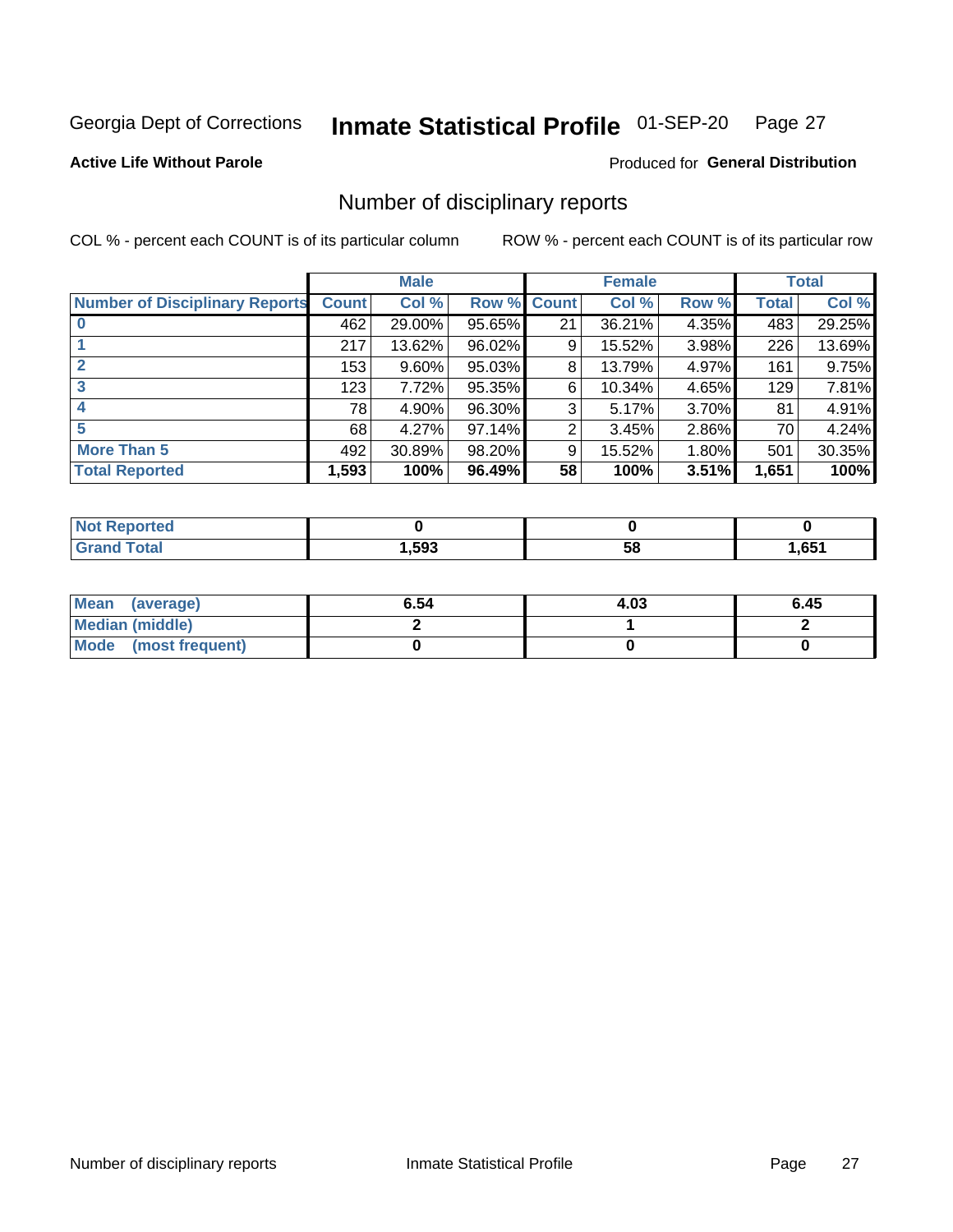## Inmate Statistical Profile 01-SEP-20 Page 28

**Active Life Without Parole** 

**Produced for General Distribution** 

### Number of transfers

COL % - percent each COUNT is of its particular column

|                            |              | <b>Male</b> |             |    | <b>Female</b> |          |              | <b>Total</b> |
|----------------------------|--------------|-------------|-------------|----|---------------|----------|--------------|--------------|
| <b>Number of Transfers</b> | <b>Count</b> | Col %       | Row % Count |    | Col %         | Row %    | <b>Total</b> | Col %        |
|                            | 17           | $1.07\%$    | 68.00%      | 8  | 13.79%        | 32.00%   | 25           | 1.51%        |
|                            | 418          | 26.24%      | 94.78%      | 23 | 39.66%        | 5.22%    | 441          | 26.71%       |
| $\mathbf{2}$               | 232          | 14.56%      | 94.31%      | 14 | 24.14%        | 5.69%    | 246          | 14.90%       |
| 3                          | 179          | 11.24%      | 96.24%      | 7  | 12.07%        | 3.76%    | 186          | 11.27%       |
|                            | 124          | 7.78%       | 99.20%      |    | 1.72%         | 0.80%    | 125          | 7.57%        |
| 5                          | 96           | 6.03%       | 98.97%      |    | 1.72%         | $1.03\%$ | 97           | 5.88%        |
| <b>More Than 5</b>         | 527          | 33.08%      | 99.25%      | 4  | 6.90%         | 0.75%    | 531          | 32.16%       |
| <b>Total Reported</b>      | 1,593        | 100%        | 96.49%      | 58 | 100%          | 3.51%    | 1,651        | 100%         |

| prted<br>NOT F    |      |    |      |
|-------------------|------|----|------|
| <sup>-</sup> otal | ,593 | 58 | .651 |

| Mean (average)       | 5.96 | 1.95 | 5.82 |
|----------------------|------|------|------|
| Median (middle)      |      |      |      |
| Mode (most frequent) |      |      |      |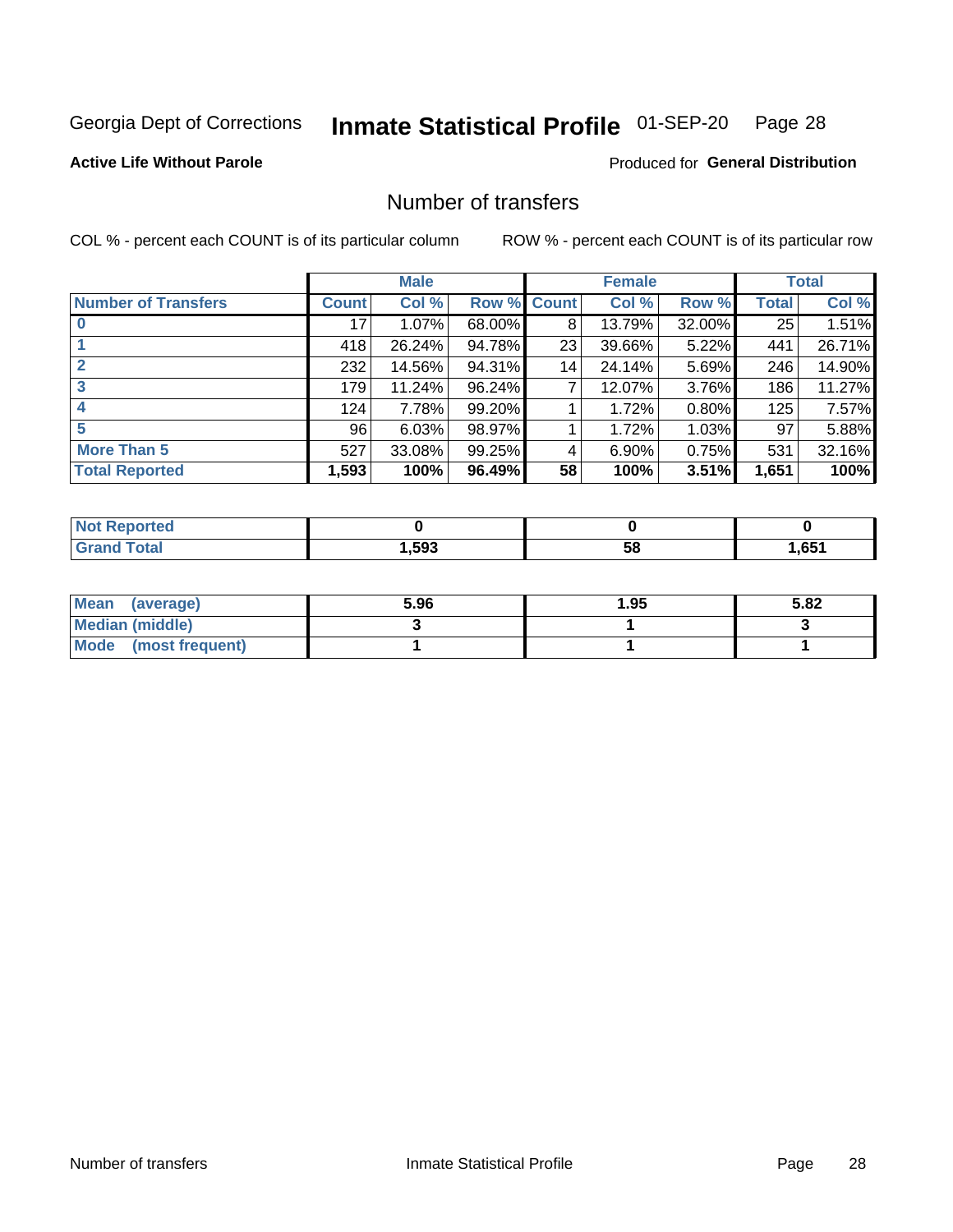## Inmate Statistical Profile 01-SEP-20 Page 29

**Active Life Without Parole** 

Produced for General Distribution

### Number of escapes

COL % - percent each COUNT is of its particular column

|                          |                   | <b>Male</b> |                    |    | <b>Female</b> |          |       | <b>Total</b> |
|--------------------------|-------------------|-------------|--------------------|----|---------------|----------|-------|--------------|
| <b>Number of Escapes</b> | Count l           | Col %       | <b>Row % Count</b> |    | Col %         | Row %    | Total | Col %        |
|                          | .589 <sup>1</sup> | 99.75%      | $96.48\%$          | 58 | 100.00%       | $3.52\%$ | 1,647 | 99.76%       |
|                          |                   | 0.13%       | 100.00%            |    |               |          |       | 0.12%        |
|                          |                   | 0.13%       | 100.00%            |    |               |          |       | 0.12%        |
| <b>Total Reported</b>    | $.593$ $^{\circ}$ | 100%        | 96.49%             | 58 | 100%          | $3.51\%$ | 1,651 | 100%         |

| <b>Not Reported</b> |      |    |       |
|---------------------|------|----|-------|
| <b>Grand Total</b>  | ,593 | 58 | 1,651 |

| Mean (average)       |  |  |
|----------------------|--|--|
| Median (middle)      |  |  |
| Mode (most frequent) |  |  |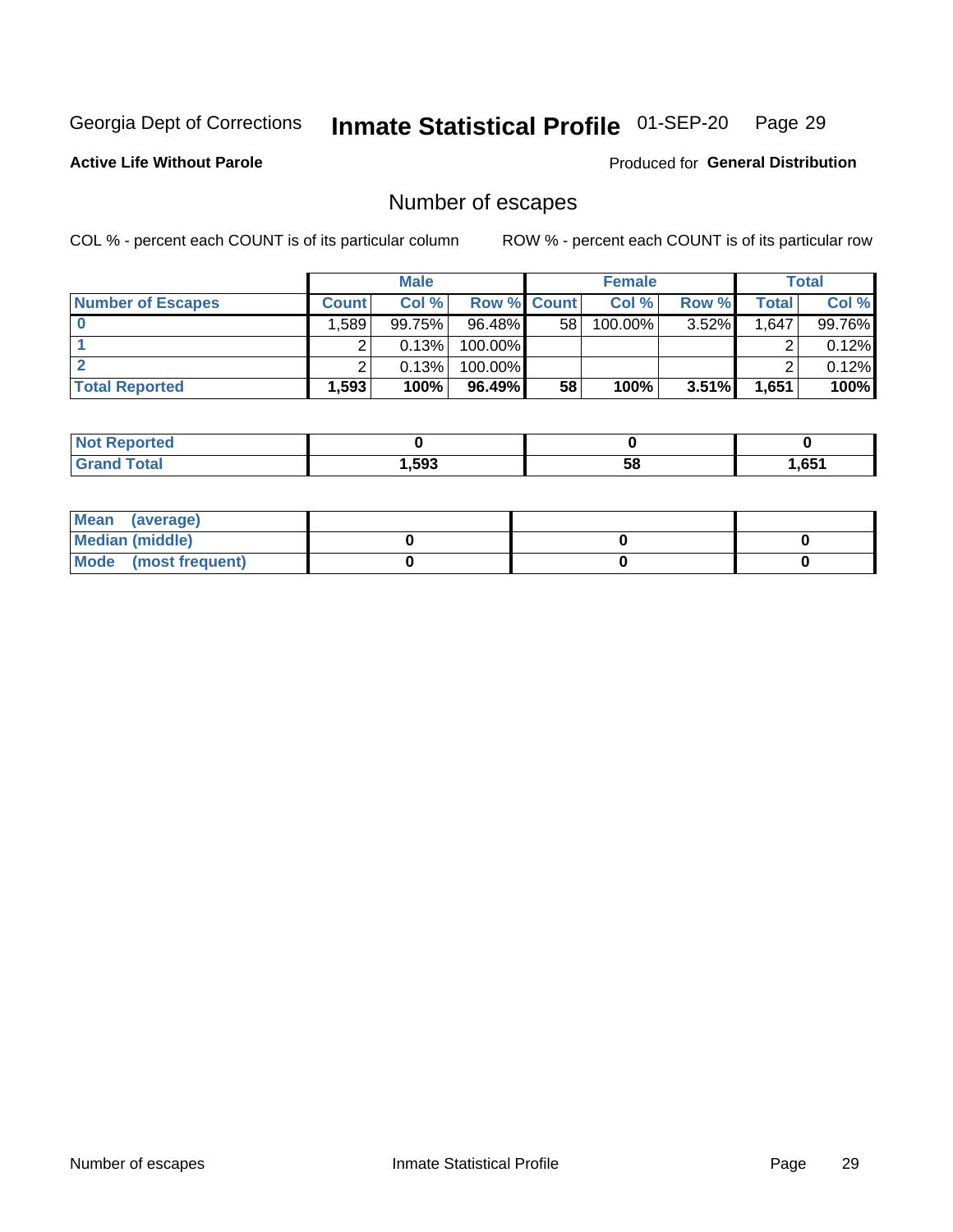#### **Active Life Without Parole**

### **Produced for General Distribution**

### Time served in current (or last) institution

COL % - percent each COUNT is of its particular column

|                            |              | <b>Male</b> |         |                | <b>Female</b> | <b>Total</b> |              |        |
|----------------------------|--------------|-------------|---------|----------------|---------------|--------------|--------------|--------|
| <b>Time In Institution</b> | <b>Count</b> | Col %       | Row %   | <b>Count</b>   | Col %         | Row %        | <b>Total</b> | Col %  |
| 0 to 3 months              | 112          | 7.03%       | 98.25%  | 2              | 3.45%         | 1.75%        | 114          | 6.90%  |
| 3.01 to 6 months           | 57           | 3.58%       | 100.00% |                |               |              | 57           | 3.45%  |
| 6.01 to 9 months           | 96           | 6.03%       | 97.96%  | $\overline{2}$ | 3.45%         | 2.04%        | 98           | 5.94%  |
| 9.01 to 12 months          | 109          | 6.84%       | 98.20%  | $\overline{2}$ | 3.45%         | 1.80%        | 111          | 6.72%  |
| 12.01 to 18 months         | 185          | 11.61%      | 97.88%  | 4              | 6.90%         | 2.12%        | 189          | 11.45% |
| <b>18.01 to 24 months</b>  | 170          | 10.67%      | 93.92%  | 11             | 18.97%        | 6.08%        | 181          | 10.96% |
| 2.01 to 3 years            | 262          | 16.45%      | 97.76%  | 6              | 10.34%        | 2.24%        | 268          | 16.23% |
| 3.01 to 4 years            | 183          | 11.49%      | 98.39%  | 3              | 5.17%         | 1.61%        | 186          | 11.27% |
| 4.01 to 5 years            | 118          | 7.41%       | 91.47%  | 11             | 18.97%        | 8.53%        | 129          | 7.81%  |
| 5.01 to 6 years            | 69           | 4.33%       | 93.24%  | 5              | 8.62%         | 6.76%        | 74           | 4.48%  |
| 6.01 to 7 years            | 51           | 3.20%       | 94.44%  | 3              | 5.17%         | 5.56%        | 54           | 3.27%  |
| $7.01$ to 8 years          | 50           | 3.14%       | 92.59%  | 4              | 6.90%         | 7.41%        | 54           | 3.27%  |
| $8.01$ to 9 years          | 30           | 1.88%       | 100.00% |                |               |              | 30           | 1.82%  |
| 9.01 to 10 years           | 26           | 1.63%       | 83.87%  | 5              | 8.62%         | 16.13%       | 31           | 1.88%  |
| Over 10 years              | 75           | 4.71%       | 100.00% |                |               |              | 75           | 4.54%  |
| <b>Total Reported</b>      | 1,593        | 100%        | 96.49%  | 58             | 100%          | 3.51%        | 1,651        | 100%   |

| <b>Not Reported</b> |       |    |      |
|---------------------|-------|----|------|
| Total               | 593،، | วง | ,651 |

| <b>Mean</b><br>(average) | 39 months | 46 months | 39 months |
|--------------------------|-----------|-----------|-----------|
| Median (middle)          | 26 months | 43 months | 26 months |
| Mode (most frequent)     | 3 months  | 4 months  | 1 months  |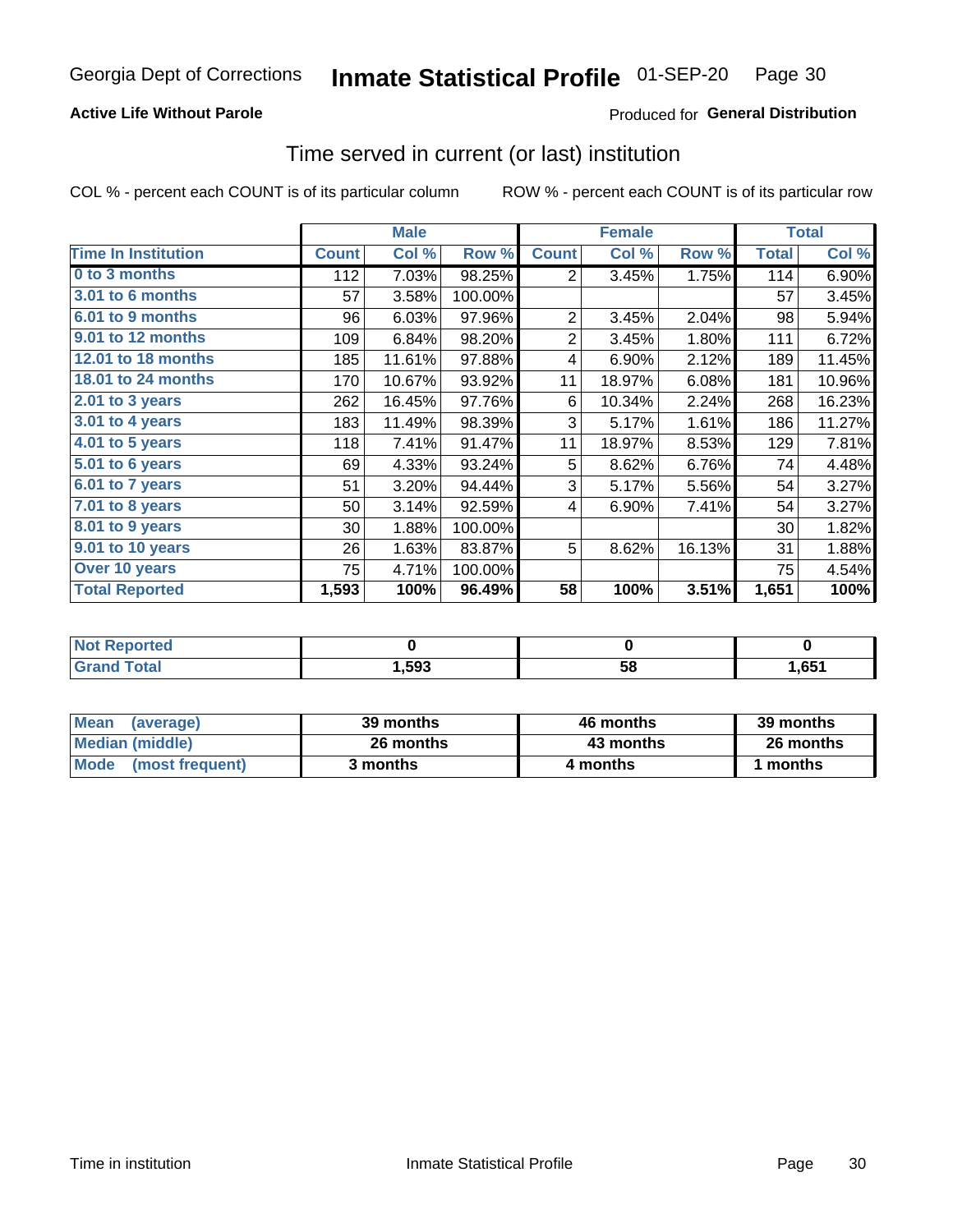#### Inmate Statistical Profile 01-SEP-20 Page 31

#### **Active Life Without Parole**

#### Produced for General Distribution

### Highest grade level attained

COL % - percent each COUNT is of its particular column

|                              |                | <b>Male</b> |         |                 | <b>Female</b> |        |                | <b>Total</b> |
|------------------------------|----------------|-------------|---------|-----------------|---------------|--------|----------------|--------------|
| <b>Grade Level</b>           | <b>Count</b>   | Col %       | Row %   | <b>Count</b>    | Col %         | Row %  | <b>Total</b>   | Col %        |
| No school at all             | 2              | 0.17%       | 100.00% |                 |               |        | $\overline{2}$ | 0.16%        |
| <b>Grade 1</b>               | 1              | 0.08%       | 100.00% |                 |               |        | 1              | 0.08%        |
| <b>Grade 2</b>               | 1              | 0.08%       | 100.00% |                 |               |        | 1              | 0.08%        |
| <b>Grade 3</b>               | $\overline{2}$ | 0.17%       | 100.00% |                 |               |        | $\overline{2}$ | 0.16%        |
| Grade 4                      | 3              | 0.25%       | 100.00% |                 |               |        | 3              | 0.25%        |
| Grade 5                      | 1              | 0.08%       | 100.00% |                 |               |        | 1              | 0.08%        |
| Grade 6                      | 9              | 0.76%       | 100.00% |                 |               |        | 9              | 0.74%        |
| Grade 7                      | 34             | 2.86%       | 100.00% |                 |               |        | 34             | 2.80%        |
| <b>Grade 8</b>               | 79             | 6.64%       | 98.75%  | 1               | 3.85%         | 1.25%  | 80             | 6.58%        |
| Grade 9                      | 143            | 12.02%      | 97.95%  | 3               | 11.54%        | 2.05%  | 146            | 12.01%       |
| Grade 10                     | 227            | 19.08%      | 97.42%  | 6               | 23.08%        | 2.58%  | 233            | 19.16%       |
| Grade 11                     | 216            | 18.15%      | 98.63%  | 3               | 11.54%        | 1.37%  | 219            | 18.01%       |
| <b>Grade 12 or GED</b>       | 314            | 26.39%      | 97.52%  | 8               | 30.77%        | 2.48%  | 322            | 26.48%       |
| Some tech school             | 14             | 1.18%       | 93.33%  | 1               | 3.85%         | 6.67%  | 15             | 1.23%        |
| <b>Completed tech school</b> | 17             | 1.43%       | 100.00% |                 |               |        | 17             | 1.40%        |
| College, 1 year              | 38             | 3.19%       | 97.44%  | 1               | 3.85%         | 2.56%  | 39             | 3.21%        |
| College, 2 year              | 42             | 3.53%       | 97.67%  | 1               | 3.85%         | 2.33%  | 43             | 3.54%        |
| College, 3 year              | 19             | 1.60%       | 100.00% |                 |               |        | 19             | 1.56%        |
| <b>Bachelor's degree</b>     | 21             | 1.76%       | 100.00% |                 |               |        | 21             | 1.73%        |
| <b>Master's degree</b>       | 4              | 0.34%       | 80.00%  | 1               | 3.85%         | 20.00% | 5              | 0.41%        |
| Ph.D. degree                 | 1              | 0.08%       | 50.00%  | 1               | 3.85%         | 50.00% | $\overline{2}$ | 0.16%        |
| Law degree                   | $\overline{2}$ | 0.17%       | 100.00% |                 |               |        | $\overline{2}$ | 0.16%        |
| <b>Total Reported</b>        | 1,190          | 100%        | 97.86%  | $\overline{26}$ | 100.0%        | 2.14%  | 1,216          | 100%         |

| rteo        | 100   | ^^  | ---  |
|-------------|-------|-----|------|
| NO          | TV~   | ◡▵  | ーマー  |
| <b>Utal</b> | 1,593 | -58 | .651 |

| Mean<br>(average)       | 10.85           | 11.62           | 10.86           |
|-------------------------|-----------------|-----------------|-----------------|
| <b>Median (middle)</b>  | Grade 11        | Other           | Grade 11        |
| Mode<br>(most frequent) | Grade 12 or GED | Grade 12 or GED | Grade 12 or GED |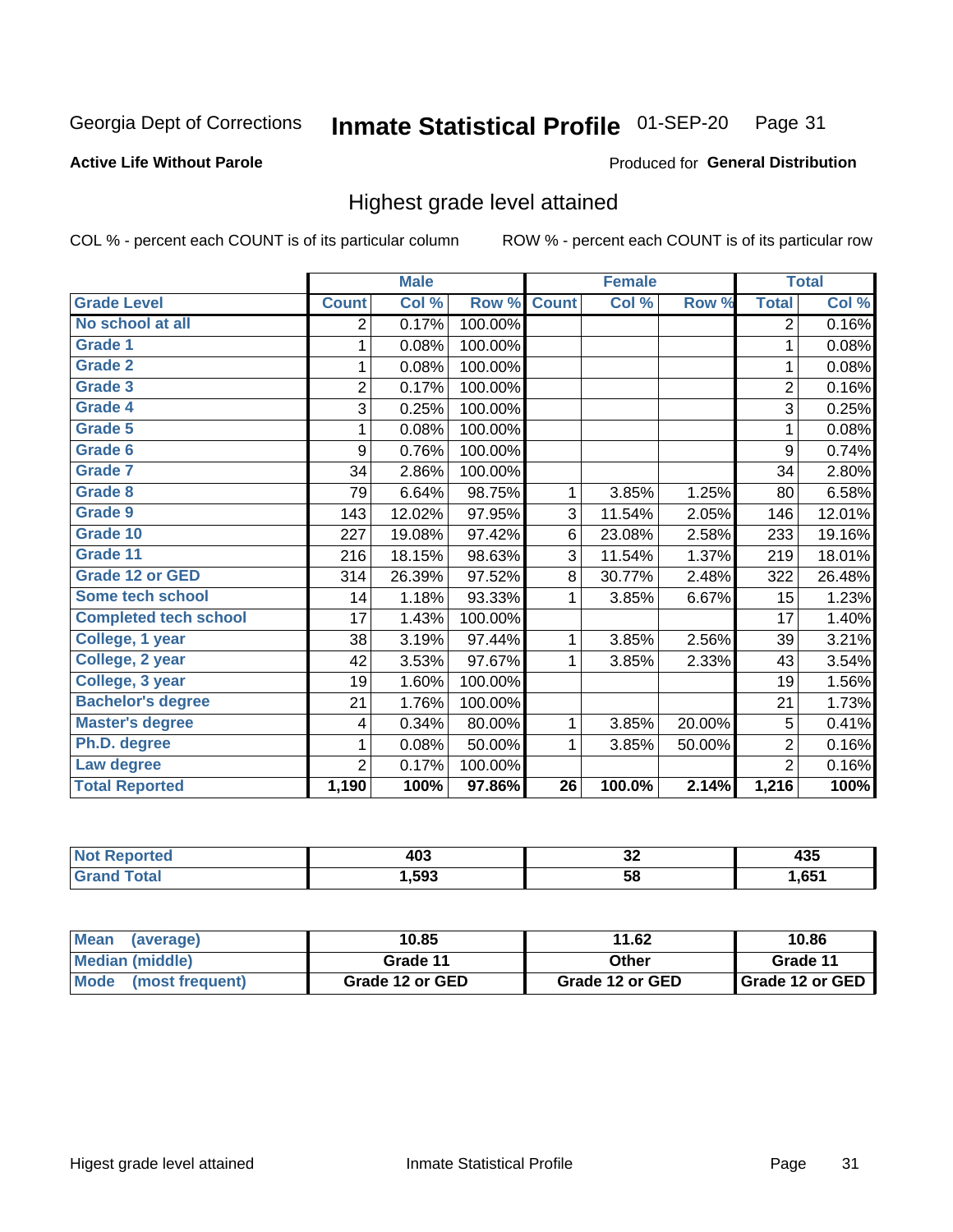#### Inmate Statistical Profile 01-SEP-20 Page 32

#### **Active Life Without Parole**

#### **Produced for General Distribution**

### Culture fair IQ scores

COL % - percent each COUNT is of its particular column

|                       |                       | <b>Male</b> |        |                | <b>Female</b> |          |              | <b>Total</b> |
|-----------------------|-----------------------|-------------|--------|----------------|---------------|----------|--------------|--------------|
| <b>IQ Scores</b>      | <b>Count</b>          | Col %       | Row %  | Count          | Col %         | Row %    | <b>Total</b> | Col %        |
| $60 - 69$             | 43                    | 3.14%       | 97.73% |                | 2.13%         | 2.27%    | 44           | 3.11%        |
| $70 - 79$             | 102                   | 7.45%       | 97.14% | 3              | 6.38%         | 2.86%    | 105          | 7.41%        |
| $80 - 89$             | 189                   | $13.80\%$   | 96.43% | 7              | 14.89%        | 3.57%    | 196          | 13.83%       |
| $90 - 99$             | 358                   | 26.13%      | 94.96% | 19             | 40.43%        | 5.04%    | 377          | 26.61%       |
| $100 - 109$           | 374                   | 27.30%      | 97.65% | 9              | 19.15%        | 2.35%    | 383          | 27.03%       |
| $110 - 119$           | 254                   | 18.54%      | 98.07% | 5              | 10.64%        | 1.93%    | 259          | 18.28%       |
| $120 - 129$           | 48                    | $3.50\%$    | 96.00% | $\overline{2}$ | 4.26%         | $4.00\%$ | 50           | 3.53%        |
| $130 - 139$           | $\mathbf{2}^{\prime}$ | 0.15%       | 66.67% | 1              | 2.13%         | 33.33%   | 3            | 0.21%        |
| <b>Total Reported</b> | 1,370                 | 100%        | 96.68% | 47             | 100.0%        | 3.32%    | 1,417        | 100.0%       |

| <b>Not Reported</b>  | 205   |    | າ4 າ    |
|----------------------|-------|----|---------|
| Not Valid (under 60) | 18    |    | ົ<br>LL |
| <b>Grand Total</b>   | 1,593 | 58 | 1,651   |

| Mean<br>(average)       | 98 | 98  | 98 |
|-------------------------|----|-----|----|
| <b>Median (middle)</b>  | 99 | 96  | 99 |
| Mode<br>(most frequent) | 99 | 102 | 99 |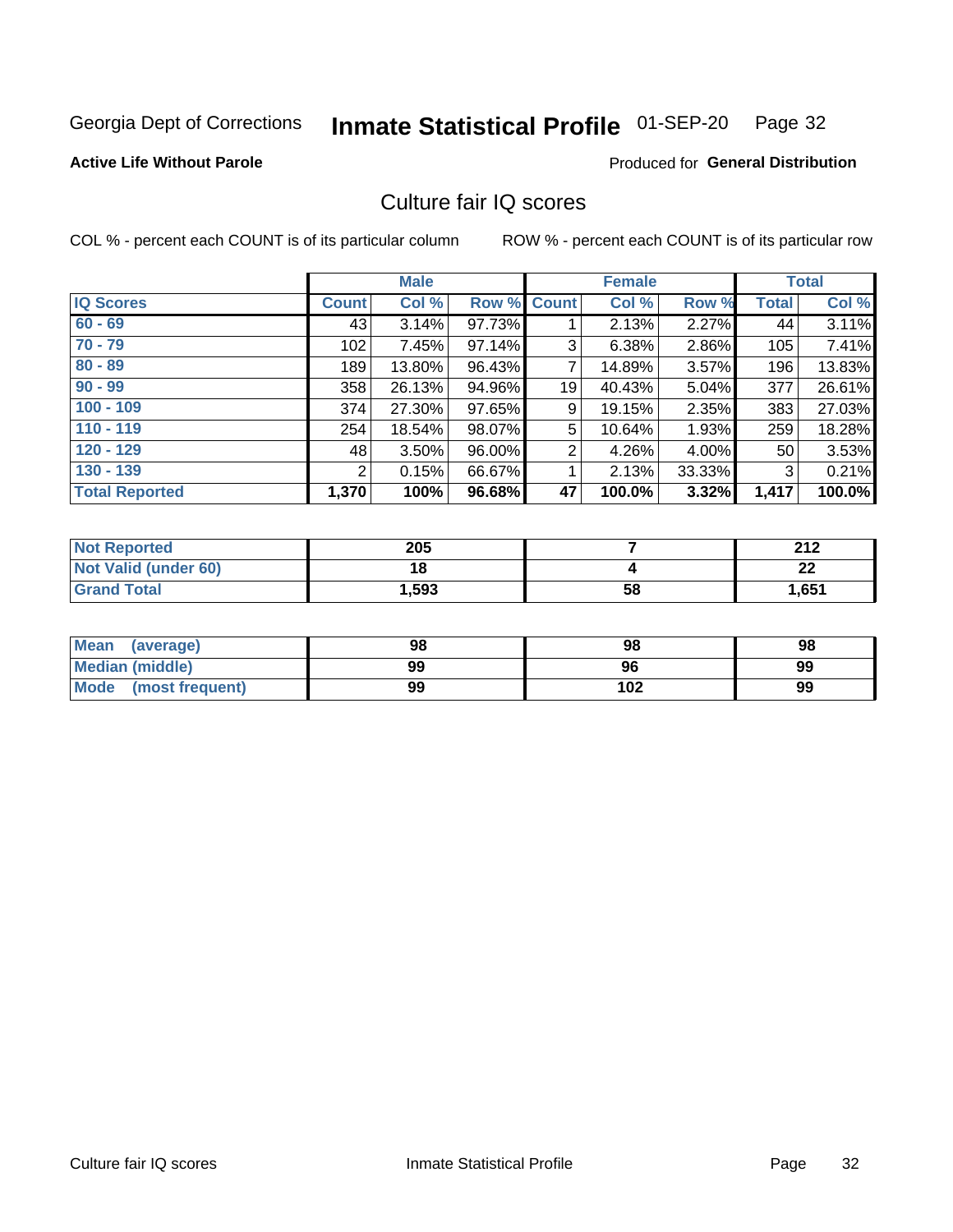#### Inmate Statistical Profile 01-SEP-20 Page 33

Produced for General Distribution

#### **Active Life Without Parole**

### Wide Range Achievement Test (WRAT) reading score

COL % - percent each COUNT is of its particular column

|                           | <b>Male</b><br><b>Female</b> |        |         | <b>Total</b>   |        |       |              |        |
|---------------------------|------------------------------|--------|---------|----------------|--------|-------|--------------|--------|
| <b>WRAT Reading Score</b> | <b>Count</b>                 | Col %  | Row %   | <b>Count</b>   | Col %  | Row % | <b>Total</b> | Col %  |
| 0.1 to 0.9                | 27                           | 1.84%  | 100.00% |                |        |       | 27           | 1.78%  |
| 1.0 to 1.9                | 24                           | 1.63%  | 100.00% |                |        |       | 24           | 1.58%  |
| 2.0 to 2.9                | 49                           | 3.33%  | 96.08%  | $\overline{2}$ | 3.92%  | 3.92% | 51           | 3.35%  |
| 3.0 to 3.9                | 88                           | 5.99%  | 95.65%  | 4              | 7.84%  | 4.35% | 92           | 6.05%  |
| 4.0 to 4.9                | 112                          | 7.62%  | 96.55%  | 4              | 7.84%  | 3.45% | 116          | 7.63%  |
| 5.0 to 5.9                | 138                          | 9.39%  | 98.57%  | $\overline{2}$ | 3.92%  | 1.43% | 140          | 9.20%  |
| 6.0 to 6.9                | 118                          | 8.03%  | 98.33%  | $\overline{2}$ | 3.92%  | 1.67% | 120          | 7.89%  |
| 7.0 to 7.9                | 46                           | 3.13%  | 100.00% |                |        |       | 46           | 3.02%  |
| 8.0 to 8.9                | 127                          | 8.64%  | 97.69%  | 3              | 5.88%  | 2.31% | 130          | 8.55%  |
| 9.0 to 9.9                | 71                           | 4.83%  | 97.26%  | $\overline{2}$ | 3.92%  | 2.74% | 73           | 4.80%  |
| 10.0 to 10.9              | 86                           | 5.85%  | 98.85%  | 1              | 1.96%  | 1.15% | 87           | 5.72%  |
| 11.0 to 11.9              | 142                          | 9.66%  | 95.95%  | 6              | 11.76% | 4.05% | 148          | 9.73%  |
| 12.0 to 12.9              | 389                          | 26.46% | 94.65%  | 22             | 43.14% | 5.35% | 411          | 27.02% |
| 13                        | 53                           | 3.61%  | 94.64%  | 3              | 5.88%  | 5.36% | 56           | 3.68%  |
| <b>Total Reported</b>     | 1,470                        | 100%   | 96.65%  | 51             | 100%   | 3.35% | 1,521        | 100%   |
|                           |                              |        |         |                |        |       |              |        |

| <b>Not Reported</b> | י ה<br>12J |    | 130   |
|---------------------|------------|----|-------|
| <b>Grand Total</b>  | .,593      | 58 | 1,651 |

| <b>Mean</b><br>(average) | 8.69       | 9.88 | 8.73 |
|--------------------------|------------|------|------|
| Median (middle)          | י ה<br>J.Z | 11.9 | 9.2  |
| Mode<br>(most frequent)  | 12.9       | 12.9 | 12.9 |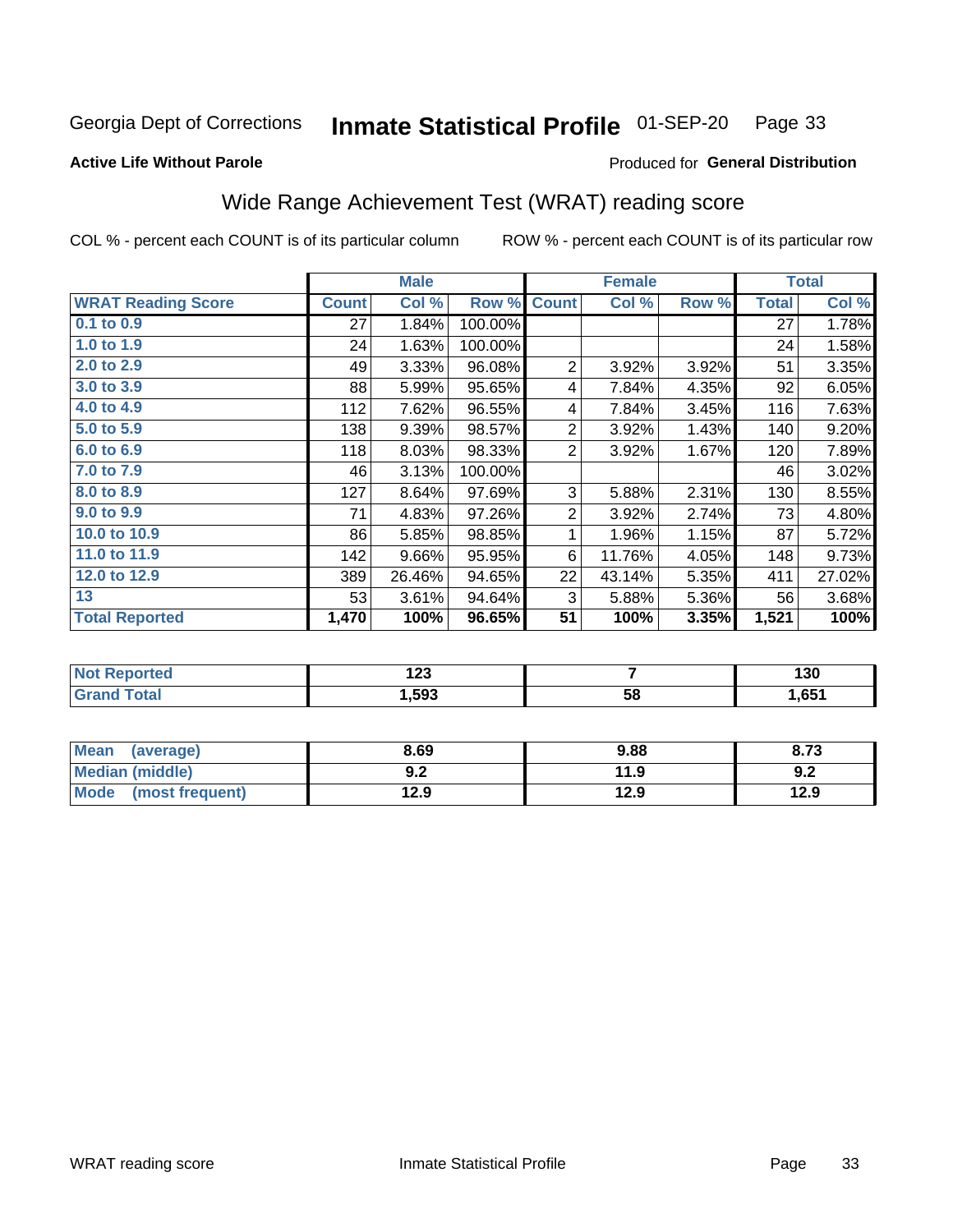#### Inmate Statistical Profile 01-SEP-20 Page 34

#### **Active Life Without Parole**

### Produced for General Distribution

### Wide Range Achievement Test (WRAT) math score

COL % - percent each COUNT is of its particular column

|                              | <b>Male</b>  |        |         | <b>Female</b>  | <b>Total</b> |        |              |        |
|------------------------------|--------------|--------|---------|----------------|--------------|--------|--------------|--------|
| <b>WRAT Mathematic Score</b> | <b>Count</b> | Col %  | Row %   | <b>Count</b>   | Col %        | Row %  | <b>Total</b> | Col %  |
| $0.1$ to $0.9$               | 5            | 0.34%  | 100.00% |                |              |        | 5            | 0.33%  |
| 1.0 to 1.9                   | 12           | 0.82%  | 100.00% |                |              |        | 12           | 0.79%  |
| 2.0 to 2.9                   | 36           | 2.45%  | 97.30%  | 1              | 1.96%        | 2.70%  | 37           | 2.43%  |
| 3.0 to 3.9                   | 82           | 5.58%  | 97.62%  | $\overline{2}$ | 3.92%        | 2.38%  | 84           | 5.52%  |
| 4.0 to 4.9                   | 165          | 11.22% | 97.06%  | 5              | 9.80%        | 2.94%  | 170          | 11.18% |
| 5.0 to 5.9                   | 210          | 14.29% | 97.67%  | 5              | 9.80%        | 2.33%  | 215          | 14.14% |
| 6.0 to 6.9                   | 309          | 21.02% | 97.17%  | 9              | 17.65%       | 2.83%  | 318          | 20.91% |
| 7.0 to 7.9                   | 134          | 9.12%  | 96.40%  | 5              | 9.80%        | 3.60%  | 139          | 9.14%  |
| 8.0 to 8.9                   | 146          | 9.93%  | 97.99%  | 3              | 5.88%        | 2.01%  | 149          | 9.80%  |
| 9.0 to 9.9                   | 108          | 7.35%  | 95.58%  | 5              | 9.80%        | 4.42%  | 113          | 7.43%  |
| 10.0 to 10.9                 | 32           | 2.18%  | 100.00% |                |              |        | 32           | 2.10%  |
| 11.0 to 11.9                 | 49           | 3.33%  | 96.08%  | $\overline{2}$ | 3.92%        | 3.92%  | 51           | 3.35%  |
| 12.0 to 12.9                 | 176          | 11.97% | 93.12%  | 13             | 25.49%       | 6.88%  | 189          | 12.43% |
| 13                           | 6            | 0.41%  | 85.71%  | 1              | 1.96%        | 14.29% | 7            | 0.46%  |
| <b>Total Reported</b>        | 1,470        | 100%   | 96.65%  | 51             | 100%         | 3.35%  | 1,521        | 100.0% |
|                              |              |        |         |                |              |        |              |        |

| <b>Not Reported</b>    | .<br>ن ع ا |    | 130   |
|------------------------|------------|----|-------|
| <b>Total</b><br>'Grand | 1,593      | 58 | 1,651 |

| <b>Mean</b><br>(average)       | 7.33 | 8.40 | 7.36 |
|--------------------------------|------|------|------|
| <b>Median (middle)</b>         | 6.9  |      | 6.9  |
| <b>Mode</b><br>(most frequent) | l2.9 | 12.9 | 12.9 |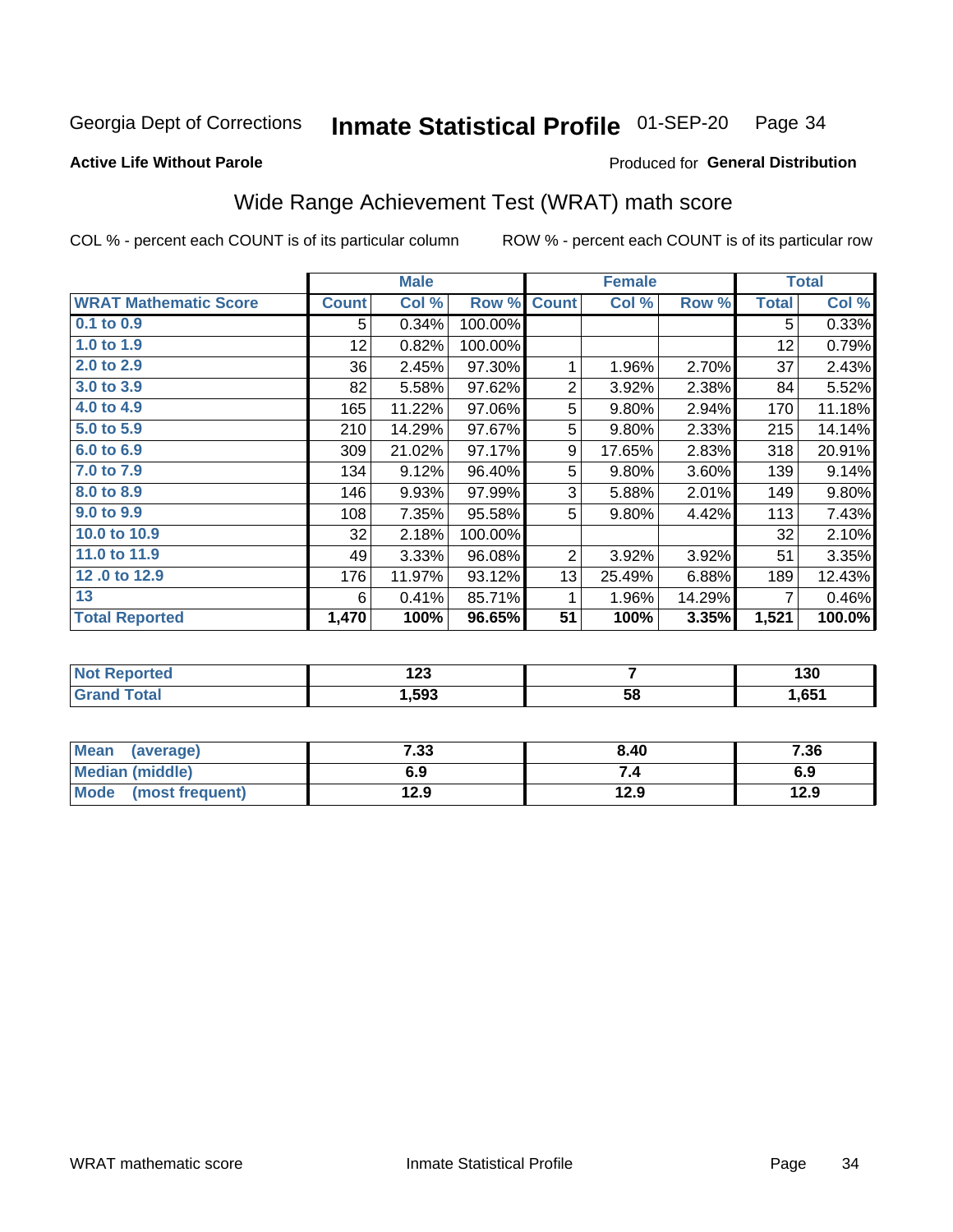#### Inmate Statistical Profile 01-SEP-20 Page 35

#### **Active Life Without Parole**

#### Produced for General Distribution

### Wide Range Achievement Test (WRAT) spelling score

COL % - percent each COUNT is of its particular column

ROW % - percent each COUNT is of its particular row

 $\overline{58}$ 

|                            |              | <b>Male</b> |         |                | <b>Female</b>           |       |              | <b>Total</b> |
|----------------------------|--------------|-------------|---------|----------------|-------------------------|-------|--------------|--------------|
| <b>WRAT Spelling Score</b> | <b>Count</b> | Col %       | Row %   | <b>Count</b>   | Col %                   | Row % | <b>Total</b> | Col %        |
| 0.1 to 0.9                 | 26           | 1.77%       | 100.00% |                |                         |       | 26           | 1.71%        |
| 1.0 to 1.9                 | 37           | 2.52%       | 100.00% |                |                         |       | 37           | 2.44%        |
| 2.0 to 2.9                 | 64           | 4.36%       | 96.97%  | $\overline{2}$ | 3.92%                   | 3.03% | 66           | 4.34%        |
| 3.0 to 3.9                 | 87           | 5.93%       | 97.75%  | $\overline{2}$ | 3.92%                   | 2.25% | 89           | 5.86%        |
| 4.0 to 4.9                 | 86           | 5.86%       | 97.73%  | $\overline{c}$ | 3.92%                   | 2.27% | 88           | 5.79%        |
| 5.0 to 5.9                 | 148          | 10.08%      | 99.33%  | 1              | 1.96%                   | 0.67% | 149          | 9.81%        |
| 6.0 to 6.9                 | 130          | 8.86%       | 98.48%  | $\overline{c}$ | 3.92%                   | 1.52% | 132          | 8.69%        |
| 7.0 to 7.9                 | 135          | 9.20%       | 97.83%  | 3              | 5.88%                   | 2.17% | 138          | 9.08%        |
| 8.0 to 8.9                 | 129          | 8.79%       | 97.73%  | 3              | 5.88%                   | 2.27% | 132          | 8.69%        |
| 9.0 to 9.9                 | 80           | 5.45%       | 100.00% |                |                         |       | 80           | 5.27%        |
| 10.0 to 10.9               | 74           | 5.04%       | 100.00% |                |                         |       | 74           | 4.87%        |
| 11.0 to 11.9               | 101          | 6.88%       | 93.52%  | 7              | 13.73%                  | 6.48% | 108          | 7.11%        |
| 12.0 to 12.9               | 341          | 23.23%      | 92.41%  | 28             | 54.90%                  | 7.59% | 369          | 24.29%       |
| 13                         | 30           | 2.04%       | 96.77%  | 1              | 1.96%                   | 3.23% | 31           | 2.04%        |
| <b>Total Reported</b>      | 1,468        | 100%        | 96.64%  | 51             | 100%                    | 3.36% | 1,519        | 100%         |
|                            |              |             |         |                |                         |       |              |              |
| <b>Not Reported</b>        |              | 125         |         |                | $\overline{\mathbf{r}}$ |       |              | 132          |

| <b>Mean</b><br>(average)       | 8.23 | 10.55        | 8.31 |
|--------------------------------|------|--------------|------|
| <b>Median (middle)</b>         | o. J | 127<br>I 4.I | ი.ა  |
| <b>Mode</b><br>(most frequent) | 12.9 | 12.9         | 12.9 |

 $1,593$ 

**Grand Total** 

 $1,651$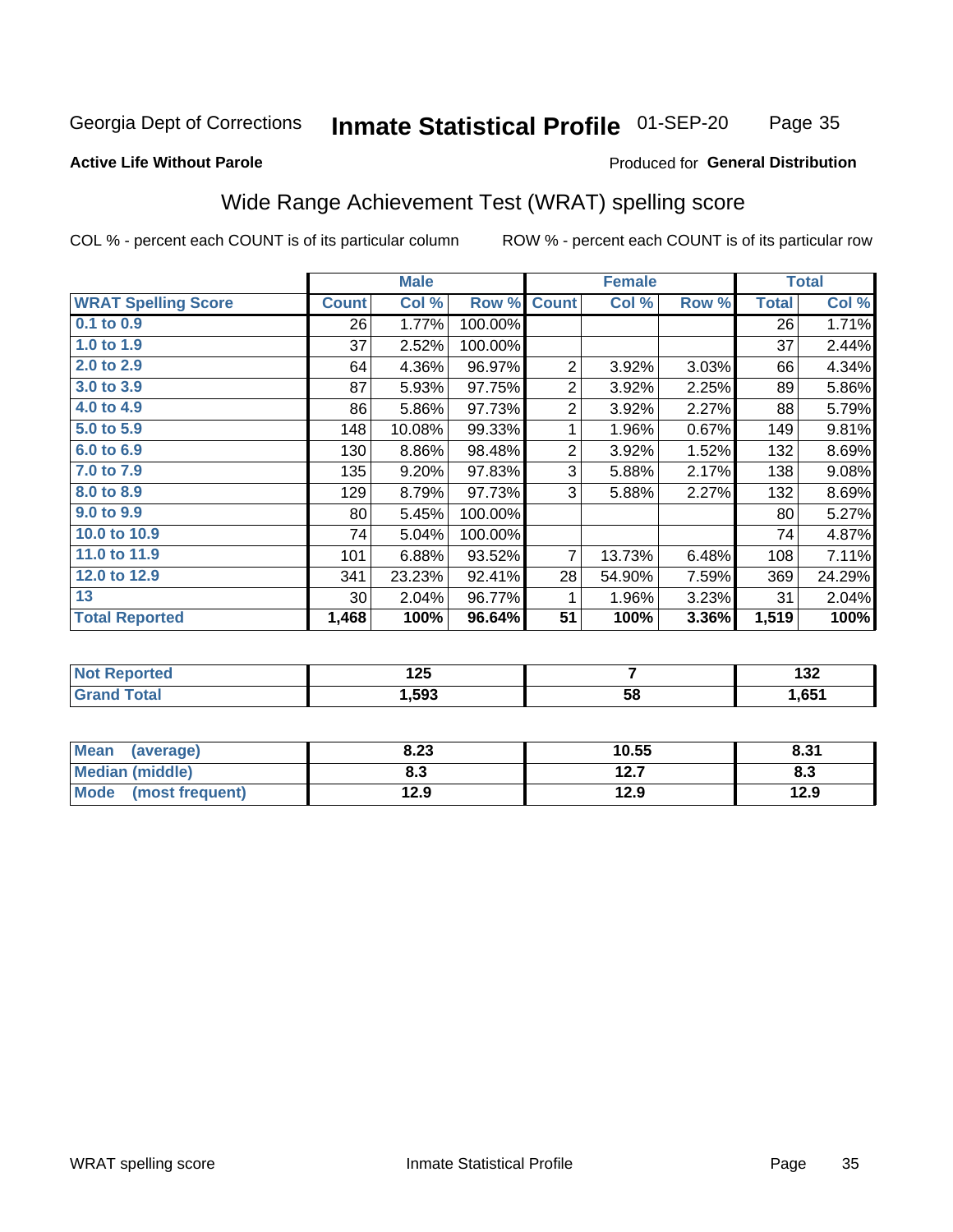#### Inmate Statistical Profile 01-SEP-20 Page 36

Produced for General Distribution

#### **Active Life Without Parole**

### Current / last mental health treatment level

COL % - percent each COUNT is of its particular column

|                                    |              | <b>Male</b> |           |              | <b>Female</b> |       |       | <b>Total</b> |
|------------------------------------|--------------|-------------|-----------|--------------|---------------|-------|-------|--------------|
| <b>Mental Health Treatment Lev</b> | <b>Count</b> | Col %       | Row %     | <b>Count</b> | Col %         | Row % | Total | Col %        |
| 1 No problem at current time       | 282          | 39.39%      | 95.92%    | 12           | 23.53%        | 4.08% | 294   | 38.33%       |
| 2 Receiving outpatient             | 345          | 48.18%      | $90.08\%$ | 38           | 74.51%        | 9.92% | 383   | 49.93%       |
| <b>Treatment</b>                   |              |             |           |              |               |       |       |              |
| 3 Inpatient, moderate              | 66           | 9.22%       | 98.51%    |              | 1.96%         | 1.49% | 67    | 8.74%        |
| <b>Treatment</b>                   |              |             |           |              |               |       |       |              |
| 4 Inpatient, intensive             | 23           | 3.21%       | 100.00%   |              |               |       | 23    | 3.00%        |
| Treatment                          |              |             |           |              |               |       |       |              |
| <b>Total Evaluated</b>             | 716          | 100%        | 93.35%    | 51           | 100%          | 6.65% | 767   | 100%         |

| Never had MH evaluation | ヘラフ<br>01. |    | 884  |
|-------------------------|------------|----|------|
| ⊺otal                   | .,593      | 58 | ,651 |

| <b>Median (middle)</b>         | <b>Receiving outpatient</b><br>treatment | <b>Receiving outpatient</b><br>treatment | <b>Receiving</b><br>outpatient<br>treatment |  |
|--------------------------------|------------------------------------------|------------------------------------------|---------------------------------------------|--|
| <b>Mode</b><br>(most frequent) | <b>Receiving outpatient</b><br>treatment | <b>Receiving outpatient</b><br>treatment | <b>Receiving</b><br>outpatient<br>treatment |  |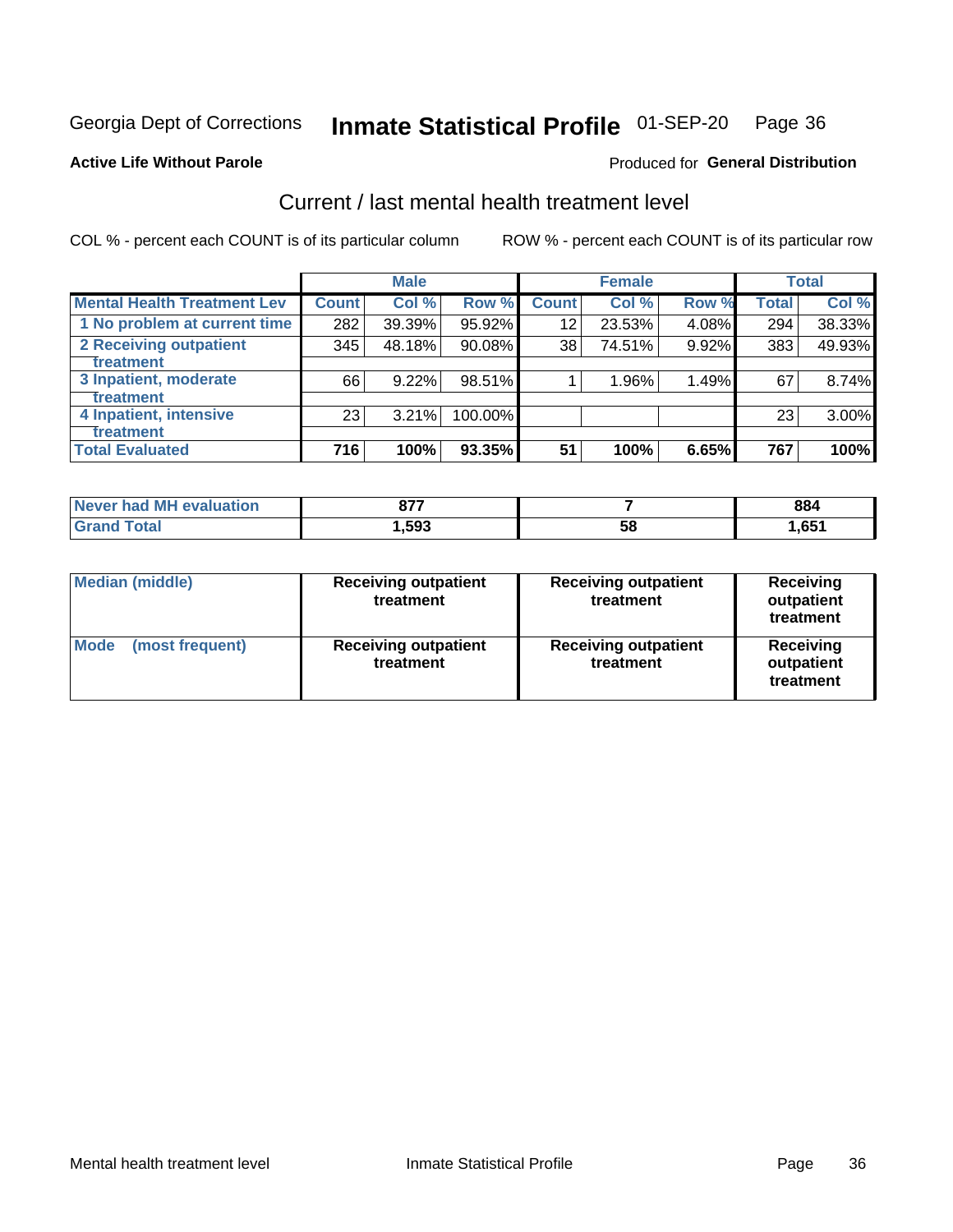#### Inmate Statistical Profile 01-SEP-20 Page 37

#### **Active Life Without Parole**

#### Produced for General Distribution

### PULHESDWIT medical scale - 'P' overall condition ('P'hysical)

COL % - percent each COUNT is of its particular column

|                                  |                | <b>Male</b> |             |    | <b>Female</b> |       |              | <b>Total</b> |
|----------------------------------|----------------|-------------|-------------|----|---------------|-------|--------------|--------------|
| 'P' Overall Condition            | <b>Count</b>   | Col %       | Row % Count |    | Col %         | Row % | <b>Total</b> | Col %        |
| 1 No medical illness             | 1,129          | 76.03%      | 97.33%      | 31 | 53.45%        | 2.67% | 1,160        | 75.18%       |
| 2 Well-controlled chronic        | 317            | 21.35%      | 92.42%      | 26 | 44.83%        | 7.58% | 343          | 22.23%       |
| <b>lillness</b>                  |                |             |             |    |               |       |              |              |
| 3 Poorly-controlled chronic      | 36             | 2.42%       | 97.30%      |    | 1.72%         | 2.70% | 37           | 2.40%        |
| <b>illness</b>                   |                |             |             |    |               |       |              |              |
| 4 Significant problems requiring | 2 <sub>1</sub> | 0.13%       | 100.00%     |    |               |       | 2            | 0.13%        |
| special housing                  |                |             |             |    |               |       |              |              |
| 5 Terminal illness, < 6 months   |                | 0.07%       | 100.00%     |    |               |       |              | 0.06%        |
| to live                          |                |             |             |    |               |       |              |              |
| <b>Total Reported</b>            | 1,485          | 100%        | 96.24%      | 58 | 100%          | 3.76% | 1,543        | 100%         |

| rteo<br>.          | 108    |    | 108  |
|--------------------|--------|----|------|
| $\sim$ 40<br>_____ | 593, ا | ၁၀ | ,651 |

|  |  | Mode (most frequent) | 1 No medical illness | 1 No medical illness | 1 No medical<br>illness |
|--|--|----------------------|----------------------|----------------------|-------------------------|
|--|--|----------------------|----------------------|----------------------|-------------------------|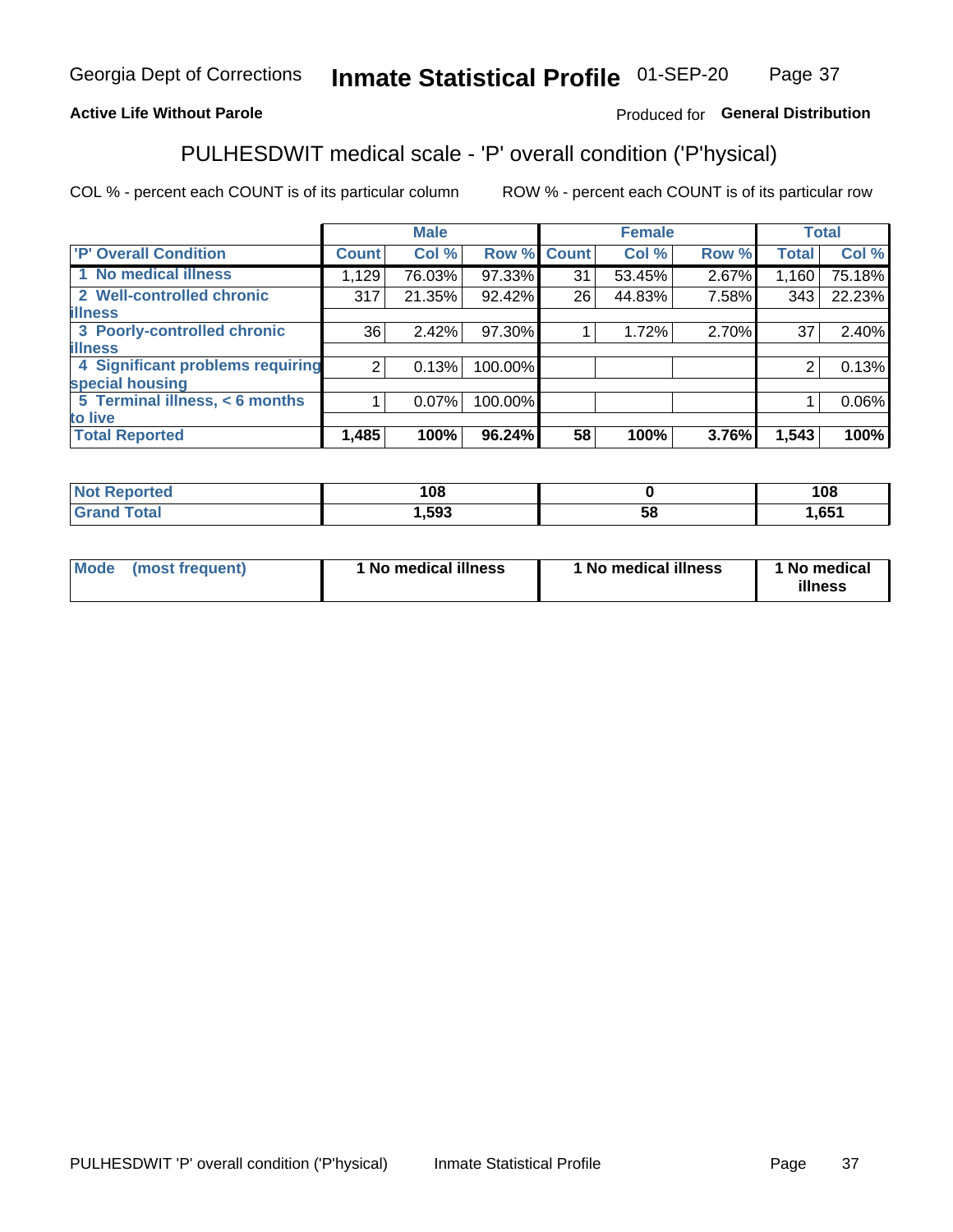#### **Active Life Without Parole**

### Produced for General Distribution

### PULHESDWIT medical scale - 'U' upper body

COL % - percent each COUNT is of its particular column

|                              |              | <b>Male</b> |         |              | <b>Female</b> |       |              | <b>Total</b> |
|------------------------------|--------------|-------------|---------|--------------|---------------|-------|--------------|--------------|
| <b>'U' Upper Body</b>        | <b>Count</b> | Col %       | Row %   | <b>Count</b> | Col %         | Row % | <b>Total</b> | Col %        |
| 1 Upper bones, joints,       | 1,394        | 94.06%      | 96.27%  | 54           | 93.10%        | 3.73% | 1,448        | 94.03%       |
| muscles all OK               |              |             |         |              |               |       |              |              |
| 2 One or both arms minimally | 74           | 4.99%       | 94.87%  | 4            | 6.90%         | 5.13% | 78           | 5.06%        |
| limited                      |              |             |         |              |               |       |              |              |
| 3 One or both arms           | 11           | 0.74%       | 100.00% |              |               |       | 11           | 0.71%        |
| <b>moderately limited</b>    |              |             |         |              |               |       |              |              |
| 4 One arm disabled,          | 3            | 0.20%       | 100.00% |              |               |       | 3            | 0.19%        |
| paralyzed, or amputated      |              |             |         |              |               |       |              |              |
| <b>Total Reported</b>        | 1,482        | 100%        | 96.23%  | 58           | 100%          | 3.77% | 1,540        | 100%         |

| <b>Not Reported</b>   |      |    | 44 A |
|-----------------------|------|----|------|
| <b>Total</b><br>Grand | ,593 | 58 | ,651 |

| Mode | (most frequent) | 1 Upper bones, joints,<br>muscles all OK | 1 Upper bones, joints,<br>muscles all OK | 1 Upper bones,<br>ljoints, muscles all<br>OK |
|------|-----------------|------------------------------------------|------------------------------------------|----------------------------------------------|
|------|-----------------|------------------------------------------|------------------------------------------|----------------------------------------------|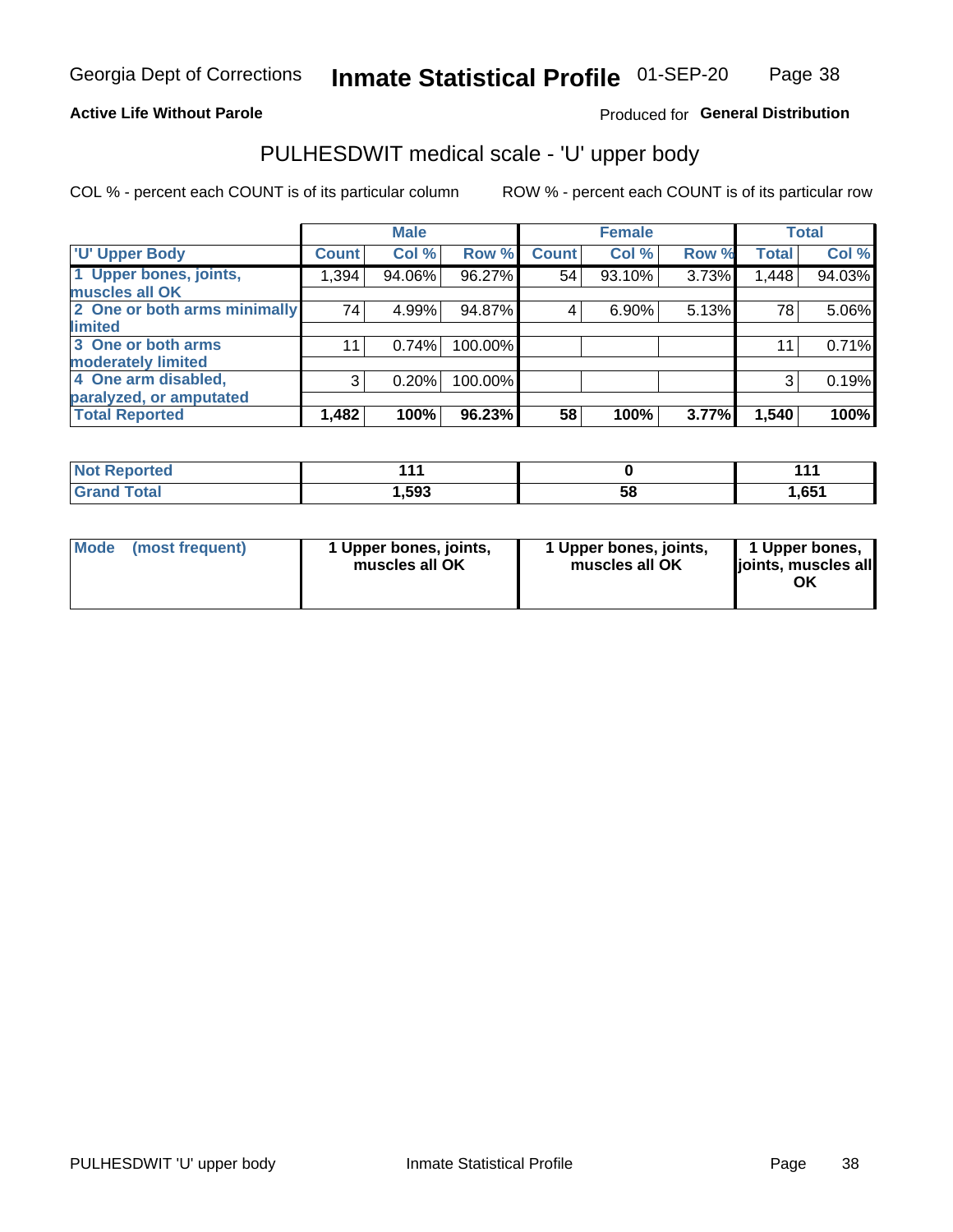#### **Active Life Without Parole**

Produced for General Distribution

### PULHESDWIT medical scale - 'L' lower body

COL % - percent each COUNT is of its particular column

|                                |              | <b>Male</b> |         |              | <b>Female</b> |       |              | <b>Total</b> |
|--------------------------------|--------------|-------------|---------|--------------|---------------|-------|--------------|--------------|
| 'L' Lower Body                 | <b>Count</b> | Col %       | Row %   | <b>Count</b> | Col %         | Row % | <b>Total</b> | Col %        |
| 1 Lower bones, joints,         | ا 287.1      | 86.84%      | 96.19%  | 51           | 87.93%        | 3.81% | 1,338        | 86.88%       |
| muscles all OK                 |              |             |         |              |               |       |              |              |
| 2 One or both legs minimally   | 167          | 11.27%      | 95.98%  |              | 12.07%        | 4.02% | 174          | 11.30%       |
| limited                        |              |             |         |              |               |       |              |              |
| 3 One or both legs             | 22           | 1.48%       | 100.00% |              |               |       | 22           | 1.43%        |
| moderately limited             |              |             |         |              |               |       |              |              |
| 4 One leg disabled, paralyzed, | 5            | 0.34%       | 100.00% |              |               |       | 5            | 0.32%        |
| or amputated                   |              |             |         |              |               |       |              |              |
| 5 Both legs disabled,          |              | 0.07%       | 100.00% |              |               |       |              | $0.06\%$     |
| paralyzed, or amputated        |              |             |         |              |               |       |              |              |
| <b>Total Reported</b>          | 1,482        | 100%        | 96.23%  | 58           | 100%          | 3.77% | 1,540        | 100%         |

| <b>Not Reported</b> |       |    |       |
|---------------------|-------|----|-------|
| <b>Grand Total</b>  | 1,593 | ວັ | 1,651 |

| Mode | (most frequent) | 1 Lower bones, joints,<br>muscles all OK | 1 Lower bones, joints,<br>muscles all OK | 1 Lower bones,<br>joints, muscles all<br>ΟK |
|------|-----------------|------------------------------------------|------------------------------------------|---------------------------------------------|
|------|-----------------|------------------------------------------|------------------------------------------|---------------------------------------------|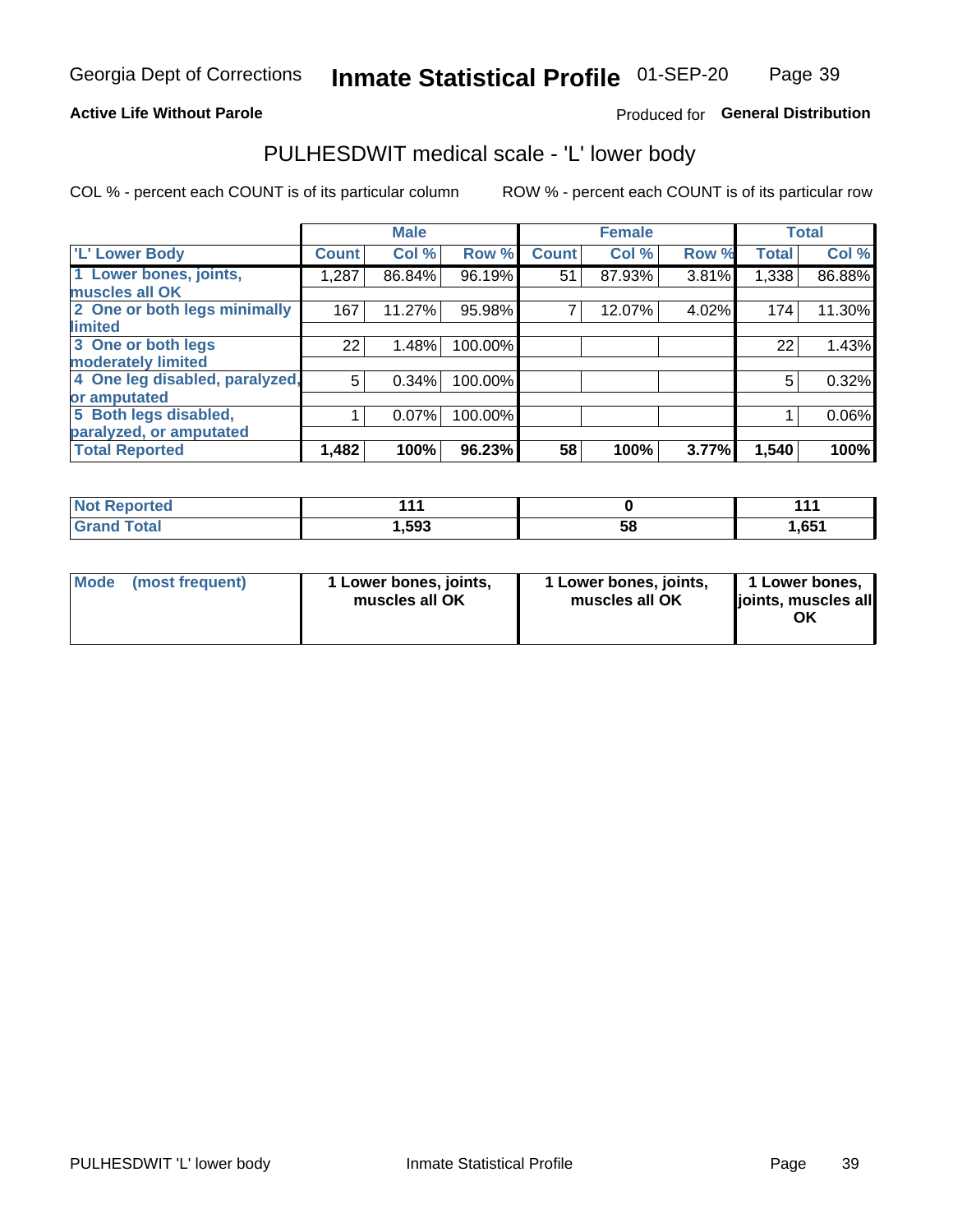#### **Active Life Without Parole**

Produced for General Distribution

### PULHESDWIT medical scale - 'H' hearing

COL % - percent each COUNT is of its particular column

|                                |              | <b>Male</b> |             |    | <b>Female</b> |       | <b>Total</b> |        |
|--------------------------------|--------------|-------------|-------------|----|---------------|-------|--------------|--------|
| <b>H' Hearing</b>              | <b>Count</b> | Col %       | Row % Count |    | Col %         | Row % | <b>Total</b> | Col %  |
| 1 Normal hearing both ears     | 1,460        | 98.78%      | 96.31%      | 56 | 100.00%       | 3.69% | 1,516        | 98.83% |
| 2 Some loss in one ear with    | 12           | 0.81%       | 100.00%     |    |               |       | 12           | 0.78%  |
| other OK, or mild loss in both |              |             |             |    |               |       |              |        |
| 3 Total loss in one ear with   | 4            | 0.27%       | 100.00%     |    |               |       | 4            | 0.26%  |
| mild loss in other             |              |             |             |    |               |       |              |        |
| 4 Severe loss in both ears     | 2            | 0.14%       | 100.00%     |    |               |       |              | 0.13%  |
| <b>Total Reported</b>          | 1,478        | 100%        | 96.35%      | 56 | 100%          | 3.65% | 1,534        | 100%   |

| 'N<br>Teo | --<br>. .<br><u> 1 J</u> |    | .<br>. |
|-----------|--------------------------|----|--------|
| ______    | いいり                      | სა | 1,651  |

| Mode (most frequent) | 1 Normal hearing both ears 1 Normal hearing both ears 1 Normal hearing | both ears |
|----------------------|------------------------------------------------------------------------|-----------|
|                      |                                                                        |           |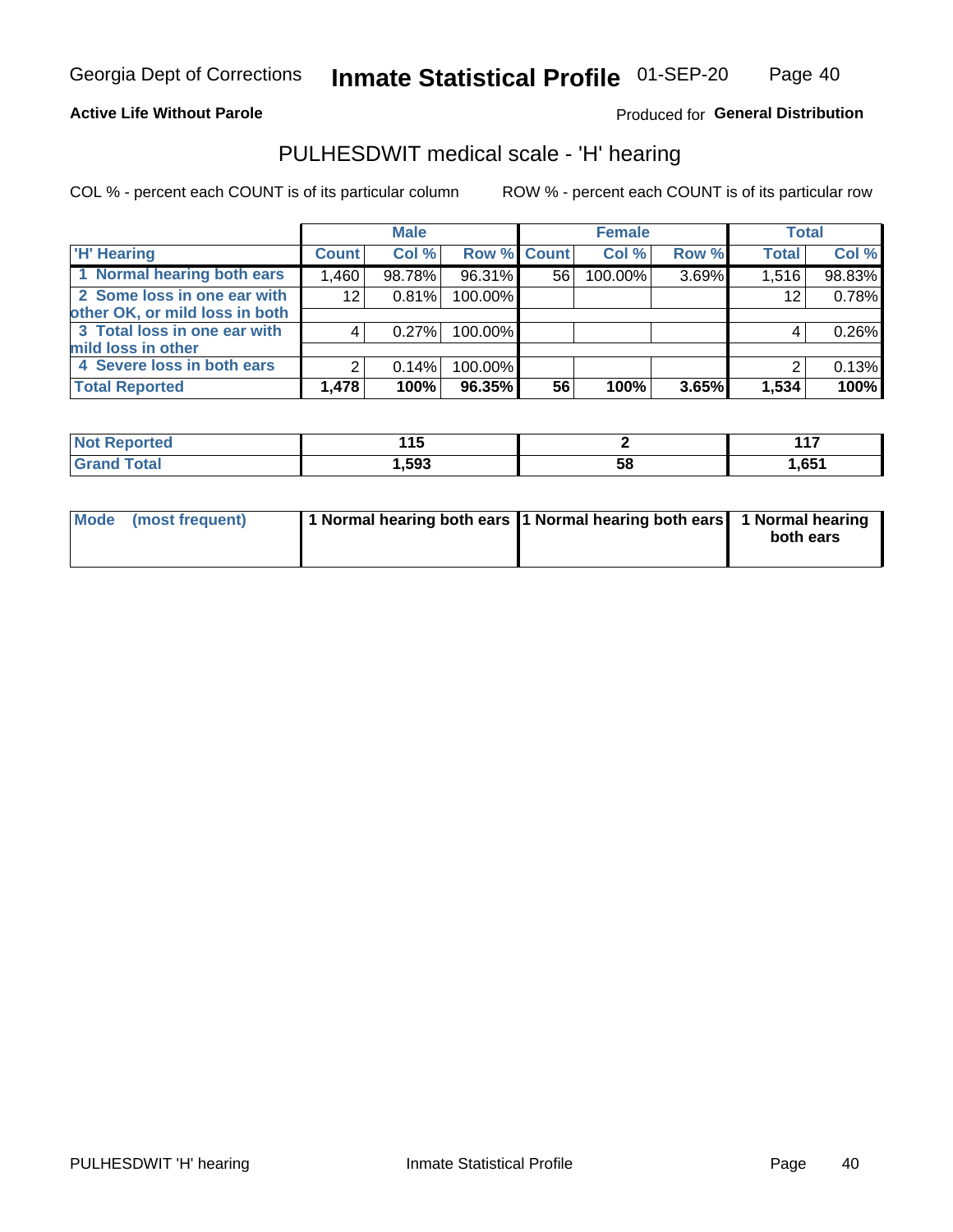#### **Active Life Without Parole**

#### Produced for General Distribution

### PULHESDWIT medical scale - 'E' vision

COL % - percent each COUNT is of its particular column

|                                 |              | <b>Male</b> |         |              | <b>Female</b> |       |              | <b>Total</b> |
|---------------------------------|--------------|-------------|---------|--------------|---------------|-------|--------------|--------------|
| <b>E' Vision</b>                | <b>Count</b> | Col %       | Row %   | <b>Count</b> | Col %         | Row % | <b>Total</b> | Col %        |
| 1 Correctable to 20/40 in both  | 1,058        | 73.63%      | 97.06%  | 32           | 56.14%        | 2.94% | 1,090        | 72.96%       |
| eyes                            |              |             |         |              |               |       |              |              |
| 2 Correctable to 20/70 in one   | 314          | 21.85%      | 92.63%  | 25           | 43.86%        | 7.37% | 339          | 22.69%       |
| eye, may be blind in other      |              |             |         |              |               |       |              |              |
| 3 Correctable to 20/200 in one  | 58           | 4.04%       | 100.00% |              |               |       | 58           | 3.88%        |
| eye, may be blind in other      |              |             |         |              |               |       |              |              |
| 4 One eye not correctable to    | 6            | 0.42%       | 100.00% |              |               |       | 6            | 0.40%        |
| 20/200, other may be blind      |              |             |         |              |               |       |              |              |
| 5 Blind in both eyes, requiring |              | 0.07%       | 100.00% |              |               |       |              | 0.07%        |
| special housing                 |              |             |         |              |               |       |              |              |
| <b>Total Reported</b>           | 1,437        | 100%        | 96.18%  | 57           | 100%          | 3.82% | 1,494        | 100%         |

| <b>orted</b><br>NOT<br>seno | 156  |    | .<br>7 h<br>1 J I |
|-----------------------------|------|----|-------------------|
| $\mathsf{Total}$            | ,593 | 58 | ,651              |

| Mode (most frequent) | 1 Correctable to 20/40 in both<br>eves | 1 Correctable to 20/40 in   1 Correctable to  <br>both eyes | 20/40 in both eyes |
|----------------------|----------------------------------------|-------------------------------------------------------------|--------------------|
|                      |                                        |                                                             |                    |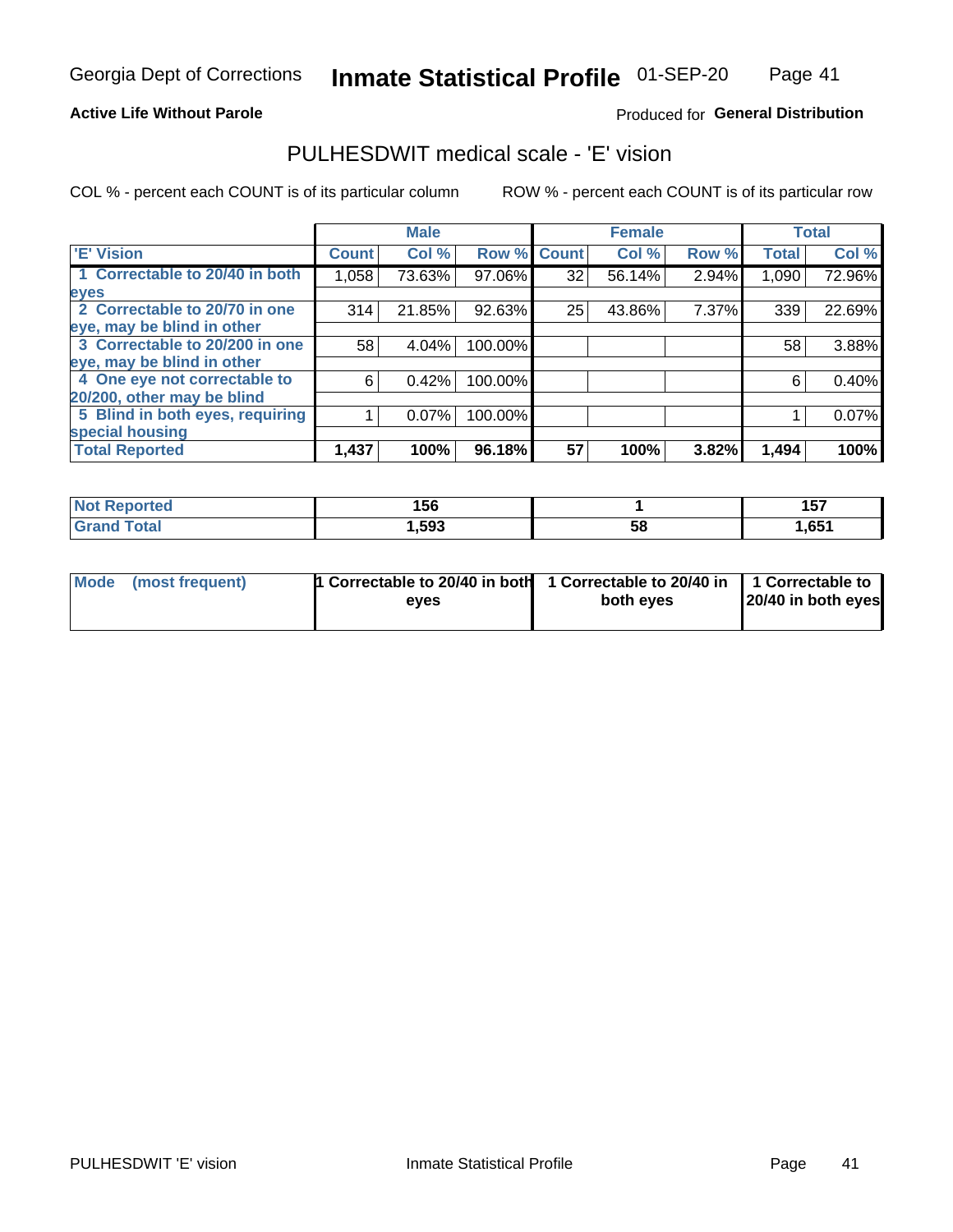#### **Active Life Without Parole**

### Produced for General Distribution

### PULHESDWIT medical scale - 'S' pSychiatric

COL % - percent each COUNT is of its particular column

|                                        |                 | <b>Male</b> |         |             | <b>Female</b> |        |              | <b>Total</b> |
|----------------------------------------|-----------------|-------------|---------|-------------|---------------|--------|--------------|--------------|
| 'S' pSychiatric                        | <b>Count</b>    | Col %       |         | Row % Count | Col %         | Row %  | <b>Total</b> | Col %        |
| 1 No impairment or disorders           | 1,228           | 83.03%      | 98.63%  | 17          | 32.69%        | 1.37%  | 1,245        | 81.32%       |
| 2 Stable, or in remission, or          | 199             | 13.46%      | 85.41%  | 34          | 65.38%        | 14.59% | 233          | 15.22%       |
| mild impairment or retardation         |                 |             |         |             |               |        |              |              |
| 3 Requires moderate inpatient          | 39              | 2.64%       | 97.50%  |             | 1.92%         | 2.50%  | 40           | 2.61%        |
| treatment                              |                 |             |         |             |               |        |              |              |
| 4 Requires intensive inpatient         | 12 <sub>1</sub> | 0.81%       | 100.00% |             |               |        | 12           | 0.78%        |
| treatment                              |                 |             |         |             |               |        |              |              |
| <b>5 Requires Crisis Stabilization</b> |                 | $0.07\%$    | 100.00% |             |               |        |              | 0.07%        |
| Unit (CSU) inpatient care              |                 |             |         |             |               |        |              |              |
| <b>Total Reported</b>                  | 1,479           | 100%        | 96.60%  | 52          | 100%          | 3.40%  | 1,531        | 100%         |

| <b>Not Reported</b> | 114  |    | 120   |
|---------------------|------|----|-------|
| <b>Grand Total</b>  | ,593 | 58 | .651, |

| Mode | (most frequent) | <b>1 No impairment or disorders</b> 2 Stable, or in remission, 1 No impairment or |                       |           |
|------|-----------------|-----------------------------------------------------------------------------------|-----------------------|-----------|
|      |                 |                                                                                   | or mild impairment or | disorders |
|      |                 |                                                                                   | retardation           |           |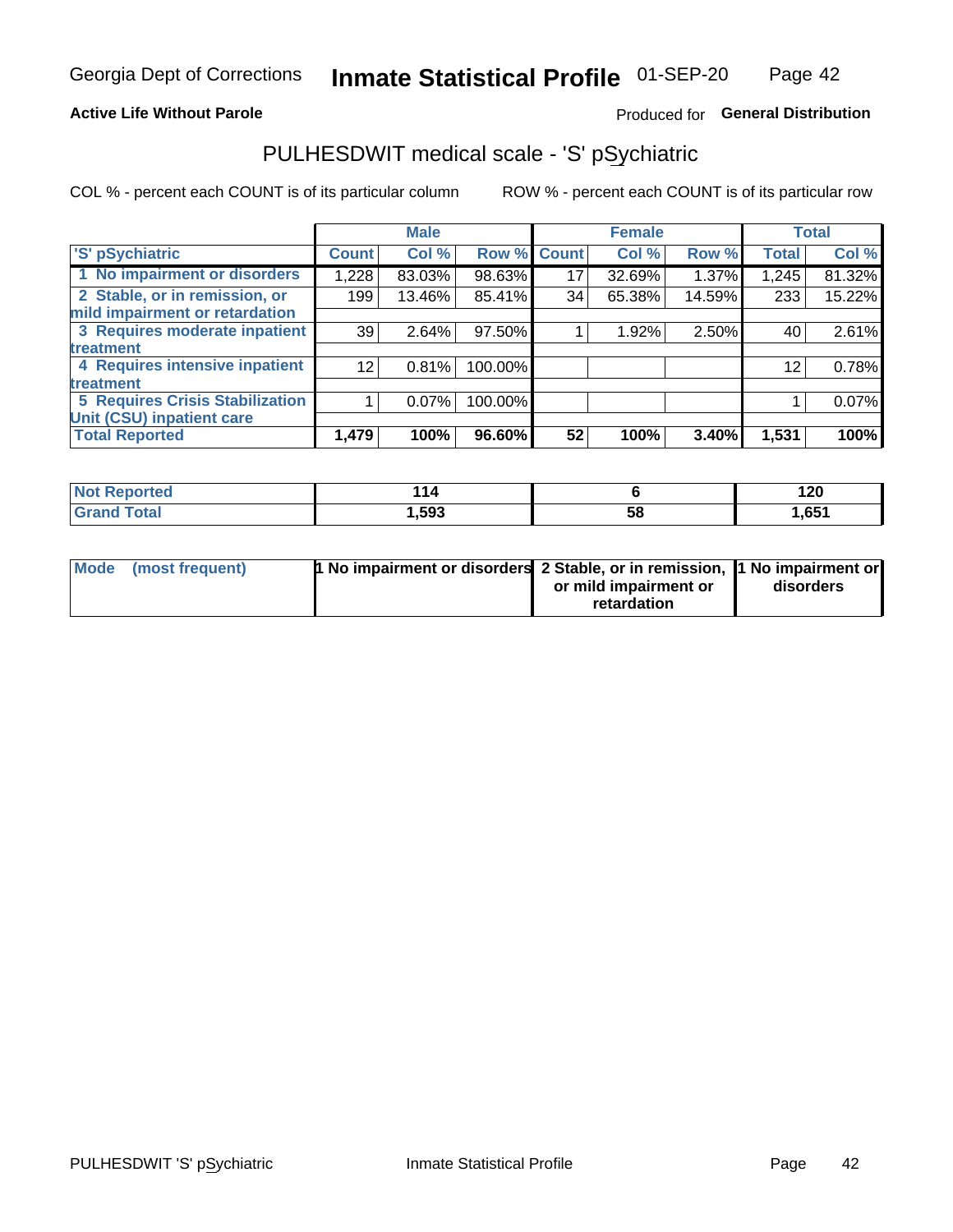#### **Active Life Without Parole**

#### Produced for General Distribution

### PULHESDWIT medical scale - 'D' dental

COL % - percent each COUNT is of its particular column

|                                 |              | <b>Male</b> |         |              | <b>Female</b> |       |              | <b>Total</b> |
|---------------------------------|--------------|-------------|---------|--------------|---------------|-------|--------------|--------------|
| <b>D'</b> Dental                | <b>Count</b> | Col %       | Row %   | <b>Count</b> | Col %         | Row % | <b>Total</b> | Col %        |
| 1 Minimal routine dental health | 1,049        | 76.24%      | 95.45%  | 50           | 94.34%        | 4.55% | 1,099        | 76.91%       |
| <b>needs</b>                    |              |             |         |              |               |       |              |              |
| 2 Moderate cavities and/or gum  | 285          | 20.71%      | 99.30%  | 2            | 3.77%         | 0.70% | 287          | 20.08%       |
| disease                         |              |             |         |              |               |       |              |              |
| 3 Extensive gum disease         | 41           | 2.98%       | 97.62%  |              | 1.89%         | 2.38% | 42           | 2.94%        |
| and/or widespread decay         |              |             |         |              |               |       |              |              |
| 4 Urgent need for dental        |              | $0.07\%$    | 100.00% |              |               |       |              | 0.07%        |
| <b>services</b>                 |              |             |         |              |               |       |              |              |
| <b>Total Reported</b>           | 1,376        | 100%        | 96.29%  | 53           | 100%          | 3.71% | 1,429        | 100%         |

| orted<br>NOT RADO<br>. | <b>047</b><br>4 I I |    | $\sim$<br>LLL |
|------------------------|---------------------|----|---------------|
| Total                  | ,593                | 58 | 1,651         |

| <b>Mode</b> | (most frequent) | <b>Minimal routine dental</b><br>health needs | 1 Minimal routine dental<br>health needs | <b>11 Minimal routine I</b><br>dental health<br>needs |
|-------------|-----------------|-----------------------------------------------|------------------------------------------|-------------------------------------------------------|
|-------------|-----------------|-----------------------------------------------|------------------------------------------|-------------------------------------------------------|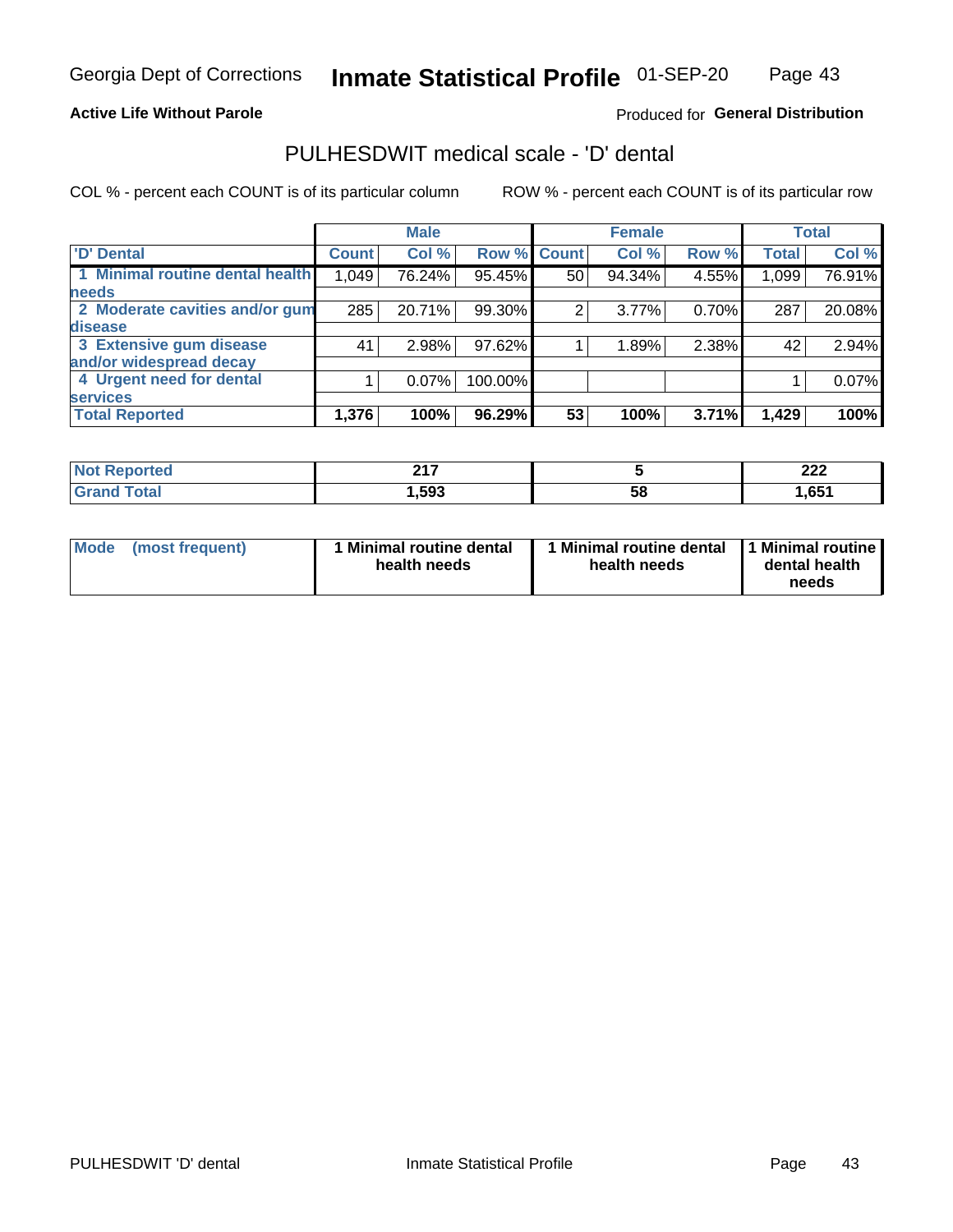#### **Active Life Without Parole**

### Produced for General Distribution

### PULHESDWIT medical scale - 'W' work ability

COL % - percent each COUNT is of its particular column

|                                 |              | <b>Male</b> |         |             | <b>Female</b> |       |              | <b>Total</b> |
|---------------------------------|--------------|-------------|---------|-------------|---------------|-------|--------------|--------------|
| <b>W' work ability</b>          | <b>Count</b> | Col %       |         | Row % Count | Col %         | Row % | <b>Total</b> | Col %        |
| 1 Unrestricted work or activity | 1,234        | 83.27%      | 96.56%  | 44          | 75.86%        | 3.44% | 1,278        | 82.99%       |
| 2 Minor restrictions on type of | 191          | 12.89%      | 93.17%  | 14          | 24.14%        | 6.83% | 205          | 13.31%       |
| <b>work</b>                     |              |             |         |             |               |       |              |              |
| 3 Moderate restrictions on type | 39           | 2.63%       | 100.00% |             |               |       | 39           | 2.53%        |
| lof work                        |              |             |         |             |               |       |              |              |
| 4 Major restrictions on type of | 11           | 0.74%       | 100.00% |             |               |       | 11           | 0.71%        |
| <b>work</b>                     |              |             |         |             |               |       |              |              |
| 5 Cannot work under any         |              | 0.47%       | 100.00% |             |               |       |              | 0.45%        |
| <b>circumstances</b>            |              |             |         |             |               |       |              |              |
| <b>Total Reported</b>           | 1,482        | 100%        | 96.23%  | 58          | 100%          | 3.77% | 1,540        | 100%         |

| <b>Not Reported</b>         | 44,    |   |       |
|-----------------------------|--------|---|-------|
| <b>Total</b><br><b>Cron</b> | 593, ا | ວ | 1,651 |

| Mode (most frequent) | 1 Unrestricted work or | 1 Unrestricted work or | 1 Unrestricted   |
|----------------------|------------------------|------------------------|------------------|
|                      | activity               | activity               | work or activity |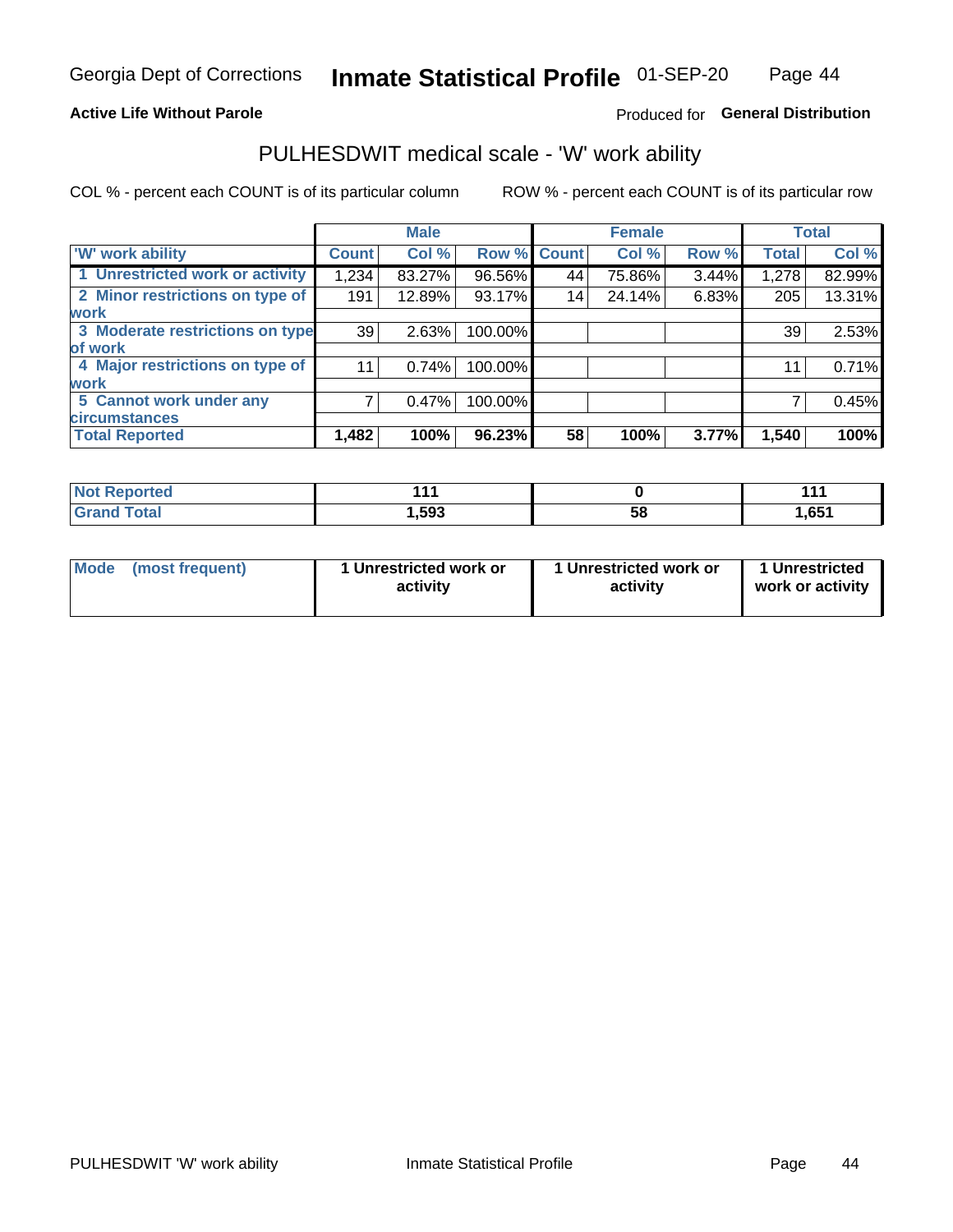#### **Active Life Without Parole**

#### Produced for General Distribution

### PULHESDWIT medical scale - 'I' impairment

|                                   |              | <b>Male</b> |             |    | <b>Female</b> |       |              | <b>Total</b> |
|-----------------------------------|--------------|-------------|-------------|----|---------------|-------|--------------|--------------|
| <b>T' Impairment</b>              | <b>Count</b> | Col %       | Row % Count |    | Col %         | Row % | <b>Total</b> | Col %        |
| 1 No impairments or               | 1,455        | 98.38%      | 96.17%      | 58 | 100.00%       | 3.83% | 1,513        | 98.44%       |
| disabilities                      |              |             |             |    |               |       |              |              |
| 2 Wheelchair-bound but            | 11           | 0.74%       | 100.00%     |    |               |       | 11           | 0.72%        |
| otherwise OK                      |              |             |             |    |               |       |              |              |
| <b>3 Needs low-level Assisted</b> |              | 0.14%       | 100.00%     |    |               |       |              | 0.13%        |
| Living (level I)                  |              |             |             |    |               |       |              |              |
| 4 Needs moderate Assisted         |              | 0.07%       | 100.00%     |    |               |       |              | 0.07%        |
| <b>Living (level II)</b>          |              |             |             |    |               |       |              |              |
| <b>5 Needs maximal Assisted</b>   | 10           | 0.68%       | 100.00%     |    |               |       | 10           | 0.65%        |
| Living (level III)                |              |             |             |    |               |       |              |              |
| <b>Total Reported</b>             | 1,479        | 100%        | 96.23%      | 58 | 100%          | 3.77% | 1,537        | 100.0%       |

| eported?      | 44     |    | <u> 114</u> |
|---------------|--------|----|-------------|
| <b>c</b> otal | 593, ا | 58 | 1,651       |

| Mode | (most frequent) | 1 No impairments or<br>disabilities | 1 No impairments or<br>disabilities | 1 No impairments<br>or disabilities |
|------|-----------------|-------------------------------------|-------------------------------------|-------------------------------------|
|------|-----------------|-------------------------------------|-------------------------------------|-------------------------------------|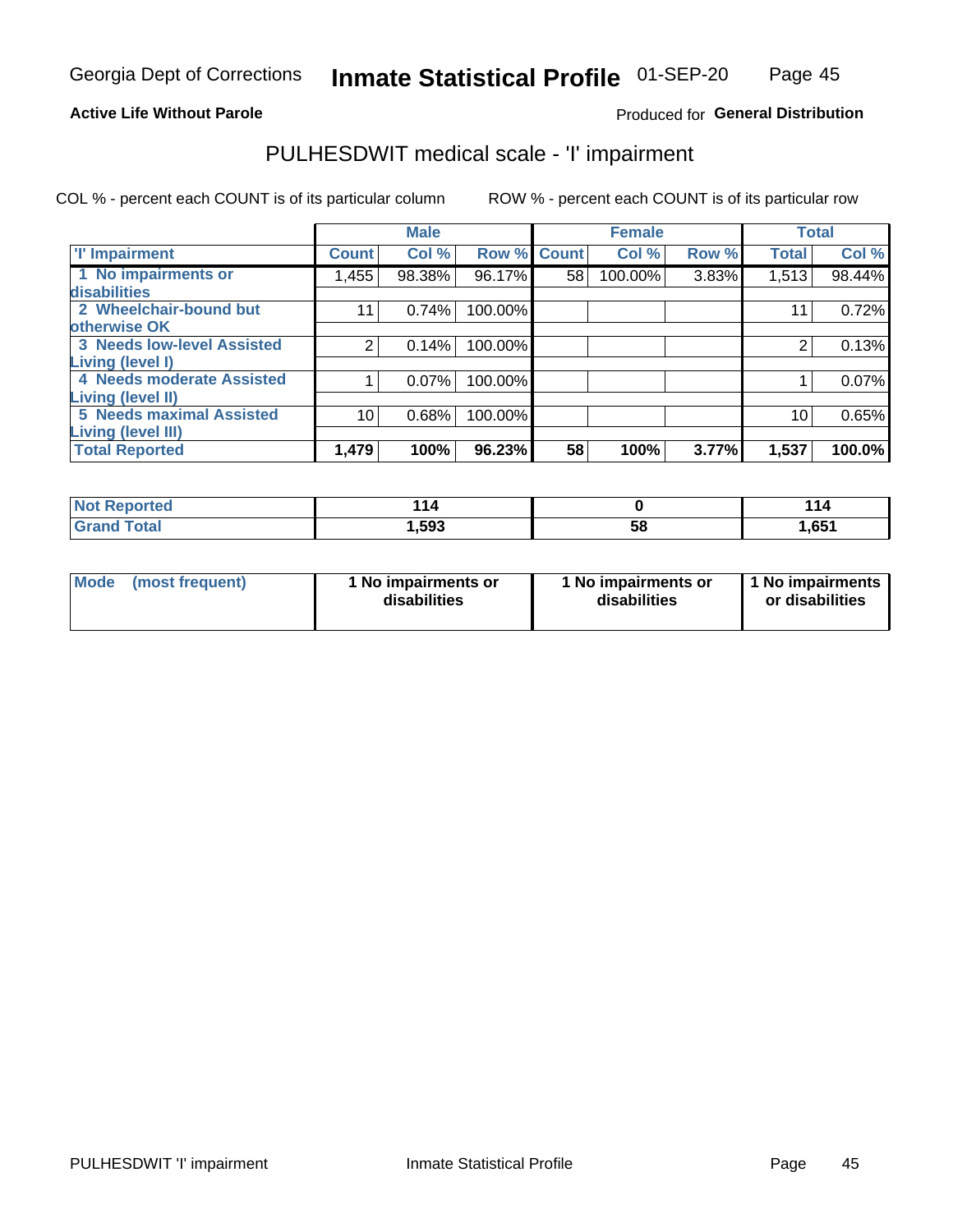#### **Active Life Without Parole**

#### Produced fo General Distribution

### PULHESDWIT medical scale - 'T' transportability

COL % - percent each COUNT is of its particular column

|                              |              | <b>Male</b> |                    |    | <b>Female</b> |       |              | <b>Total</b> |
|------------------------------|--------------|-------------|--------------------|----|---------------|-------|--------------|--------------|
| <b>T' Transportability</b>   | <b>Count</b> | Col %       | <b>Row % Count</b> |    | Col %         | Row % | <b>Total</b> | Col %        |
| 1 Can be transported in any  | 1,472        | 98.79%      | 96.27%             | 57 | 100.00%       | 3.73% | 1,529        | 98.84%       |
| ordinary approved vehicle    |              |             |                    |    |               |       |              |              |
| 2 Wheelchair-bound, not      | 8            | 0.54%       | 100.00%            |    |               |       |              | 0.52%        |
| needing special vehicle      |              |             |                    |    |               |       |              |              |
| 3 Wheelchair-bound, requires |              | 0.13%       | 100.00%            |    |               |       |              | 0.13%        |
| special vehicle              |              |             |                    |    |               |       |              |              |
| 5 Requires ambulance         | 8            | 0.54%       | 100.00%            |    |               |       |              | 0.52%        |
| transport                    |              |             |                    |    |               |       |              |              |
| <b>Total Reported</b>        | 1,490        | 100%        | 96.32%             | 57 | 100%          | 3.68% | 1,547        | 100.0%       |

| orted        | 103   |    | 104   |
|--------------|-------|----|-------|
| <b>Total</b> | Ⅰ,593 | 58 | 1,651 |

| <b>Mode</b> | (most frequent) | 1 Can be transported in any 1 Can be transported in any<br>ordinary approved vehicle   ordinary approved vehicle   transported in any |  | 1 Can be<br>  ordinary approved  <br>vehicle |
|-------------|-----------------|---------------------------------------------------------------------------------------------------------------------------------------|--|----------------------------------------------|
|-------------|-----------------|---------------------------------------------------------------------------------------------------------------------------------------|--|----------------------------------------------|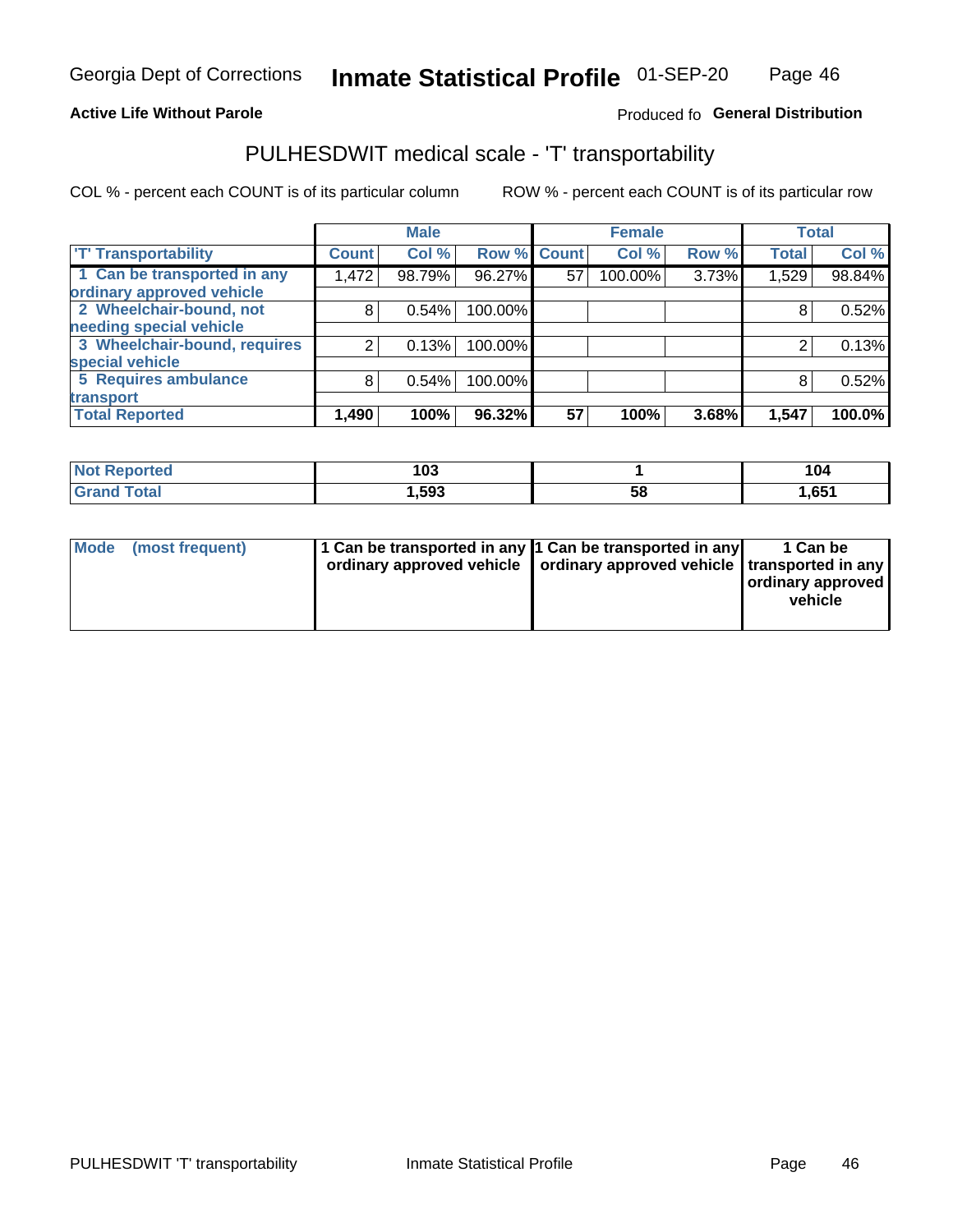#### Inmate Statistical Profile 01-SEP-20 Page 47

#### **Active Life Without Parole**

### **Produced for General Distribution**

### Number of prior Georgia incarcerations

COL % - percent each COUNT is of its particular column

|                                       |       | <b>Male</b> |             |    | <b>Female</b> |       |       | <b>Total</b> |
|---------------------------------------|-------|-------------|-------------|----|---------------|-------|-------|--------------|
| <b>Num of Prior GA Incarcerations</b> | Count | Col %       | Row % Count |    | Col %         | Row % | Total | Col %        |
| $\bf{0}$                              | 811   | 50.91%      | 94.52%      | 47 | 81.03%        | 5.48% | 858   | 51.97%       |
|                                       | 315   | 19.77%      | 98.13%      | 6  | 10.34%        | 1.87% | 321   | 19.44%       |
|                                       | 198   | 12.43%      | 99.00%      | 2  | 3.45%         | 1.00% | 200   | 12.11%       |
| 3                                     | 128   | 8.04%       | 98.46%      | 2  | 3.45%         | 1.54% | 130   | 7.87%        |
| 4                                     | 68    | 4.27%       | 100.00%     |    |               |       | 68    | 4.12%        |
| 5                                     | 41    | 2.57%       | 100.00%     |    |               |       | 41    | 2.48%        |
| <b>More Than 5</b>                    | 32    | 2.01%       | 96.97%      |    | 1.72%         | 3.03% | 33    | 2.00%        |
| <b>Total Reported</b>                 | 1,593 | 100%        | 96.49%      | 58 | 100%          | 3.51% | 1,651 | 100%         |

| prted<br><b>NOT REDO</b> |      |    |      |
|--------------------------|------|----|------|
| <b>Total</b><br>Cror     | ,593 | วช | ,651 |

| Mean (average)       | 1 1 J | .40 | 1.09 |
|----------------------|-------|-----|------|
| Median (middle)      |       |     |      |
| Mode (most frequent) |       |     |      |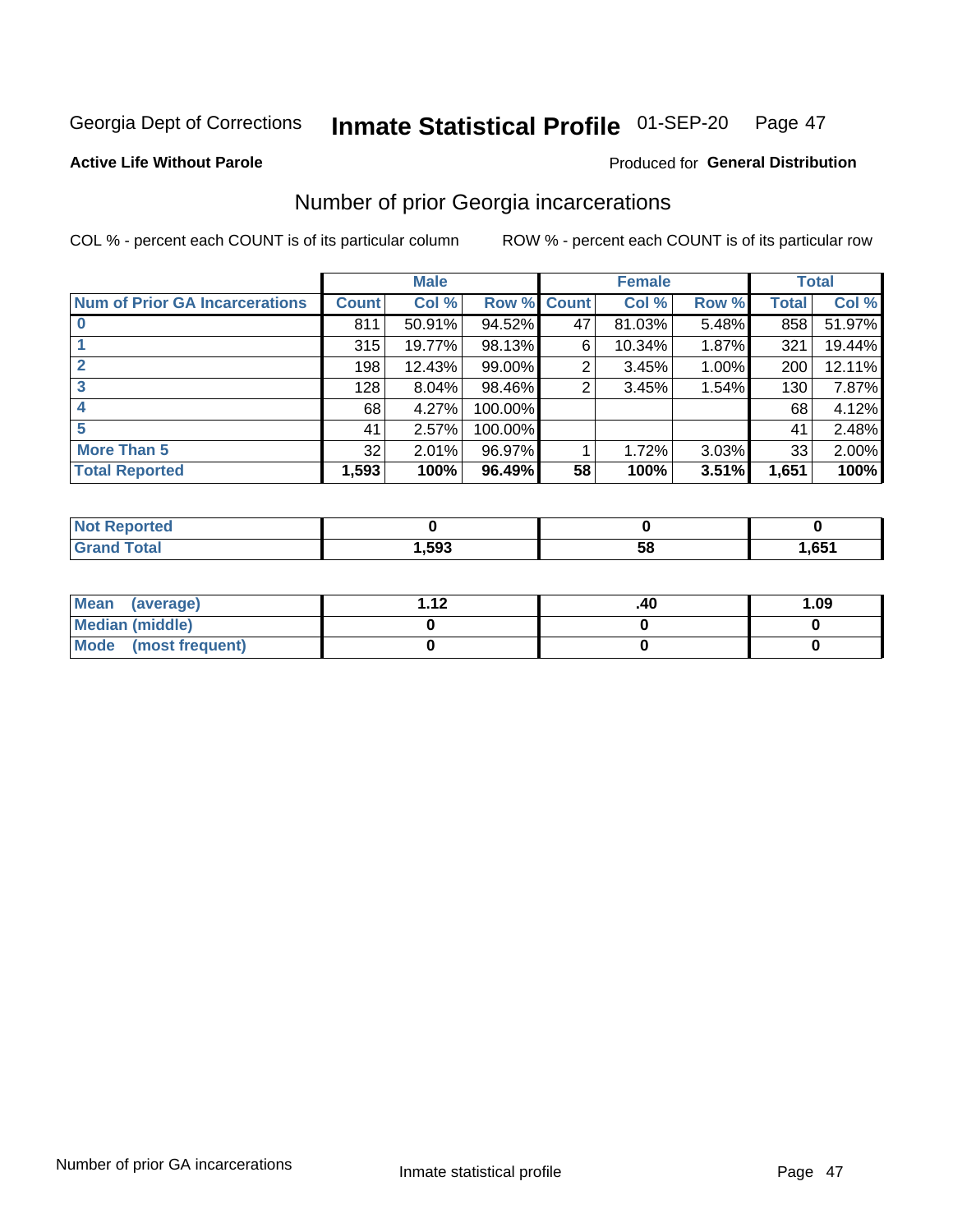#### Inmate Statistical Profile 01-SEP-20 Page 48

**Active Life Without Parole** 

Produced for General Distribution

### Prison sentence in years

COL % - percent each COUNT is of its particular column

ROW % - percent each COUNT is of its particular row

|                                 | <b>Male</b> |          |                    | <b>Female</b> |         |       | Total        |           |
|---------------------------------|-------------|----------|--------------------|---------------|---------|-------|--------------|-----------|
| <b>Prison Sentence In Years</b> | Count       | Col %    | <b>Row % Count</b> |               | Col %   | Row % | <b>Total</b> | Col %     |
| <b>Life Without Parole</b>      | .592        | 99.94%   | 96.48%             | 58            | 100.00% | 3.52% | 1.650        | $99.94\%$ |
| <b>Death</b>                    |             | $0.06\%$ | $100.00\%$         |               |         |       |              | $0.06\%$  |
| <b>Total Reported</b>           | 1,593       | 100%     | 96.49%             | 58            | 100%    | 3.51% | 1.651        | 100%      |

| ported      |       |    |      |
|-------------|-------|----|------|
| <b>otal</b> | 1.593 | эс | .651 |

#### **Determinate (numeric) sentences only**

| ' Mea<br><b>Service</b> A<br>ЯМА. |  |  |  |
|-----------------------------------|--|--|--|
|                                   |  |  |  |

All sentences (including determinate), with life, life without parole, and death sentences figured at 45 years

| Me: |  |  |  |
|-----|--|--|--|
|     |  |  |  |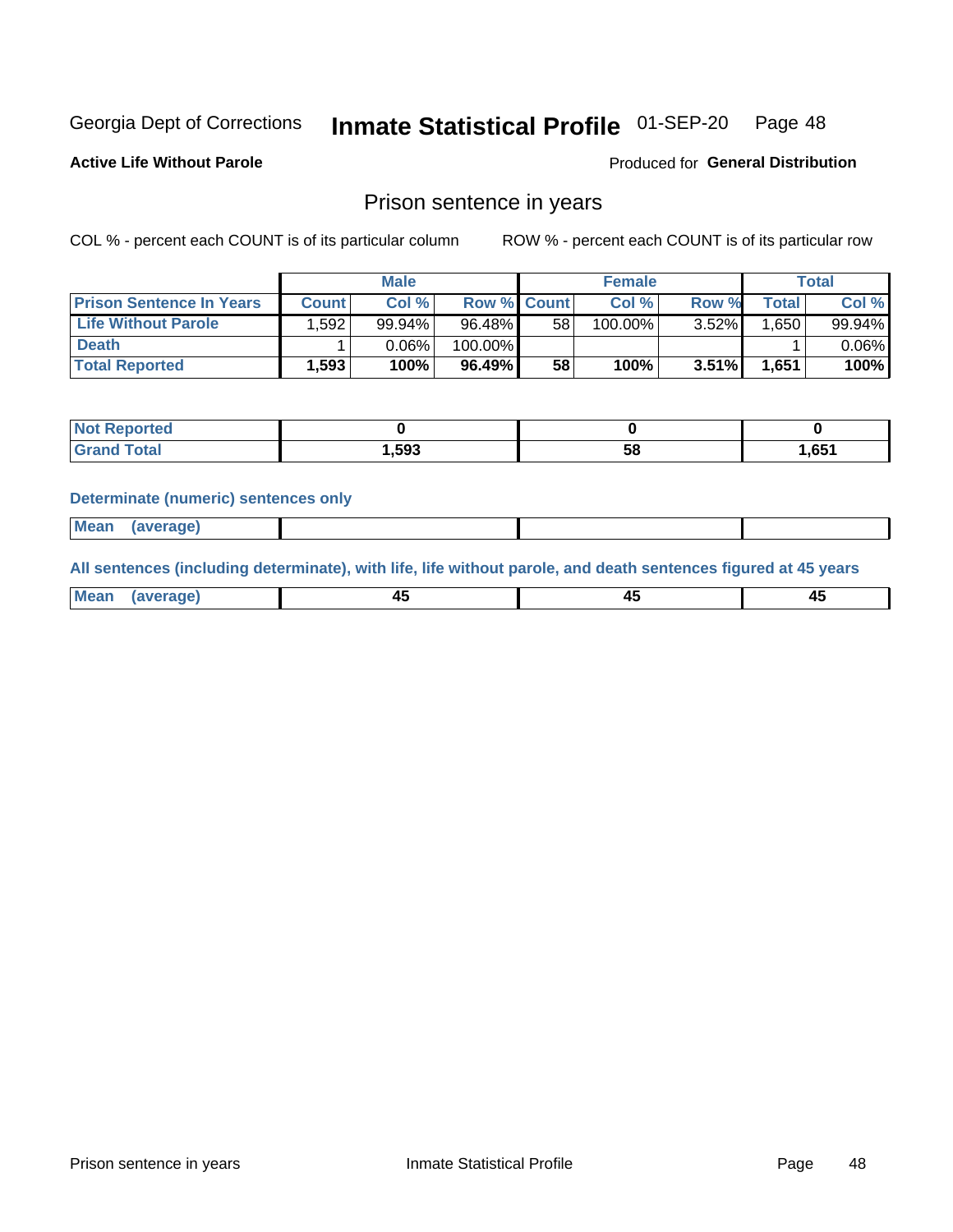#### Georgia Dept of Corrections Inmate Statistical Profile 01-SEP-20 Page 49

#### **Active Life Without Parole**

#### Produced for General Distribution

### Primary offense, broken out into felonies vs misdemeanors

COL % - percent each COUNT is of its particular column

|                                  | <b>Male</b>  |         |                    | <b>Female</b> |            |          | Total              |         |  |
|----------------------------------|--------------|---------|--------------------|---------------|------------|----------|--------------------|---------|--|
| <b>Felonies and Misdemeanors</b> | <b>Count</b> | Col%    | <b>Row % Count</b> |               | Col%       | Row %    | Total <sub>1</sub> | Col %   |  |
| <b>Felonies</b>                  | 1,587        | 100.00% | $96.59\%$          | 56            | $100.00\%$ | $3.41\%$ | 1,643              | 100.00% |  |
| <b>Total Reported</b>            | .587         | 100%    | 96.59%             | 56            | 100%       | 3.41%    | 1,643              | 100%    |  |

| <b>Not Reported</b> |      |      |      |  |
|---------------------|------|------|------|--|
| <b>Grand Total</b>  | ,593 | ,589 | ,651 |  |

| <b>Mode</b><br>frequent)<br>nies<br>≧ (most tr.<br>. | onies<br>. | lonies<br>енл<br>____ |
|------------------------------------------------------|------------|-----------------------|
|------------------------------------------------------|------------|-----------------------|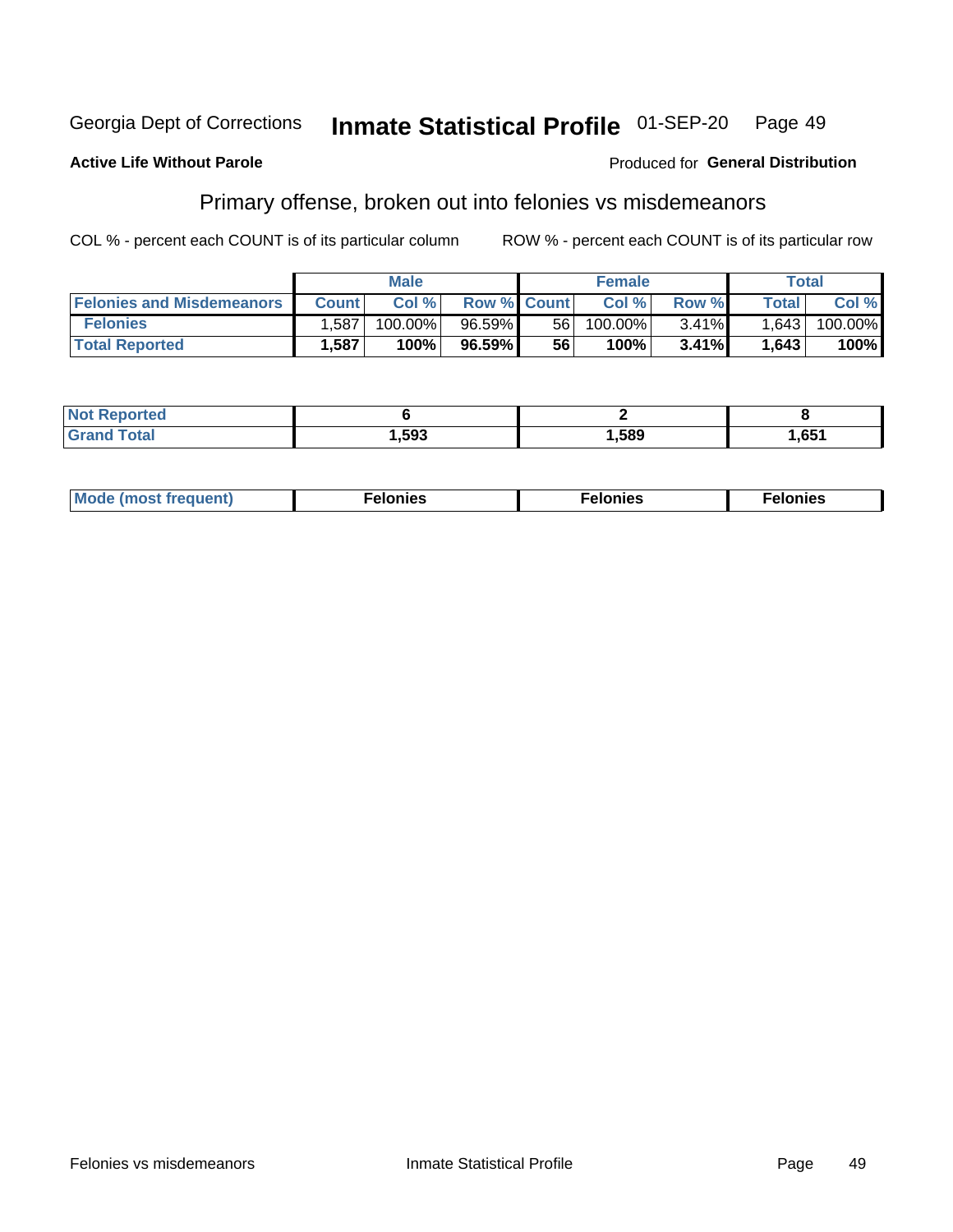#### Inmate Statistical Profile 01-SEP-20 Page 50

#### **Active Life Without Parole**

#### Produced for General Distribution

### Primary offense, broken out into six broad crime categories

COL % - percent each COUNT is of its particular column

|                         | <b>Male</b>  |        |                    | <b>Female</b> |        |          | <b>Total</b> |        |
|-------------------------|--------------|--------|--------------------|---------------|--------|----------|--------------|--------|
| <b>Crime Categories</b> | <b>Count</b> | Col%   | <b>Row % Count</b> |               | Col %  | Row %    | <b>Total</b> | Col %  |
| <b>Violent</b>          | 1.382        | 86.75% | 96.04%             | 57            | 98.28% | 3.96%    | 1,439        | 87.16% |
| <b>Sex Crime</b>        | 205          | 12.87% | 99.51%             |               | 1.72%  | .49%     | 206          | 12.48% |
| <b>Drug</b>             | 6            | .38%   | 100.00%            |               | .00%   |          |              | .36%   |
| <b>Total Reported</b>   | 1,593        | 100%   | 96.49%             | 58            | 100%   | $3.51\%$ | 1,651        | 100%   |

| .           |      |    |     |
|-------------|------|----|-----|
| -<br>______ | .593 | 58 | 651 |

| Mo<br>quenti | .<br>iolent<br>ΊΙ. | --<br>olent | .<br>'ent |
|--------------|--------------------|-------------|-----------|
|              |                    |             |           |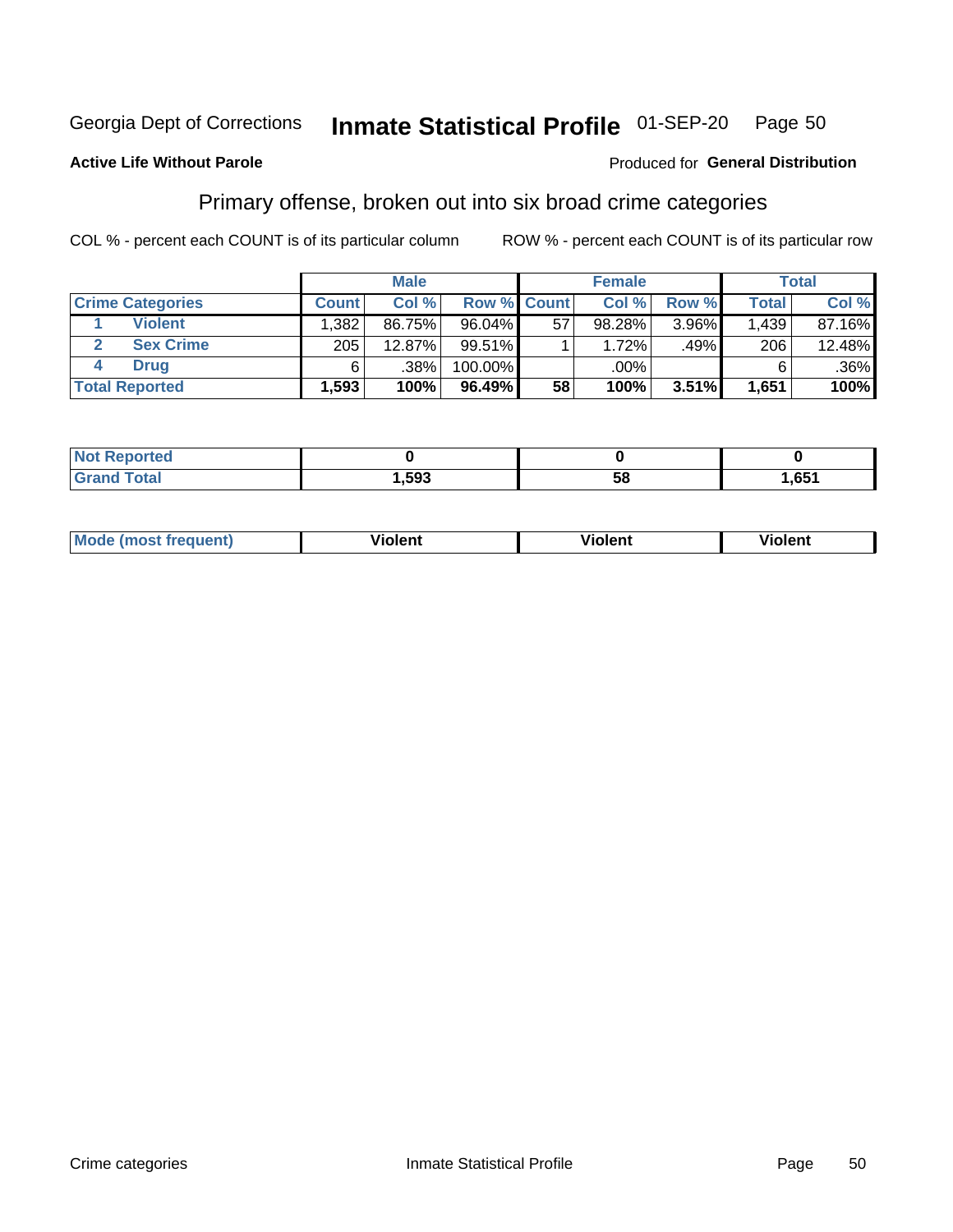#### Inmate Statistical Profile 01-SEP-20 Page 51

#### **Active Life Without Parole**

#### Produced for General Distribution

### Primary offense, detailed offense code

COL % - percent each COUNT is of its particular column

|                                         |              | <b>Male</b>                |         |              | <b>Female</b> |        |              | <b>Total</b> |
|-----------------------------------------|--------------|----------------------------|---------|--------------|---------------|--------|--------------|--------------|
| <b>Primary Offense</b>                  | <b>Count</b> | $\overline{\text{Col }^9}$ | Row %   | <b>Count</b> | Col %         | Row %  | <b>Total</b> | Col %        |
| <b>Agg Sex Battery Atmpt (2099)</b>     |              | .06%                       | 100.00% |              |               |        | 1            | .06%         |
| <b>Aggrav Assault (1302)</b>            | 2            | .13%                       | 66.67%  | 1            | 1.72%         | 33.33% | 3            | .18%         |
| <b>Aggrav Battery (1305)</b>            |              | .06%                       | 100.00% |              |               |        |              | .06%         |
| <b>Aggrav Child Molestation (2021)</b>  | 28           | 1.76%                      | 100.00% |              |               |        | 28           | 1.70%        |
| <b>Aggrav Sexual Battery (2009)</b>     |              | .44%                       | 100.00% |              |               |        | 7            | .42%         |
| <b>Aggrav Sodomy (2003)</b>             | 12           | .75%                       | 100.00% |              |               |        | 12           | .73%         |
| <b>Armed Robbery (1902)</b>             | 162          | 10.17%                     | 99.39%  | 1            | 1.72%         | .61%   | 163          | 9.87%        |
| <b>Child Molestation (2019)</b>         | 5            | .31%                       | 100.00% |              |               |        | 5            | .30%         |
| <b>False Imprisonment (1308)</b>        |              | .06%                       | 100.00% |              |               |        |              | .06%         |
| <b>Hijacking Motor Vehicle (1911)</b>   |              | .06%                       | 100.00% |              |               |        |              | .06%         |
| Kidnapping (1311)                       | 91           | 5.71%                      | 100.00% |              |               |        | 91           | 5.51%        |
| <b>Murder (1101)</b>                    | 1,121        | 70.37%                     | 95.32%  | 55           | 94.83%        | 4.68%  | 1,176        | 71.23%       |
| <b>Poss Of Firearm Dur Crime</b>        | 2            | .13%                       | 100.00% |              |               |        | 2            | .12%         |
| (2910)                                  |              |                            |         |              |               |        |              |              |
| Rape (2001)                             | 152          | 9.54%                      | 99.35%  |              | 1.72%         | .65%   | 153          | 9.27%        |
| S/D Cocaine (4021)                      |              | .06%                       | 100.00% |              |               |        |              | .06%         |
| S/D Cont Sub Public (4017)              |              | .06%                       | 100.00% |              |               |        |              | .06%         |
| S/D Cont Sub School (4018)              |              | .06%                       | 100.00% |              |               |        | 1            | .06%         |
| <b>Traf Cocaine 401+ Gm (4103)</b>      |              | .06%                       | 100.00% |              |               |        | 1            | .06%         |
| <b>Traf Methamph 28-199 Gm</b>          |              | .06%                       | 100.00% |              |               |        | 1            | .06%         |
| (4140)                                  |              |                            |         |              |               |        |              |              |
| Traf Narcotic 29+ Gm (4113)             |              | .06%                       | 100.00% |              |               |        |              | .06%         |
| <b>Traffick Sexual Servitude (1331)</b> |              | .06%                       | 100.00% |              |               |        |              | .06%         |
| <b>Total Rported</b>                    | 1,593        | 100%                       | 96.49%  | 58           | 100%          | 3.51%  | 1,651        | 100%         |

| <b>Not</b><br><b>orted</b><br>Renc |      |    |       |
|------------------------------------|------|----|-------|
| <b>Total</b><br>$C$ ron            | ,593 | 58 | 651,ا |

| Mode (most frequent) | 1101 Murder | 1101 Murder | 1101 Murder |
|----------------------|-------------|-------------|-------------|
|----------------------|-------------|-------------|-------------|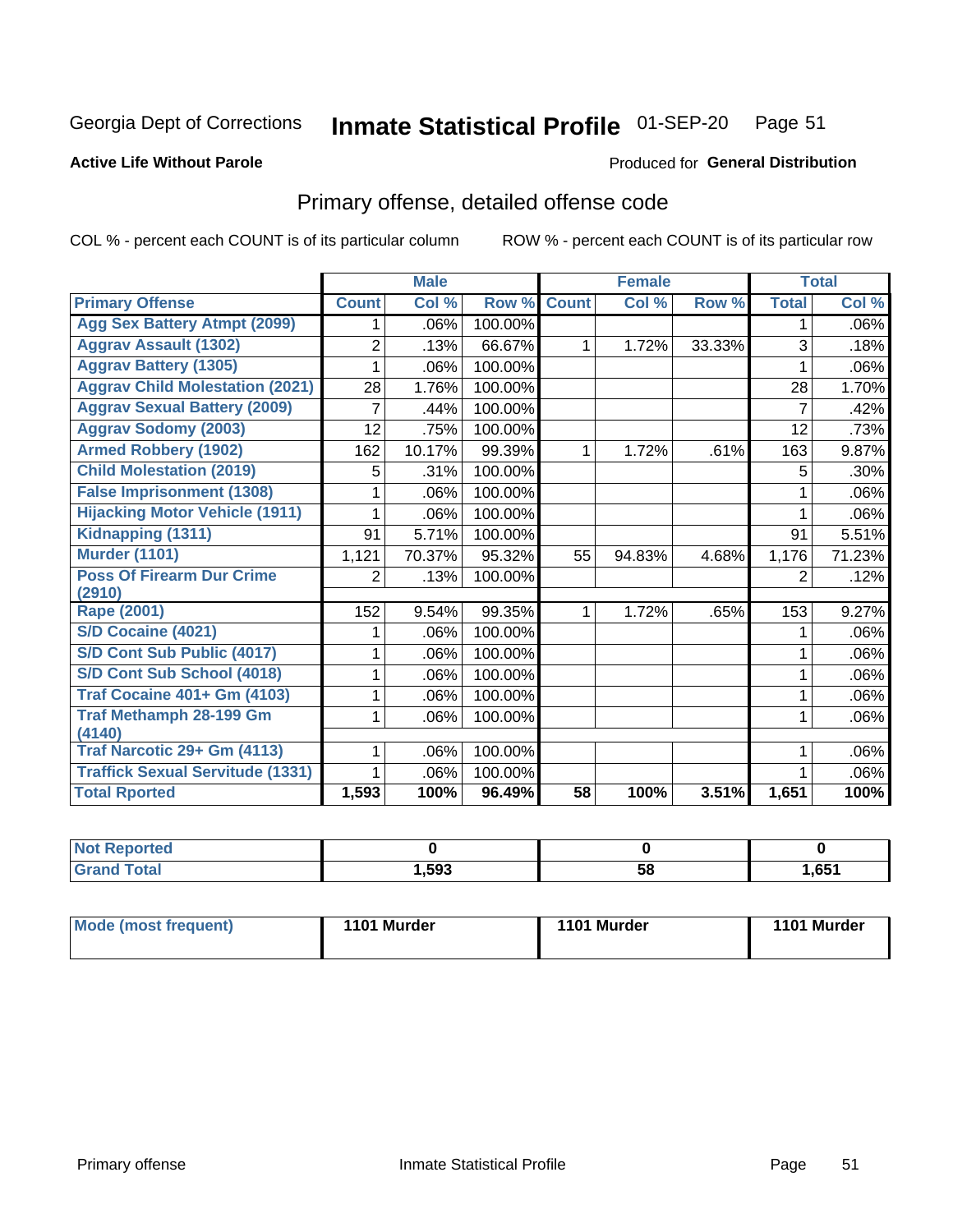### Inmate Statistical Profile 01-SEP-20 Page 52

**Active Life Without Parole** 

Produced for General Distribution

### County of conviction of primary offense

COL % - percent each COUNT is of its particular column

|                                |                         | <b>Male</b> |         |                | <b>Female</b> |        |                | <b>Total</b> |
|--------------------------------|-------------------------|-------------|---------|----------------|---------------|--------|----------------|--------------|
| <b>County of Conviction</b>    | <b>Count</b>            | Col %       | Row %   | <b>Count</b>   | Col %         | Row %  | <b>Total</b>   | Col %        |
| 000<br><b>Unknown</b>          | 6                       | .38%        | 75.00%  | $\overline{2}$ | 3.45%         | 25.00% | 8              | .48%         |
| <b>Appling County</b><br>001   | 4                       | .25%        | 100.00% |                |               |        | 4              | .24%         |
| <b>Atkinson County</b><br>002  | 4                       | .25%        | 100.00% |                |               |        | 4              | .24%         |
| <b>Bacon County</b><br>003     | 5                       | .31%        | 100.00% |                |               |        | 5              | .30%         |
| <b>Baker County</b><br>004     | 1                       | .06%        | 100.00% |                |               |        | 1              | .06%         |
| <b>Baldwin County</b><br>005   | 4                       | .25%        | 100.00% |                |               |        | 4              | .24%         |
| <b>Banks County</b><br>006     | 3                       | .19%        | 100.00% |                |               |        | 3              | .18%         |
| <b>Barrow County</b><br>007    | 7                       | .44%        | 100.00% |                |               |        | $\overline{7}$ | .42%         |
| <b>Bartow County</b><br>008    | 9                       | .56%        | 90.00%  | 1              | 1.72%         | 10.00% | 10             | .61%         |
| <b>Ben Hill County</b><br>009  | 8                       | .50%        | 100.00% |                |               |        | 8              | .48%         |
| <b>Berrien County</b><br>010   | $\overline{c}$          | .13%        | 100.00% |                |               |        | $\overline{2}$ | .12%         |
| <b>Bibb County</b><br>011      | 44                      | 2.76%       | 95.65%  | $\overline{2}$ | 3.45%         | 4.35%  | 46             | 2.79%        |
| <b>Bleckley County</b><br>012  | 1                       | .06%        | 100.00% |                |               |        | 1              | .06%         |
| <b>Brantley County</b><br>013  | 1                       | .06%        | 100.00% |                |               |        | 1              | .06%         |
| <b>Brooks County</b><br>014    | $\overline{c}$          | .13%        | 100.00% |                |               |        | $\overline{2}$ | .12%         |
| <b>Bryan County</b><br>015     | 1                       | .06%        | 100.00% |                |               |        | 1              | .06%         |
| <b>Bulloch County</b><br>016   | 8                       | .50%        | 88.89%  | 1              | 1.72%         | 11.11% | 9              | .55%         |
| <b>Burke County</b><br>017     | 13                      | .82%        | 100.00% |                |               |        | 13             | .79%         |
| <b>Butts County</b><br>018     | $\overline{\mathbf{4}}$ | .25%        | 100.00% |                |               |        | 4              | .24%         |
| <b>Calhoun County</b><br>019   | 3                       | .19%        | 100.00% |                |               |        | 3              | .18%         |
| <b>Camden County</b><br>020    | 6                       | .38%        | 100.00% |                |               |        | 6              | .36%         |
| <b>Candler County</b><br>021   | 3                       | .19%        | 100.00% |                |               |        | 3              | .18%         |
| <b>Carroll County</b><br>022   | 6                       | .38%        | 100.00% |                |               |        | 6              | .36%         |
| <b>Catoosa County</b><br>023   | 4                       | .25%        | 80.00%  | 1              | 1.72%         | 20.00% | 5              | .30%         |
| <b>Chatham County</b><br>025   | 66                      | 4.14%       | 97.06%  | $\overline{2}$ | 3.45%         | 2.94%  | 68             | 4.12%        |
| <b>Chattooga County</b><br>027 | $\overline{c}$          | .13%        | 100.00% |                |               |        | $\overline{2}$ | .12%         |
| <b>Cherokee County</b><br>028  | $\overline{9}$          | .56%        | 100.00% |                |               |        | $\overline{9}$ | .55%         |
| <b>Clarke County</b><br>029    | 26                      | 1.63%       | 96.30%  | 1              | 1.72%         | 3.70%  | 27             | 1.64%        |
| <b>Clay County</b><br>030      | 1                       | .06%        | 100.00% |                |               |        | 1              | .06%         |
| <b>Clayton County</b><br>031   | 73                      | 4.58%       | 93.59%  | 5              | 8.62%         | 6.41%  | 78             | 4.72%        |
| <b>Clinch County</b><br>032    | 1                       | .06%        | 100.00% |                |               |        | 1              | .06%         |
| 033<br><b>Cobb County</b>      | 70                      | 4.39%       | 97.22%  | $\overline{c}$ | 3.45%         | 2.78%  | 72             | 4.36%        |
| <b>Coffee County</b><br>034    | 12                      | .75%        | 85.71%  | $\overline{2}$ | 3.45%         | 14.29% | 14             | .85%         |
| <b>Colquitt County</b><br>035  | $\sqrt{3}$              | .19%        | 100.00% |                |               |        | 3              | .18%         |
| <b>Columbia County</b><br>036  | 10                      | .63%        | 83.33%  | $\overline{2}$ | 3.45%         | 16.67% | 12             | .73%         |
| <b>Cook County</b><br>037      | 5                       | .31%        | 100.00% |                |               |        | 5              | .30%         |
| <b>Coweta County</b><br>038    | 9                       | .56%        | 100.00% |                |               |        | 9              | .55%         |
| <b>Crisp County</b><br>040     | $\overline{7}$          | .44%        | 100.00% |                |               |        | $\overline{7}$ | .42%         |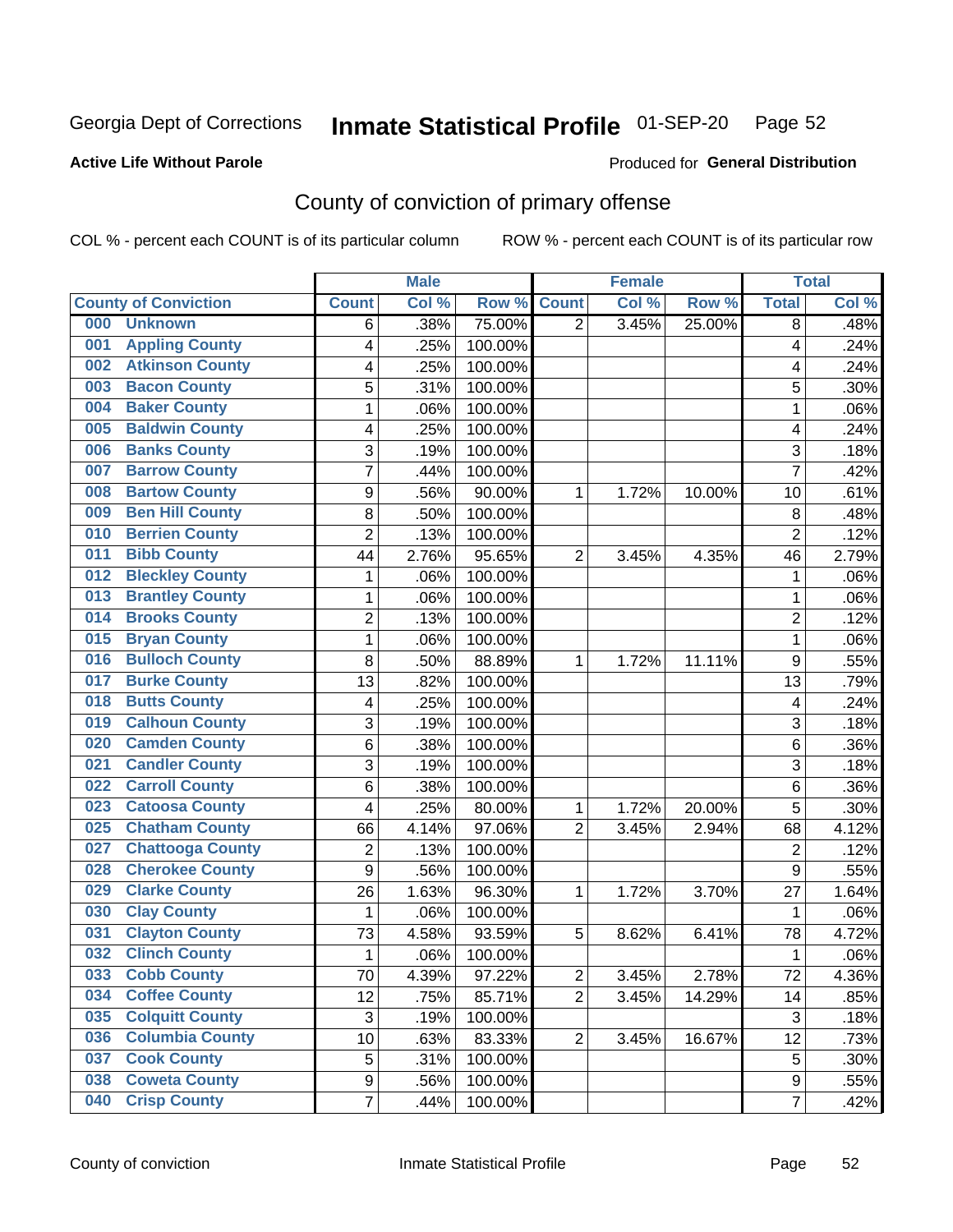### Inmate Statistical Profile 01-SEP-20 Page 53

#### **Active Life Without Parole**

#### Produced for General Distribution

### County of conviction of primary offense

COL % - percent each COUNT is of its particular column

|     |                             |                  | <b>Male</b> |         |                | <b>Female</b> |        |                | <b>Total</b> |
|-----|-----------------------------|------------------|-------------|---------|----------------|---------------|--------|----------------|--------------|
|     | <b>County of Conviction</b> | <b>Count</b>     | Col %       | Row %   | <b>Count</b>   | Col %         | Row %  | <b>Total</b>   | Col %        |
| 041 | <b>Dade County</b>          | 1                | .06%        | 100.00% |                |               |        | $\mathbf 1$    | $.06\%$      |
| 042 | <b>Dawson County</b>        | $\overline{2}$   | .13%        | 100.00% |                |               |        | $\overline{2}$ | .12%         |
| 043 | <b>Decatur County</b>       | $\overline{6}$   | .38%        | 100.00% |                |               |        | 6              | .36%         |
| 044 | <b>Dekalb County</b>        | 142              | 8.91%       | 97.26%  | 4              | 6.90%         | 2.74%  | 146            | 8.84%        |
| 046 | <b>Dooly County</b>         | $\overline{2}$   | .13%        | 100.00% |                |               |        | $\overline{2}$ | .12%         |
| 047 | <b>Dougherty County</b>     | 33               | 2.07%       | 97.06%  | 1              | 1.72%         | 2.94%  | 34             | 2.06%        |
| 048 | <b>Douglas County</b>       | 39               | 2.45%       | 95.12%  | $\overline{2}$ | 3.45%         | 4.88%  | 41             | 2.48%        |
| 049 | <b>Early County</b>         | $\overline{c}$   | .13%        | 100.00% |                |               |        | $\overline{2}$ | .12%         |
| 051 | <b>Effingham County</b>     | $\overline{7}$   | .44%        | 100.00% |                |               |        | $\overline{7}$ | .42%         |
| 052 | <b>Elbert County</b>        | 3                | .19%        | 75.00%  | 1              | 1.72%         | 25.00% | 4              | .24%         |
| 053 | <b>Emanuel County</b>       | $\overline{12}$  | .75%        | 100.00% |                |               |        | 12             | .73%         |
| 056 | <b>Fayette County</b>       | $\boldsymbol{9}$ | .56%        | 100.00% |                |               |        | 9              | .55%         |
| 057 | <b>Floyd County</b>         | 34               | 2.13%       | 97.14%  | 1              | 1.72%         | 2.86%  | 35             | 2.12%        |
| 058 | <b>Forsyth County</b>       | 4                | .25%        | 80.00%  | $\mathbf{1}$   | 1.72%         | 20.00% | 5              | .30%         |
| 059 | <b>Franklin County</b>      | 6                | .38%        | 85.71%  | 1              | 1.72%         | 14.29% | $\overline{7}$ | .42%         |
| 060 | <b>Fulton County</b>        | 218              | 13.68%      | 98.64%  | 3              | 5.17%         | 1.36%  | 221            | 13.39%       |
| 061 | <b>Gilmer County</b>        | 2                | .13%        | 100.00% |                |               |        | $\overline{2}$ | .12%         |
| 063 | <b>Glynn County</b>         | 22               | 1.38%       | 100.00% |                |               |        | 22             | 1.33%        |
| 064 | <b>Gordon County</b>        | $\overline{7}$   | .44%        | 100.00% |                |               |        | $\overline{7}$ | .42%         |
| 065 | <b>Grady County</b>         | 3                | .19%        | 100.00% |                |               |        | 3              | .18%         |
| 066 | <b>Greene County</b>        | $\overline{2}$   | .13%        | 100.00% |                |               |        | $\overline{2}$ | .12%         |
| 067 | <b>Gwinnett County</b>      | 73               | 4.58%       | 94.81%  | 4              | 6.90%         | 5.19%  | 77             | 4.66%        |
| 068 | <b>Habersham County</b>     | 4                | .25%        | 100.00% |                |               |        | 4              | .24%         |
| 069 | <b>Hall County</b>          | 23               | 1.44%       | 85.19%  | 4              | 6.90%         | 14.81% | 27             | 1.64%        |
| 070 | <b>Hancock County</b>       | 5                | .31%        | 100.00% |                |               |        | 5              | .30%         |
| 071 | <b>Haralson County</b>      | 5                | .31%        | 100.00% |                |               |        | 5              | .30%         |
| 072 | <b>Harris County</b>        | $\overline{2}$   | .13%        | 100.00% |                |               |        | $\overline{2}$ | .12%         |
| 073 | <b>Hart County</b>          | 3                | .19%        | 100.00% |                |               |        | 3              | .18%         |
| 075 | <b>Henry County</b>         | 18               | 1.13%       | 94.74%  | 1              | 1.72%         | 5.26%  | 19             | 1.15%        |
| 076 | <b>Houston County</b>       | 26               | 1.63%       | 100.00% |                |               |        | 26             | 1.57%        |
| 077 | <b>Irwin County</b>         | $\overline{2}$   | .13%        | 100.00% |                |               |        | $\overline{2}$ | .12%         |
| 078 | <b>Jackson County</b>       | 11               | .69%        | 100.00% |                |               |        | 11             | .67%         |
| 079 | <b>Jasper County</b>        | 1                | .06%        | 100.00% |                |               |        | $\mathbf{1}$   | .06%         |
| 080 | <b>Jeff Davis County</b>    | 1                | .06%        | 100.00% |                |               |        | 1              | .06%         |
| 081 | <b>Jefferson County</b>     | 6                | .38%        | 100.00% |                |               |        | 6              | $.36\%$      |
| 082 | <b>Jenkins County</b>       | 2                | .13%        | 100.00% |                |               |        | $\overline{2}$ | .12%         |
| 083 | <b>Johnson County</b>       | 1                | .06%        | 100.00% |                |               |        | $\mathbf 1$    | .06%         |
| 084 | <b>Jones County</b>         | 1                | .06%        | 50.00%  | 1              | 1.72%         | 50.00% | $\overline{2}$ | .12%         |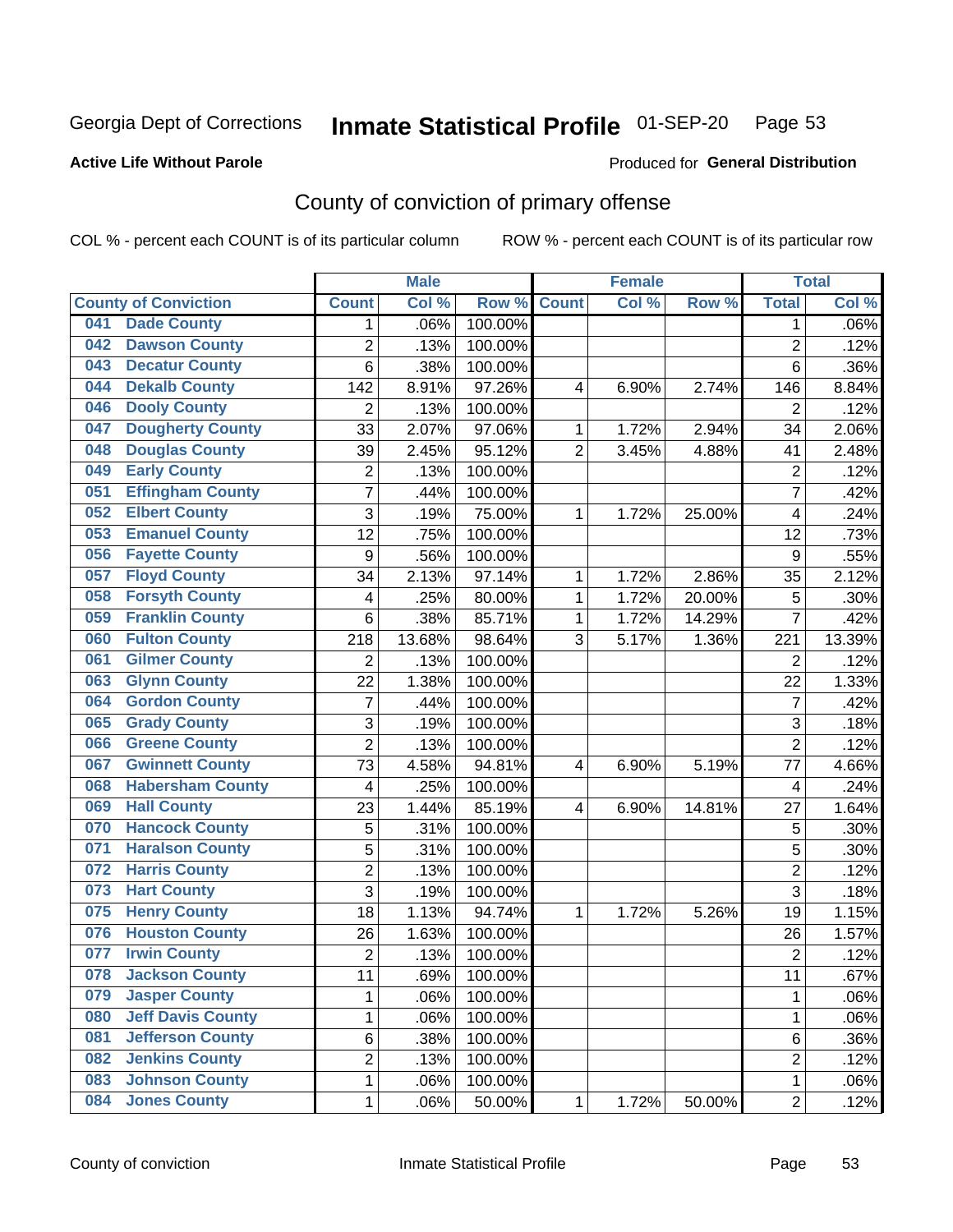### Inmate Statistical Profile 01-SEP-20 Page 54

**Active Life Without Parole** 

**Produced for General Distribution** 

### County of conviction of primary offense

COL % - percent each COUNT is of its particular column

|                  |                             |                 | <b>Male</b> |         |                | <b>Female</b> |        |                 | <b>Total</b> |
|------------------|-----------------------------|-----------------|-------------|---------|----------------|---------------|--------|-----------------|--------------|
|                  | <b>County of Conviction</b> | <b>Count</b>    | Col %       | Row %   | <b>Count</b>   | Col %         | Row %  | <b>Total</b>    | Col %        |
| 085              | <b>Lamar County</b>         | 1               | .06%        | 100.00% |                |               |        | 1               | $.06\%$      |
| 086              | <b>Lanier County</b>        | $\overline{2}$  | .13%        | 100.00% |                |               |        | $\overline{2}$  | .12%         |
| 087              | <b>Laurens County</b>       | 4               | .25%        | 100.00% |                |               |        | 4               | .24%         |
| 088              | <b>Lee County</b>           | 4               | .25%        | 100.00% |                |               |        | 4               | .24%         |
| 089              | <b>Liberty County</b>       | 7               | .44%        | 100.00% |                |               |        | 7               | .42%         |
| 091              | <b>Long County</b>          | 5               | .31%        | 100.00% |                |               |        | 5               | .30%         |
| 092              | <b>Lowndes County</b>       | 7               | .44%        | 100.00% |                |               |        | 7               | .42%         |
| 093              | <b>Lumpkin County</b>       | 1               | .06%        | 100.00% |                |               |        | 1               | .06%         |
| 095              | <b>Madison County</b>       | 3               | .19%        | 100.00% |                |               |        | 3               | .18%         |
| 096              | <b>Marion County</b>        | 1               | .06%        | 100.00% |                |               |        | 1               | .06%         |
| 097              | <b>Mcduffie County</b>      | 3               | .19%        | 100.00% |                |               |        | 3               | .18%         |
| 099              | <b>Meriwether County</b>    | $\overline{2}$  | .13%        | 100.00% |                |               |        | $\overline{2}$  | .12%         |
| 100              | <b>Miller County</b>        | 1               | .06%        | 100.00% |                |               |        | 1               | .06%         |
| 101              | <b>Mitchell County</b>      | 3               | .19%        | 100.00% |                |               |        | 3               | .18%         |
| 102              | <b>Monroe County</b>        | 7               | .44%        | 100.00% |                |               |        | $\overline{7}$  | .42%         |
| 104              | <b>Morgan County</b>        | 1               | .06%        | 100.00% |                |               |        | 1               | .06%         |
| 105              | <b>Murray County</b>        | 5               | .31%        | 100.00% |                |               |        | 5               | .30%         |
| 106              | <b>Muscogee County</b>      | 46              | 2.89%       | 97.87%  | 1              | 1.72%         | 2.13%  | 47              | 2.85%        |
| 107              | <b>Newton County</b>        | 15              | .94%        | 88.24%  | $\overline{2}$ | 3.45%         | 11.76% | 17              | 1.03%        |
| 108              | <b>Oconee County</b>        | 1               | .06%        | 100.00% |                |               |        | 1               | .06%         |
| 109              | <b>Oglethorpe County</b>    | 1               | .06%        | 100.00% |                |               |        | 1               | .06%         |
| 110              | <b>Paulding County</b>      | 6               | .38%        | 100.00% |                |               |        | 6               | .36%         |
| 111              | <b>Peach County</b>         | 4               | .25%        | 100.00% |                |               |        | 4               | .24%         |
| 112              | <b>Pickens County</b>       | $\overline{2}$  | .13%        | 100.00% |                |               |        | $\overline{2}$  | .12%         |
| 113              | <b>Pierce County</b>        | 3               | .19%        | 100.00% |                |               |        | 3               | .18%         |
| $\overline{114}$ | <b>Pike County</b>          | 3               | .19%        | 60.00%  | $\overline{2}$ | 3.45%         | 40.00% | 5               | .30%         |
| $\overline{115}$ | <b>Polk County</b>          | 6               | .38%        | 100.00% |                |               |        | 6               | .36%         |
| 116              | <b>Pulaski County</b>       | 1               | .06%        | 100.00% |                |               |        | 1               | .06%         |
| 117              | <b>Putnam County</b>        | 7               | .44%        | 100.00% |                |               |        | 7               | .42%         |
| 119              | <b>Rabun County</b>         | 1               | .06%        | 100.00% |                |               |        | 1               | .06%         |
| 120              | <b>Randolph County</b>      | 2               | .13%        | 100.00% |                |               |        | 2               | .12%         |
|                  | <b>121 Richmond County</b>  | $\overline{78}$ | 4.90%       | 96.30%  | 3              | 5.17%         | 3.70%  | $\overline{81}$ | 4.91%        |
| 122              | <b>Rockdale County</b>      | 10              | .63%        | 100.00% |                |               |        | 10              | .61%         |
| $125$            | <b>Seminole County</b>      | $\overline{2}$  | .13%        | 100.00% |                |               |        | $\overline{2}$  | .12%         |
| 126              | <b>Spalding County</b>      | 14              | .88%        | 100.00% |                |               |        | 14              | .85%         |
| 127              | <b>Stephens County</b>      | 3               | .19%        | 100.00% |                |               |        | 3               | .18%         |
| 128              | <b>Stewart County</b>       | 1               | .06%        | 100.00% |                |               |        | 1               | .06%         |
| 129              | <b>Sumter County</b>        | 6               | .38%        | 100.00% |                |               |        | 6               | .36%         |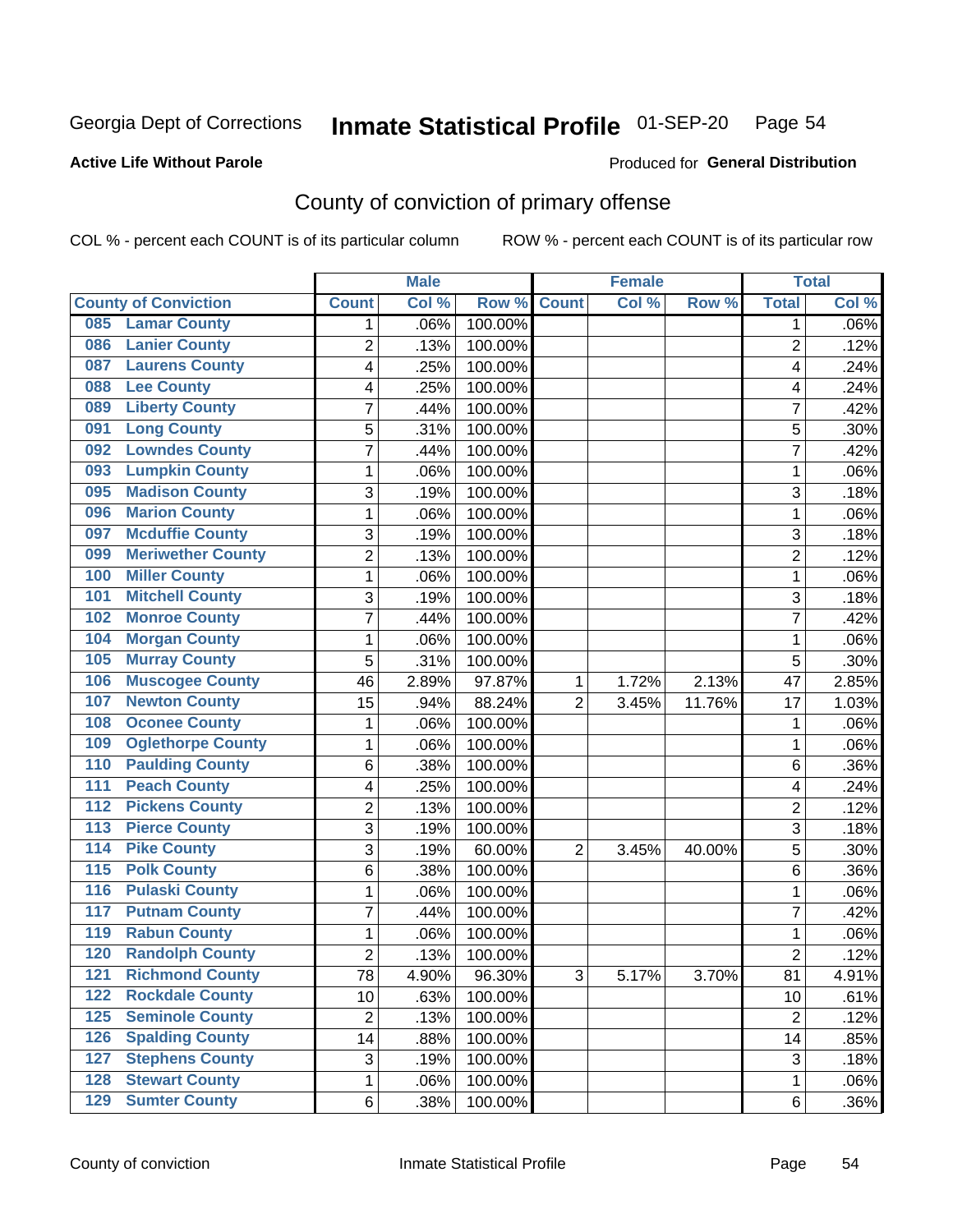#### Inmate Statistical Profile 01-SEP-20 Page 55

**Active Life Without Parole** 

Produced for General Distribution

### County of conviction of primary offense

COL % - percent each COUNT is of its particular column

|                                 |                | <b>Male</b> |         |                 | <b>Female</b> |        |                | <b>Total</b> |
|---------------------------------|----------------|-------------|---------|-----------------|---------------|--------|----------------|--------------|
| <b>County of Conviction</b>     | <b>Count</b>   | Col %       | Row %   | <b>Count</b>    | Col %         | Row %  | <b>Total</b>   | Col %        |
| <b>Taliaferro County</b><br>131 |                | .06%        | 100.00% |                 |               |        | 1              | .06%         |
| <b>Tattnall County</b><br>132   | $\overline{2}$ | .13%        | 66.67%  | 1               | 1.72%         | 33.33% | 3              | .18%         |
| <b>Taylor County</b><br>133     | 1              | .06%        | 100.00% |                 |               |        | 1              | .06%         |
| <b>Terrell County</b><br>135    | 3              | .19%        | 100.00% |                 |               |        | 3              | .18%         |
| <b>Thomas County</b><br>136     | 6              | .38%        | 100.00% |                 |               |        | 6              | .36%         |
| <b>Tift County</b><br>137       | 10             | .63%        | 100.00% |                 |               |        | 10             | .61%         |
| <b>Toombs County</b><br>138     | 10             | .63%        | 100.00% |                 |               |        | 10             | .61%         |
| <b>Towns County</b><br>139      |                | .06%        | 100.00% |                 |               |        |                | .06%         |
| <b>Treutlen County</b><br>140   | 5              | .31%        | 100.00% |                 |               |        | 5              | $.30\%$      |
| <b>Troup County</b><br>141      | 10             | .63%        | 90.91%  | 1               | 1.72%         | 9.09%  | 11             | .67%         |
| <b>Turner County</b><br>142     | $\overline{2}$ | .13%        | 100.00% |                 |               |        | $\overline{2}$ | .12%         |
| <b>Twiggs County</b><br>143     | 1              | .06%        | 100.00% |                 |               |        | 1              | .06%         |
| <b>Upson County</b><br>145      | 5              | .31%        | 100.00% |                 |               |        | 5              | .30%         |
| <b>Walker County</b><br>146     | 9              | .56%        | 90.00%  | 1               | 1.72%         | 10.00% | 10             | .61%         |
| <b>Walton County</b><br>147     | 21             | 1.32%       | 100.00% |                 |               |        | 21             | 1.27%        |
| <b>Ware County</b><br>148       | 16             | 1.00%       | 100.00% |                 |               |        | 16             | .97%         |
| <b>Warren County</b><br>149     | 3              | .19%        | 75.00%  | 1               | 1.72%         | 25.00% | 4              | .24%         |
| <b>Washington County</b><br>150 | 6              | .38%        | 100.00% |                 |               |        | 6              | $.36\%$      |
| <b>Wayne County</b><br>151      | 12             | .75%        | 100.00% |                 |               |        | 12             | .73%         |
| <b>White County</b><br>154      | 1              | .06%        | 100.00% |                 |               |        | 1              | .06%         |
| <b>Whitfield County</b><br>155  | 13             | .82%        | 92.86%  | 1               | 1.72%         | 7.14%  | 14             | .85%         |
| <b>Wilkes County</b><br>157     | $\overline{2}$ | .13%        | 100.00% |                 |               |        | 2              | .12%         |
| <b>Worth County</b><br>159      | 1              | .06%        | 100.00% |                 |               |        |                | .06%         |
| <b>Total Rported</b>            | 1,593          | 100%        | 96.49%  | $\overline{58}$ | 100%          | 3.51%  | 1,651          | 100%         |

| rted        |      |    |      |
|-------------|------|----|------|
| $C = 4 - 7$ | ,593 | ວເ | ,651 |

|  | Mode (most frequent) | <b>Fulton County</b> | <b>Clayton County</b> | <b>Fulton County</b> |
|--|----------------------|----------------------|-----------------------|----------------------|
|--|----------------------|----------------------|-----------------------|----------------------|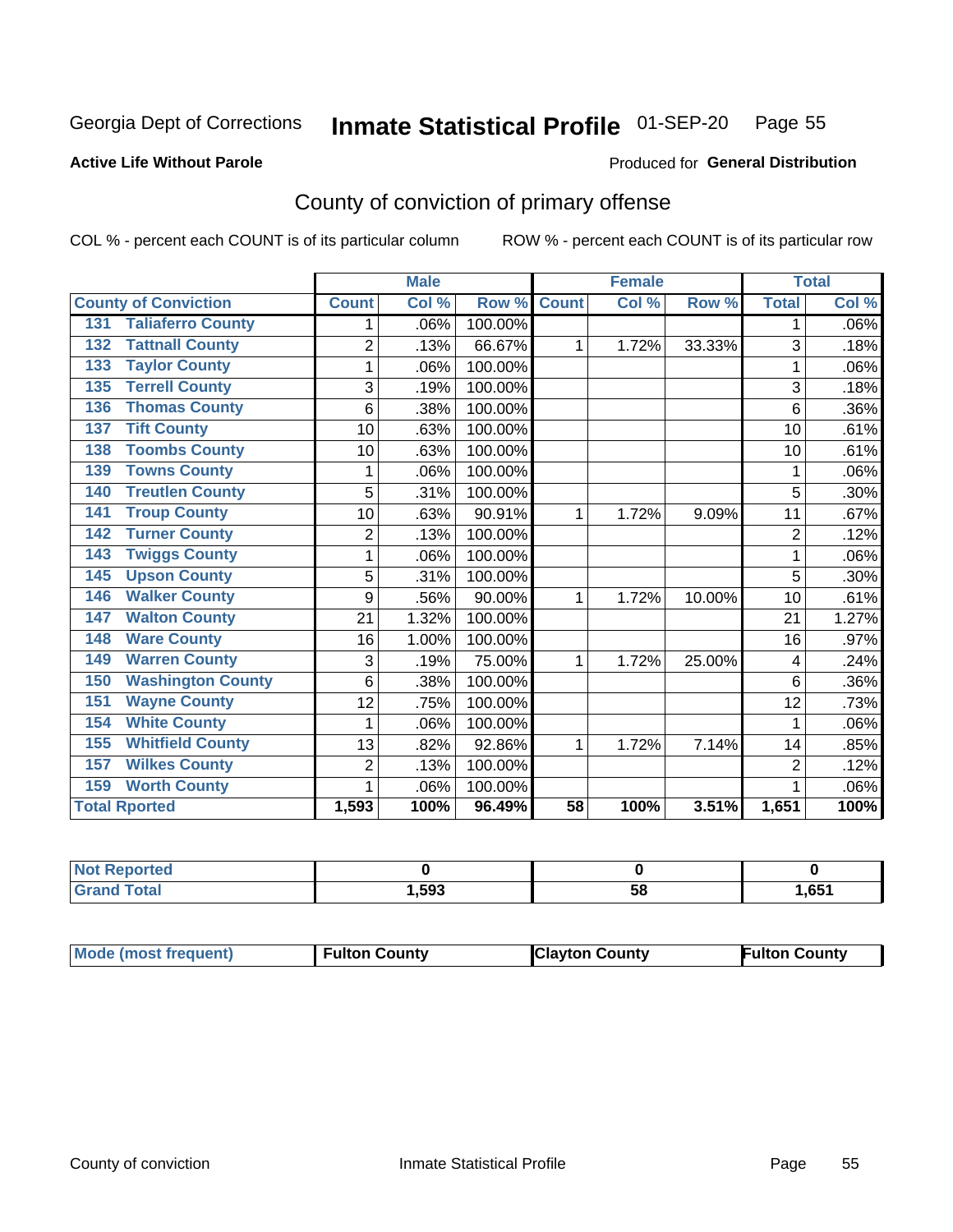### Georgia Dept of Corrections **Active Life Without Parole**

#### Inmate Statistical Profile 01-SEP-20 Page 56

Produced for General Distribution

### Circuit of conviction of primary offense

|                         |                                 |                  | <b>Male</b> |         |                          | <b>Female</b> |        |                  | <b>Total</b> |
|-------------------------|---------------------------------|------------------|-------------|---------|--------------------------|---------------|--------|------------------|--------------|
|                         | <b>Circuit of Conviction</b>    | <b>Count</b>     | Col %       | Row %   | <b>Count</b>             | Col %         | Row %  | <b>Total</b>     | Col %        |
| 1                       | <b>Alapaha Circuit</b>          | 14               | .88%        | 100.00% |                          |               |        | 14               | .85%         |
| $\overline{2}$          | <b>Alcovy Circuit</b>           | 36               | 2.27%       | 94.74%  | $\overline{2}$           | 3.57%         | 5.26%  | 38               | 2.31%        |
| $\overline{\mathbf{3}}$ | <b>Atlanta Circuit</b>          | 218              | 13.74%      | 98.64%  | 3                        | 5.36%         | 1.36%  | 221              | 13.45%       |
| 4                       | <b>Atlantic Circuit</b>         | 15               | .95%        | 93.75%  | $\mathbf 1$              | 1.79%         | 6.25%  | 16               | .97%         |
| 5                       | <b>Augusta Circuit</b>          | 101              | 6.36%       | 95.28%  | 5                        | 8.93%         | 4.72%  | 106              | 6.45%        |
| $\overline{6}$          | <b>Blue Ridge Circuit</b>       | $\boldsymbol{9}$ | .57%        | 100.00% |                          |               |        | $\boldsymbol{9}$ | .55%         |
| 7                       | <b>Brunswick Circuit</b>        | 45               | 2.84%       | 100.00% |                          |               |        | 45               | 2.74%        |
| 8                       | <b>Chattahoochee Circuit</b>    | 50               | 3.15%       | 98.04%  | 1                        | 1.79%         | 1.96%  | 51               | 3.10%        |
| $\overline{9}$          | <b>Cherokee Circuit</b>         | 16               | 1.01%       | 94.12%  | 1                        | 1.79%         | 5.88%  | 17               | 1.03%        |
| 10                      | <b>Clayton Circuit</b>          | 73               | 4.60%       | 93.59%  | 5                        | 8.93%         | 6.41%  | 78               | 4.75%        |
| $\overline{11}$         | <b>Cobb Circuit</b>             | 70               | 4.41%       | 97.22%  | $\overline{c}$           | 3.57%         | 2.78%  | 72               | 4.38%        |
| 12                      | <b>Conasauga Circuit</b>        | 18               | 1.13%       | 94.74%  | $\mathbf{1}$             | 1.79%         | 5.26%  | 19               | 1.16%        |
| 13                      | <b>Cordele Circuit</b>          | 17               | 1.07%       | 100.00% |                          |               |        | 17               | 1.03%        |
| $\overline{14}$         | <b>Coweta Circuit</b>           | 27               | 1.70%       | 96.43%  | $\mathbf{1}$             | 1.79%         | 3.57%  | 28               | 1.70%        |
| $\overline{15}$         | <b>Dougherty Circuit</b>        | 33               | 2.08%       | 97.06%  | $\mathbf 1$              | 1.79%         | 2.94%  | 34               | 2.07%        |
| 16                      | <b>Dublin Circuit</b>           | 11               | .69%        | 100.00% |                          |               |        | 11               | .67%         |
| 17                      | <b>Eastern Circuit</b>          | 66               | 4.16%       | 97.06%  | $\overline{2}$           | 3.57%         | 2.94%  | 68               | 4.14%        |
| 18                      | <b>Flint Circuit</b>            | 18               | 1.13%       | 94.74%  | $\mathbf{1}$             | 1.79%         | 5.26%  | 19               | 1.16%        |
| 19                      | <b>Griffin Circuit</b>          | 31               | 1.95%       | 93.94%  | $\overline{2}$           | 3.57%         | 6.06%  | 33               | 2.01%        |
| $\overline{20}$         | <b>Gwinnett Circuit</b>         | 73               | 4.60%       | 94.81%  | 4                        | 7.14%         | 5.19%  | 77               | 4.69%        |
| $\overline{21}$         | <b>Houston Circuit</b>          | 26               | 1.64%       | 100.00% |                          |               |        | 26               | 1.58%        |
| $\overline{22}$         | <b>Lookout Mountain Circuit</b> | 16               | 1.01%       | 88.89%  | $\overline{2}$           | 3.57%         | 11.11% | 18               | 1.10%        |
| 23                      | <b>Macon Circuit</b>            | 48               | 3.02%       | 96.00%  | $\overline{2}$           | 3.57%         | 4.00%  | 50               | 3.04%        |
| $\overline{24}$         | <b>Middle Circuit</b>           | 37               | 2.33%       | 100.00% |                          |               |        | 37               | 2.25%        |
| $\overline{25}$         | <b>Mountain Circuit</b>         | 8                | .50%        | 100.00% |                          |               |        | 8                | .49%         |
| 26                      | <b>Northeastern Circuit</b>     | 25               | 1.58%       | 86.21%  | $\overline{\mathcal{A}}$ | 7.14%         | 13.79% | 29               | 1.77%        |
| $\overline{27}$         | <b>Northern Circuit</b>         | 16               | 1.01%       | 88.89%  | $\overline{c}$           | 3.57%         | 11.11% | 18               | 1.10%        |
| 28                      | <b>Ocmulgee Circuit</b>         | 21               | 1.32%       | 95.45%  | $\mathbf{1}$             | 1.79%         | 4.55%  | 22               | 1.34%        |
| 29                      | <b>Oconee Circuit</b>           | $\overline{2}$   | .13%        | 100.00% |                          |               |        | $\overline{2}$   | .12%         |
| 30                      | <b>Ogeechee Circuit</b>         | 17               | 1.07%       | 94.44%  | 1                        | 1.79%         | 5.56%  | 18               | 1.10%        |
| $\overline{31}$         | <b>Pataula Circuit</b>          | 11               | .69%        | 100.00% |                          |               |        | 11               | .67%         |
| 32                      | <b>Piedmont Circuit</b>         | 21               | 1.32%       | 100.00% |                          |               |        | 21               | 1.28%        |
| 33                      | <b>Rome Circuit</b>             | 34               | 2.14%       | 97.14%  | $\mathbf{1}$             | 1.79%         | 2.86%  | 35               | 2.13%        |
| 34                      | <b>South Georgia Circuit</b>    | 16               | 1.01%       | 100.00% |                          |               |        | 16               | .97%         |
| 35                      | <b>Southern Circuit</b>         | 18               | 1.13%       | 100.00% |                          |               |        | 18               | 1.10%        |
| 36                      | <b>Southwestern Circuit</b>     | 11               | .69%        | 100.00% |                          |               |        | 11               | .67%         |
| 37                      | <b>Stone Mountain Circuit</b>   | 142              | 8.95%       | 97.26%  | 4                        | 7.14%         | 2.74%  | 146              | 8.89%        |
| 38                      | <b>Tallapoosa Circuit</b>       | 11               | .69%        | 100.00% |                          |               |        | 11               | .67%         |
| 39                      | <b>Tifton Circuit</b>           | 15               | .95%        | 100.00% |                          |               |        | 15               | .91%         |
| 40                      | <b>Toombs Circuit</b>           | 9                | .57%        | 90.00%  | $\mathbf{1}$             | 1.79%         | 10.00% | 10 <sup>1</sup>  | .61%         |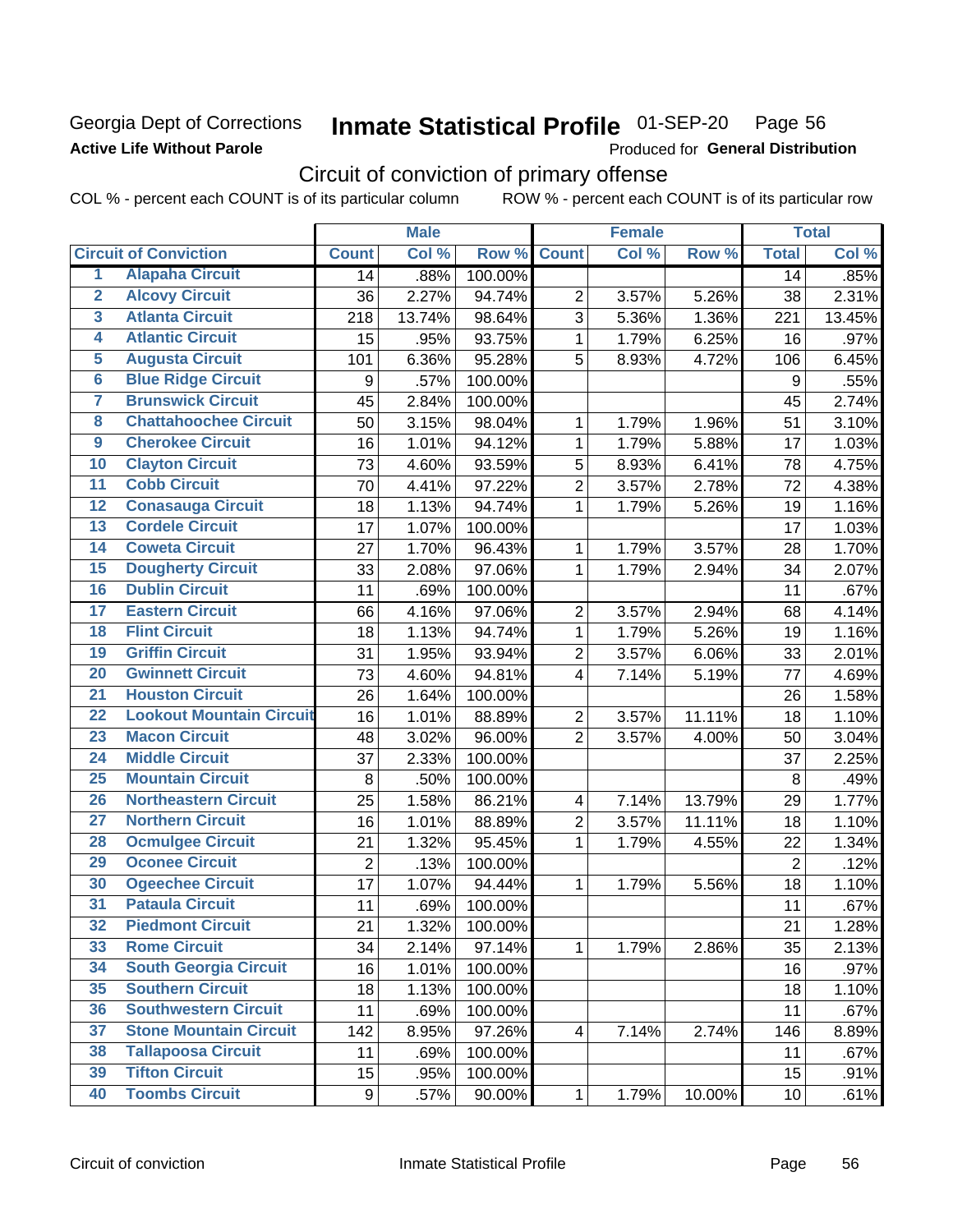### Georgia Dept of Corrections **Active Life Without Parole**

#### Inmate Statistical Profile 01-SEP-20 Page 57

Produced for General Distribution

### Circuit of conviction of primary offense

|    |                                  |              | <b>Male</b>    |         |                | <b>Female</b> |        |              | <b>Total</b>   |
|----|----------------------------------|--------------|----------------|---------|----------------|---------------|--------|--------------|----------------|
|    | <b>Circuit of Conviction</b>     | <b>Count</b> | Col %          | Row %   | <b>Count</b>   | Col %         | Row %  | <b>Total</b> | Col %          |
| 41 | <b>Waycross Circuit</b>          | 37           | 2.33%          | 94.87%  | 2              | 3.57%         | 5.13%  | 39           | 2.37%          |
| 42 | <b>Western Circuit</b>           | 27           | 1.70%          | 96.43%  |                | 1.79%         | 3.57%  | 28           | 1.70%          |
| 43 | <b>Rockdale Circuit</b>          | 10           | .63%           | 100.00% |                |               |        | 10           | .61%           |
| 44 | <b>Douglas Circuit</b>           | 39           | 2.46%          | 95.12%  | $\overline{2}$ | 3.57%         | 4.88%  | 41           | 2.50%          |
| 45 | <b>Appalachian Circuit</b>       | 4            | .25%           | 100.00% |                |               |        | 4            | .24%           |
| 46 | <b>Enotah Circuit</b>            | 3            | .19%           | 100.00% |                |               |        | 3            | .18%           |
| 47 | <b>Bell-Forsyth J.C.</b>         | 4            | .25%           | 80.00%  |                | 1.79%         | 20.00% | 5            | .30%           |
| 48 | <b>Towaliga Judicial Circuit</b> | 12           | .76%           | 100.00% |                |               |        | 12           | .73%           |
| 49 | <b>Paulding Circuit</b>          | 6            | .38%           | 100.00% |                |               |        | 6            | .37%           |
|    | <b>Total Rported</b>             | 1,587        | 100%           | 96.59%  | 56             | 100%          | 3.41%  | 1,643        | 100%           |
|    | <b>Not Reported</b>              |              | 6              |         |                | $\mathbf{2}$  |        |              | 8              |
|    | <b>Grand Total</b>               |              | 1,593          |         |                | 58            |        |              | 1,651          |
|    | <b>Mode (most frequent)</b>      |              | <b>Atlanta</b> |         |                | Augusta       |        |              | <b>Atlanta</b> |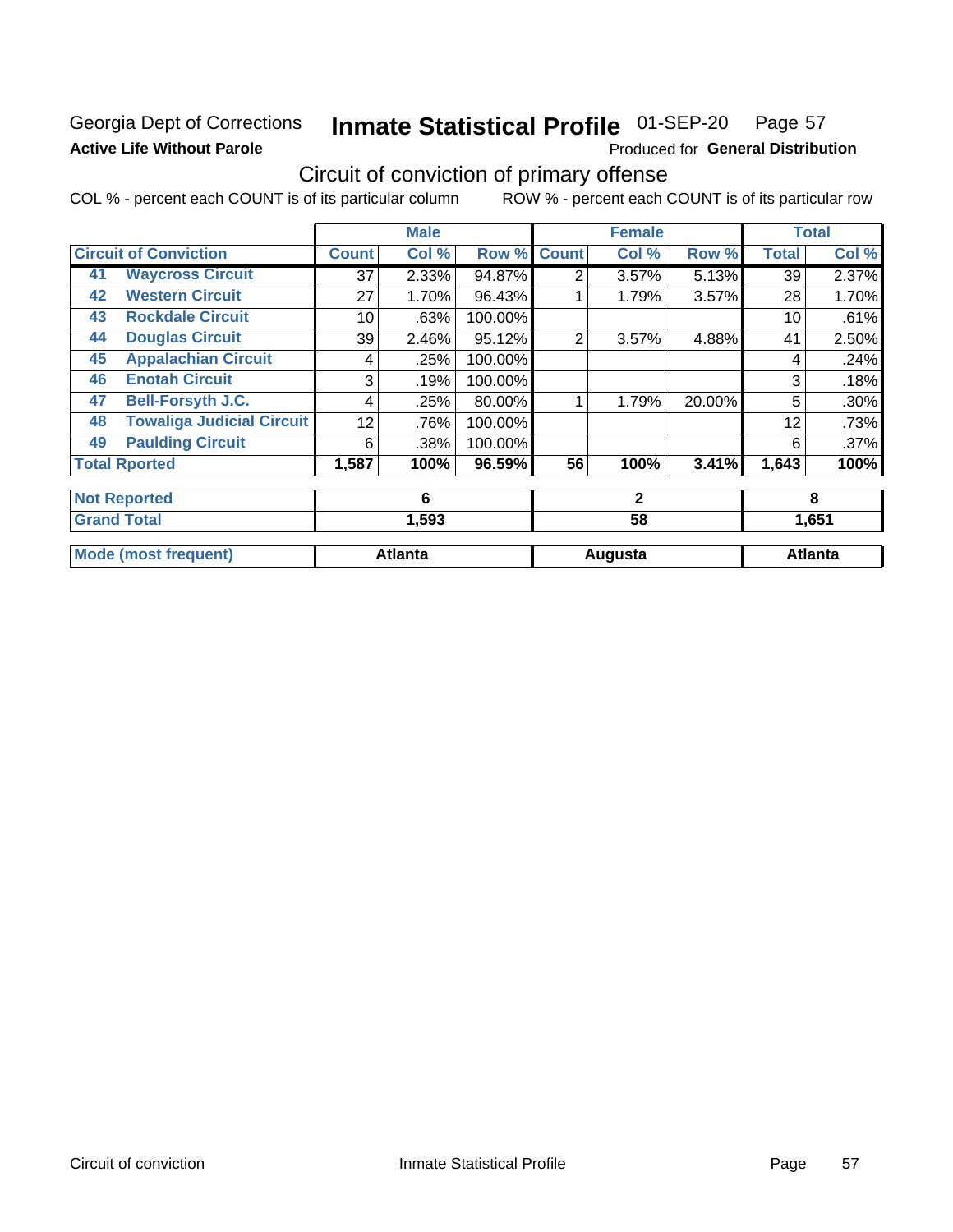### **Active Life Without Parole**

### Produced for General Distribution

### Years served (jail + prison) in this incarceration

COL % - percent each COUNT is of its particular column

|                        |                 | <b>Male</b> |         |                         | <b>Female</b> |       |                 | <b>Total</b> |
|------------------------|-----------------|-------------|---------|-------------------------|---------------|-------|-----------------|--------------|
| <b>Years Served</b>    | <b>Count</b>    | Col %       | Row %   | <b>Count</b>            | Col %         | Row % | <b>Total</b>    | Col %        |
| Less than one year     | $\overline{19}$ | 1.19%       | 100.00% |                         |               |       | $\overline{19}$ | 1.15%        |
| 1 to 1.99 years        | 44              | 2.76%       | 97.78%  | 1                       | 1.72%         | 2.22% | 45              | 2.73%        |
| 2 to 2.99 years        | 94              | 5.90%       | 94.95%  | 5                       | 8.62%         | 5.05% | 99              | 6.00%        |
| 3 to 3.99 years        | 87              | 5.46%       | 97.75%  | $\overline{\mathbf{c}}$ | 3.45%         | 2.25% | 89              | 5.39%        |
| 4 to 4.99 years        | 133             | 8.35%       | 95.68%  | 6                       | 10.34%        | 4.32% | 139             | 8.42%        |
| 5 to 5.99 years        | 110             | 6.91%       | 96.49%  | 4                       | 6.90%         | 3.51% | 114             | 6.90%        |
| 6 to 6.99 years        | 117             | 7.34%       | 94.35%  | 7                       | 12.07%        | 5.65% | 124             | 7.51%        |
| 7 to 7.99 years        | 129             | 8.10%       | 93.48%  | 9                       | 15.52%        | 6.52% | 138             | 8.36%        |
| <b>8 to 8.99 years</b> | 93              | 5.84%       | 94.90%  | 5                       | 8.62%         | 5.10% | 98              | 5.94%        |
| 9 to 9.99 years        | 95              | 5.96%       | 95.96%  | 4                       | 6.90%         | 4.04% | 99              | 6.00%        |
| 10 to 10.99 years      | 56              | 3.52%       | 94.92%  | 3                       | 5.17%         | 5.08% | 59              | 3.57%        |
| 11 to 11.99 years      | 51              | 3.20%       | 98.08%  | 1                       | 1.72%         | 1.92% | 52              | 3.15%        |
| 12 to 12.99 years      | 44              | 2.76%       | 97.78%  | 1                       | 1.72%         | 2.22% | 45              | 2.73%        |
| 13 to 13.99 years      | 41              | 2.57%       | 97.62%  | $\mathbf{1}$            | 1.72%         | 2.38% | 42              | 2.54%        |
| 14 to 14.99 years      | 24              | 1.51%       | 92.31%  | $\overline{2}$          | 3.45%         | 7.69% | 26              | 1.57%        |
| 15 to 15.99 years      | 33              | 2.07%       | 100.00% |                         |               |       | 33              | 2.00%        |
| 16 to 16.99 years      | 39              | 2.45%       | 100.00% |                         |               |       | 39              | 2.36%        |
| 17 to 17.99 years      | 35              | 2.20%       | 92.11%  | 3                       | 5.17%         | 7.89% | 38              | 2.30%        |
| 18 to 18.99 years      | 39              | 2.45%       | 95.12%  | $\overline{2}$          | 3.45%         | 4.88% | 41              | 2.48%        |
| 19 to 19.99 years      | 37              | 2.32%       | 100.00% |                         |               |       | 37              | 2.24%        |
| 20 to 20.99 years      | 45              | 2.82%       | 100.00% |                         |               |       | 45              | 2.73%        |
| 21 to 21.99 years      | 28              | 1.76%       | 96.55%  | 1                       | 1.72%         | 3.45% | 29              | 1.76%        |
| 22 to 22.99 years      | 38              | 2.39%       | 100.00% |                         |               |       | 38              | 2.30%        |
| 23 to 23.99 years      | 42              | 2.64%       | 97.67%  | 1                       | 1.72%         | 2.33% | 43              | 2.60%        |
| 24 to 24.99 years      | 31              | 1.95%       | 100.00% |                         |               |       | 31              | 1.88%        |
| 25 to 25.99 years      | 26              | 1.63%       | 100.00% |                         |               |       | 26              | 1.57%        |
| 26 to 26.99 years      | 21              | 1.32%       | 100.00% |                         |               |       | 21              | 1.27%        |
| 27 to 27.99 years      | 11              | 0.69%       | 100.00% |                         |               |       | 11              | 0.67%        |
| 28 to 28.99 years      | 4               | 0.25%       | 100.00% |                         |               |       | 4               | 0.24%        |
| 29 to 29.99 years      | 4               | 0.25%       | 100.00% |                         |               |       | 4               | 0.24%        |
| Thirty + years         | 23              | 1.44%       | 100.00% |                         |               |       | 23              | 1.39%        |
| <b>Total Reported</b>  | 1,593           | 100%        | 96.49%  | $\overline{58}$         | 100%          | 3.51% | 1,651           | 100%         |

| <b>Not Reported</b>            |                 |                 |                 |
|--------------------------------|-----------------|-----------------|-----------------|
| <b>Grand Total</b>             | 1,593           | 58              | 1,651           |
|                                |                 |                 |                 |
| <b>Mean</b><br>(average)       | 11.13           | 8.55            | 11.04           |
| <b>Median (middle)</b>         | 8.72            | 7.5             | 8.61            |
| <b>Mode</b><br>(most frequent) | 8 to 8.99 years | 7 to 7.99 years | 8 to 8.99 years |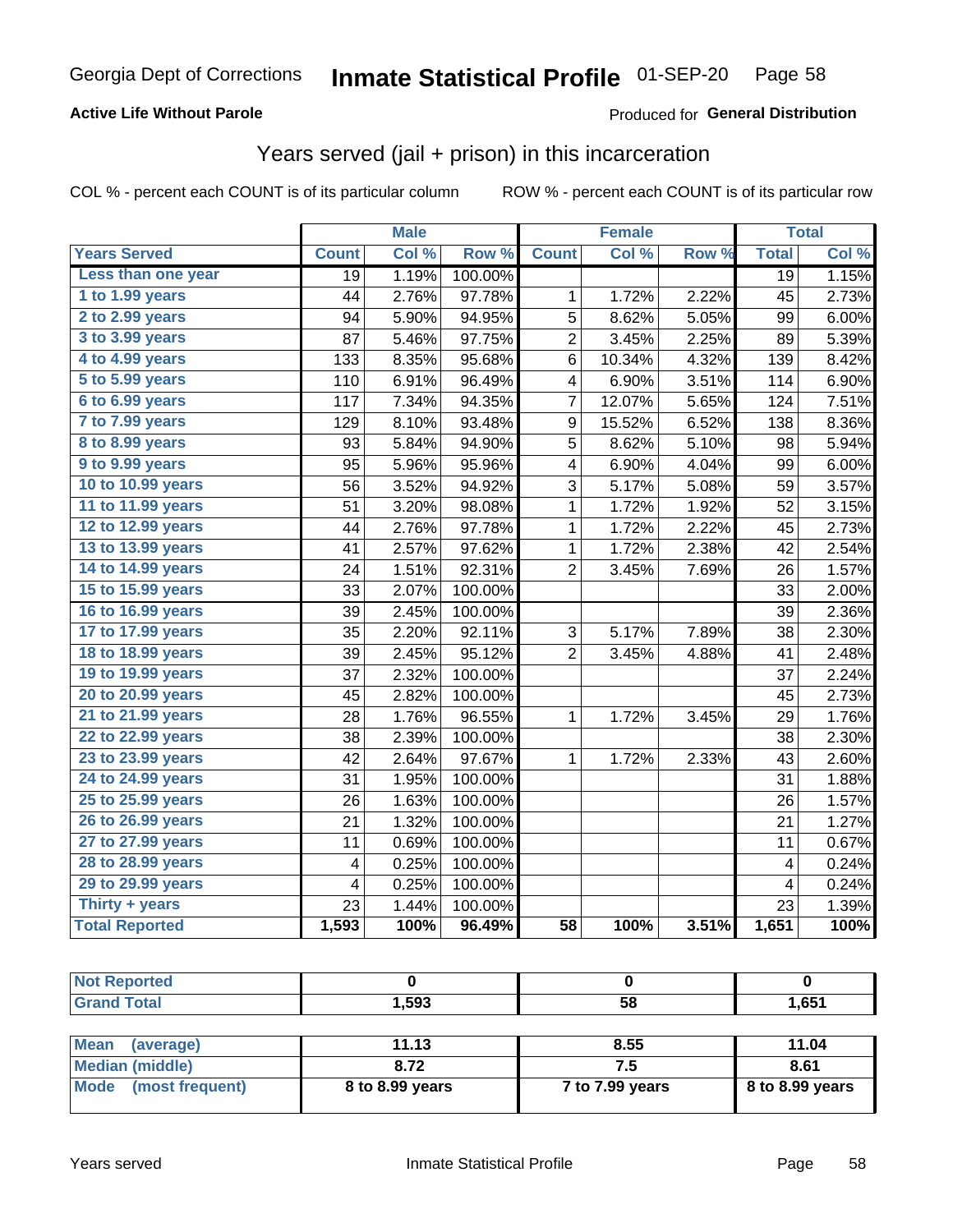#### Inmate Statistical Profile 01-SEP-20 Page 59

#### **Active Life Without Parole**

Produced for General Distribution

### Results of most recent HIV tests

COL % - percent each COUNT is of its particular column

|                         | <b>Male</b>  |        |        | <b>Female</b> |        |       | Total |        |
|-------------------------|--------------|--------|--------|---------------|--------|-------|-------|--------|
| <b>HIV Test Results</b> | <b>Count</b> | Col %  | Row %I | <b>Count</b>  | Col %  | Row % | Total | Col %  |
| <b>Positive</b>         | 12           | 0.78%  | 92.31% |               | .89%   | 7.69% | 13    | 0.82%  |
| <b>Negative</b>         | .520         | 99.22% | 96.69% | 52            | 98.11% | 3.31% | .572  | 99.18% |
| <b>Total Reported</b>   | .532         | 100%   | 96.66% | 53            | 100%   | 3.34% | 1,585 | 100%   |

| <b>Not Reported</b>               |        |    | 66    |
|-----------------------------------|--------|----|-------|
| <b>Total</b><br>Gran <sub>(</sub> | 593, ا | 58 | 651,ا |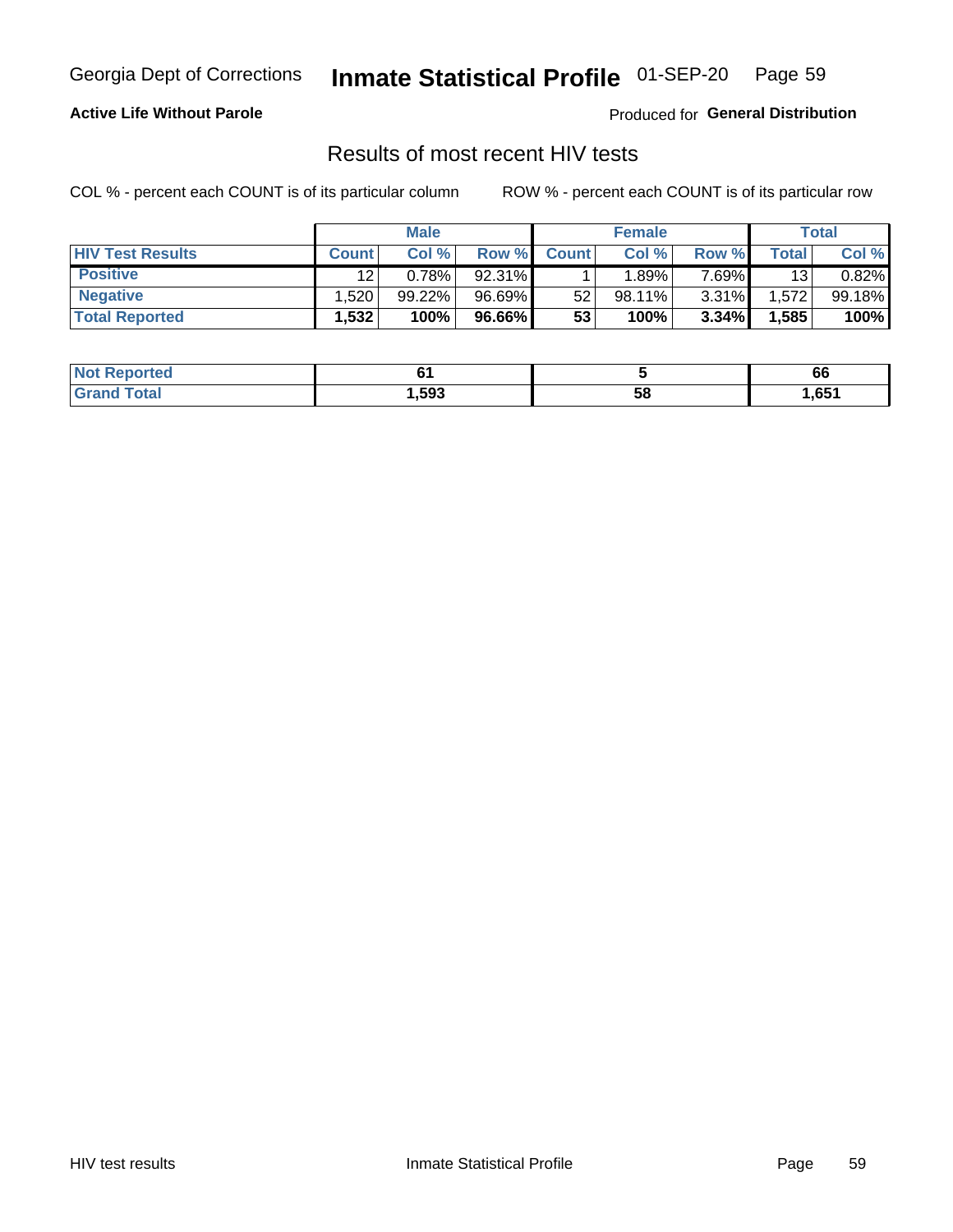### Georgia Dept of Corrections **Inmate Statistical Profile** 01-SEP-20 Page 60

#### **Active Life Without Parole**

Produced for **General Distribution**

### Results of most recent tuberculosis test

|                                  | <b>Male</b>       |        |        | <b>Female</b> |           |          | Total        |        |
|----------------------------------|-------------------|--------|--------|---------------|-----------|----------|--------------|--------|
| <b>Tuberculosis Test Results</b> | <b>Count</b>      | Col%   | Row %I | <b>Count</b>  | Col %     | Row %    | <b>Total</b> | Col %  |
| <b>Positive on current test</b>  | 288               | 18.23% | 99.31% |               | 3.57%     | $0.69\%$ | 290          | 17.73% |
| <b>Negative</b>                  | .292              | 81.77% | 95.99% | 54            | $96.43\%$ | 4.01%    | .346         | 82.27% |
| <b>Total Reported</b>            | $.580$ $^{\circ}$ | 100%   | 96.58% | 56            | 100%      | 3.42%    | 1,636        | 100%   |

| <b>Not Reported</b> |        |    | --   |
|---------------------|--------|----|------|
| <b>Total</b>        | 593. ا | วซ | ,651 |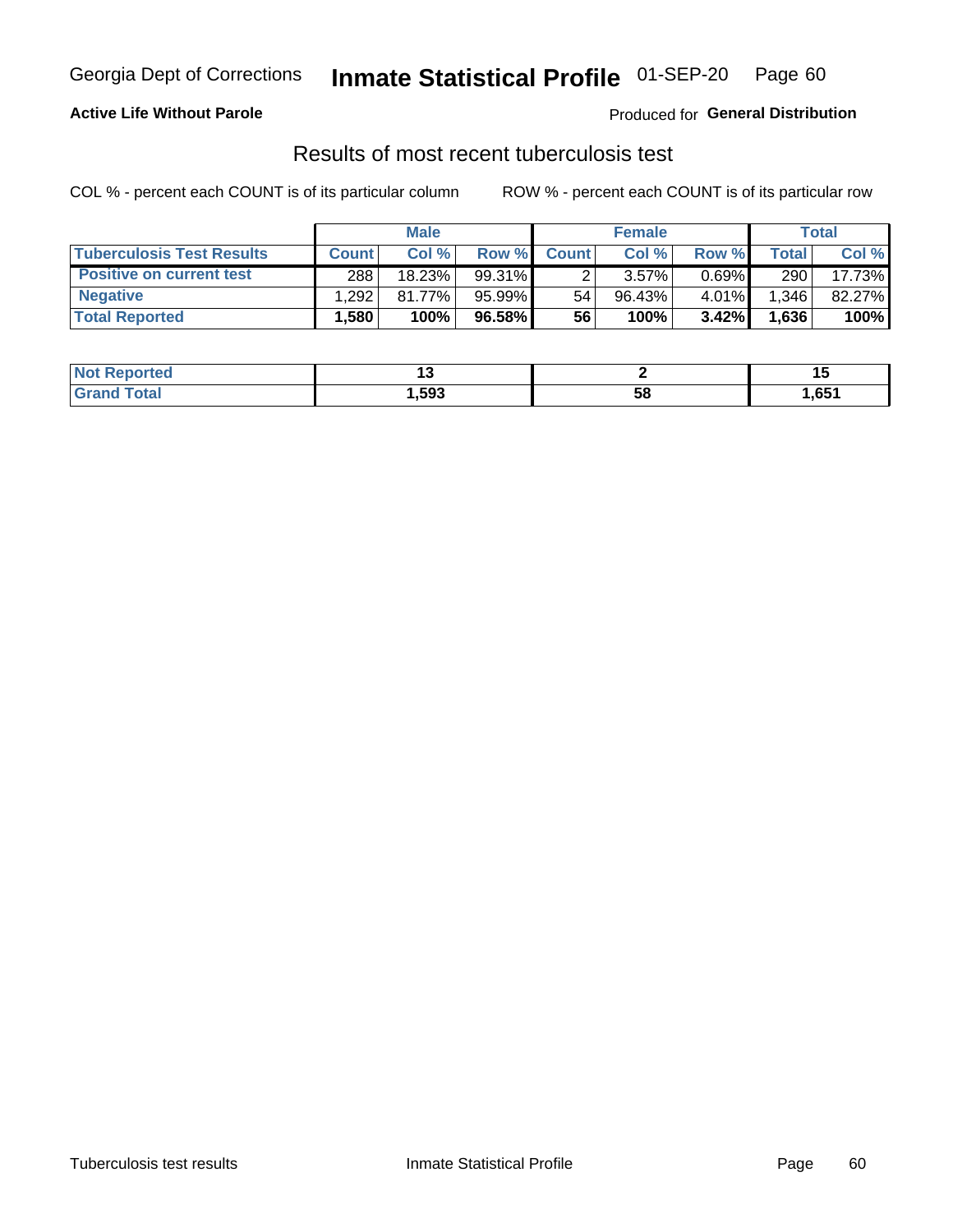### Georgia Dept of Corrections **Inmate Statistical Profile** 01-SEP-20 Page 61

#### **Active Life Without Parole**

Produced for **General Distribution**

### Results of most recent syphilis test

|                                 | <b>Male</b>  |           |        | <b>Female</b> |           |          | Total |        |
|---------------------------------|--------------|-----------|--------|---------------|-----------|----------|-------|--------|
| <b>Syphilis Test Results</b>    | <b>Count</b> | Col%      | Row %  | <b>Count</b>  | Col%      | Row %    | Total | Col %  |
| <b>Positive on current test</b> | 15           | 2.57%     | 93.75% |               | $9.09\%$  | $6.25\%$ | 16    | 2.69%  |
| <b>Negative</b>                 | 568          | $97.43\%$ | 98.27% | 10            | $90.91\%$ | 1.73%    | 578   | 97.31% |
| <b>Total Reported</b>           | 583          | 100%      | 98.15% | 11            | 100%      | 1.85%    | 594   | 100%   |

| <b>Not Reported</b> | 010، ا | . .<br>−. | 057, ا |
|---------------------|--------|-----------|--------|
| <b>Grand Total</b>  | ,593   | 58        | ,651   |